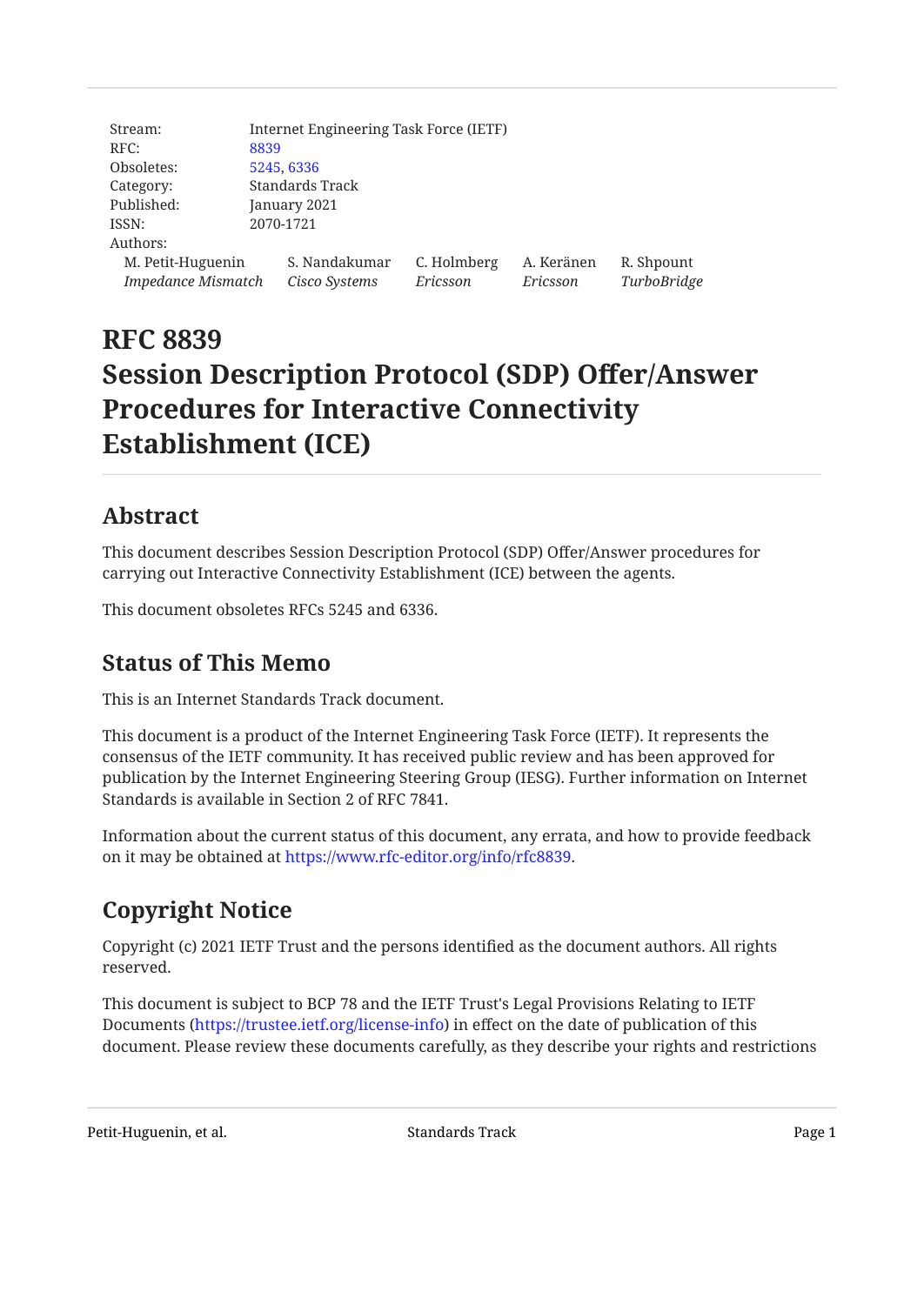with respect to this document. Code Components extracted from this document must include Simplified BSD License text as described in Section 4.e of the Trust Legal Provisions and are provided without warranty as described in the Simplified BSD License.

This document may contain material from IETF Documents or IETF Contributions published or made publicly available before November 10, 2008. The person(s) controlling the copyright in some of this material may not have granted the IETF Trust the right to allow modifications of such material outside the IETF Standards Process. Without obtaining an adequate license from the person(s) controlling the copyright in such materials, this document may not be modified outside the IETF Standards Process, and derivative works of it may not be created outside the IETF Standards Process, except to format it for publication as an RFC or to translate it into languages other than English.

## <span id="page-1-0"></span>**[Table of Contents](#page-1-0)**

- [1.](#page-3-0) [Introduction](#page-3-0)
- [2.](#page-3-1) [Conventions](#page-3-1)
- [3.](#page-4-0) [Terminology](#page-4-0)
- [4.](#page-4-1) SDP Off[er/Answer Procedures](#page-4-1)
	- [4.1.](#page-4-2) [Introduction](#page-4-2)
	- [4.2.](#page-4-3) [Generic Procedures](#page-4-3)
		- [4.2.1.](#page-4-4) [Encoding](#page-4-4)
		- [4.2.2.](#page-5-0) [RTP/RTCP Considerations](#page-5-0)
		- [4.2.3.](#page-6-0) [Determining Role](#page-6-0)
		- [4.2.4.](#page-6-1) [STUN Considerations](#page-6-1)
		- [4.2.5.](#page-6-2) [Verifying ICE Support Procedures](#page-6-2)
		- [4.2.6.](#page-7-0) [SDP Example](#page-7-0)
	- [4.3.](#page-7-1) Initial Off[er/Answer Exchange](#page-7-1)
		- [4.3.1.](#page-7-2) [Sending the Initial O](#page-7-2)ffer
		- [4.3.2.](#page-8-0) [Sending the Initial Answer](#page-8-0)
		- [4.3.3.](#page-8-1) [Receiving the Initial Answer](#page-8-1)
		- [4.3.4.](#page-9-0) [Concluding ICE](#page-9-0)
	- [4.4.](#page-9-1) Subsequent Off[er/Answer Exchanges](#page-9-1)
		- [4.4.1.](#page-10-0) [Sending Subsequent O](#page-10-0)ffer
		- [4.4.2.](#page-11-0) [Sending Subsequent Answer](#page-11-0)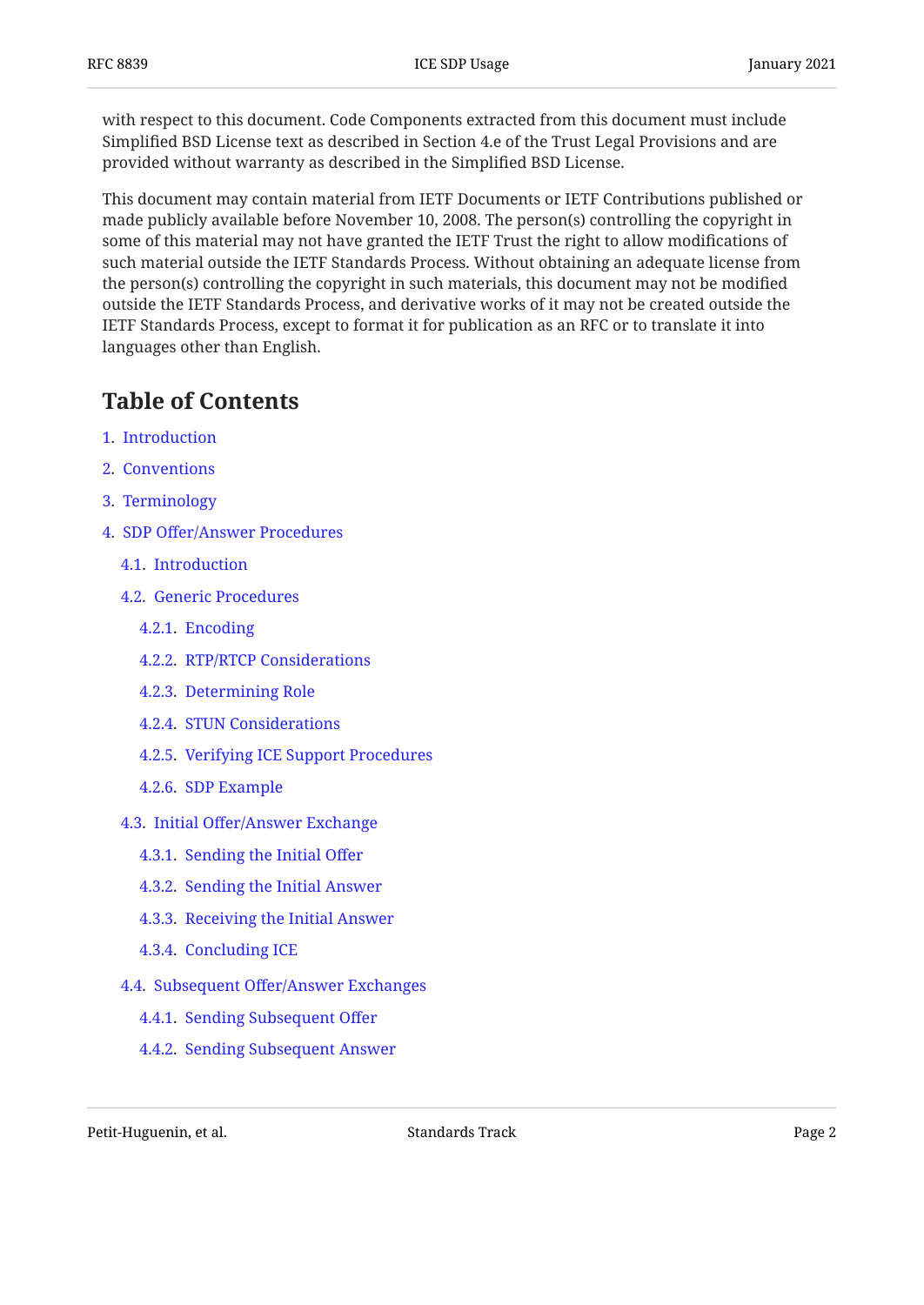- [4.4.3.](#page-13-0) [Receiving Answer for a Subsequent O](#page-13-0)ffer
- [5.](#page-14-0) [Grammar](#page-14-0)
	- [5.1.](#page-15-0) ["candidate" Attribute](#page-15-0)
	- [5.2.](#page-17-0) ["remote-candidates" Attribute](#page-17-0)
	- [5.3.](#page-17-1) ["ice-lite" and "ice-mismatch" Attributes](#page-17-1)
	- [5.4.](#page-17-2) ["ice-ufrag" and "ice-pwd" Attributes](#page-17-2)
	- [5.5.](#page-18-0) ["ice-pacing" Attribute](#page-18-0)
	- [5.6.](#page-19-0) ["ice-options" Attribute](#page-19-0)
- [6.](#page-19-1) [Keepalives](#page-19-1)
- [7.](#page-19-2) [SIP Considerations](#page-19-2)
	- [7.1.](#page-20-0) [Latency Guidelines](#page-20-0)
		- [7.1.1.](#page-20-1) Off[er in INVITE](#page-20-1)
		- [7.1.2.](#page-21-0) Off[er in Response](#page-21-0)
	- [7.2.](#page-21-1) [SIP Option Tags and Media Feature Tags](#page-21-1)
	- [7.3.](#page-21-2) [Interactions with Forking](#page-21-2)
	- [7.4.](#page-21-3) [Interactions with Preconditions](#page-21-3)
	- [7.5.](#page-22-0) [Interactions with Third Party Call Control](#page-22-0)
- [8.](#page-22-1) [Interactions with Application Layer Gateways and SIP](#page-22-1)
- [9.](#page-23-0) [Security Considerations](#page-23-0)
	- [9.1.](#page-23-1) [IP Address Privacy](#page-23-1)
	- [9.2.](#page-23-2) Attacks on the Off[er/Answer Exchanges](#page-23-2)
	- [9.3.](#page-23-3) [The Voice Hammer Attack](#page-23-3)

#### [10](#page-24-0). [IANA Considerations](#page-24-0)

- [10.1](#page-24-1). [SDP Attributes](#page-24-1)
	- [10.1.1](#page-24-2). ["candidate" Attribute](#page-24-2)
	- [10.1.2](#page-24-3). ["remote-candidates" Attribute](#page-24-3)
	- [10.1.3](#page-25-0). ["ice-lite" Attribute](#page-25-0)
	- [10.1.4](#page-25-1). ["ice-mismatch" Attribute](#page-25-1)
	- [10.1.5](#page-26-0). ["ice-pwd" Attribute](#page-26-0)
	- [10.1.6](#page-26-1). ["ice-ufrag" Attribute](#page-26-1)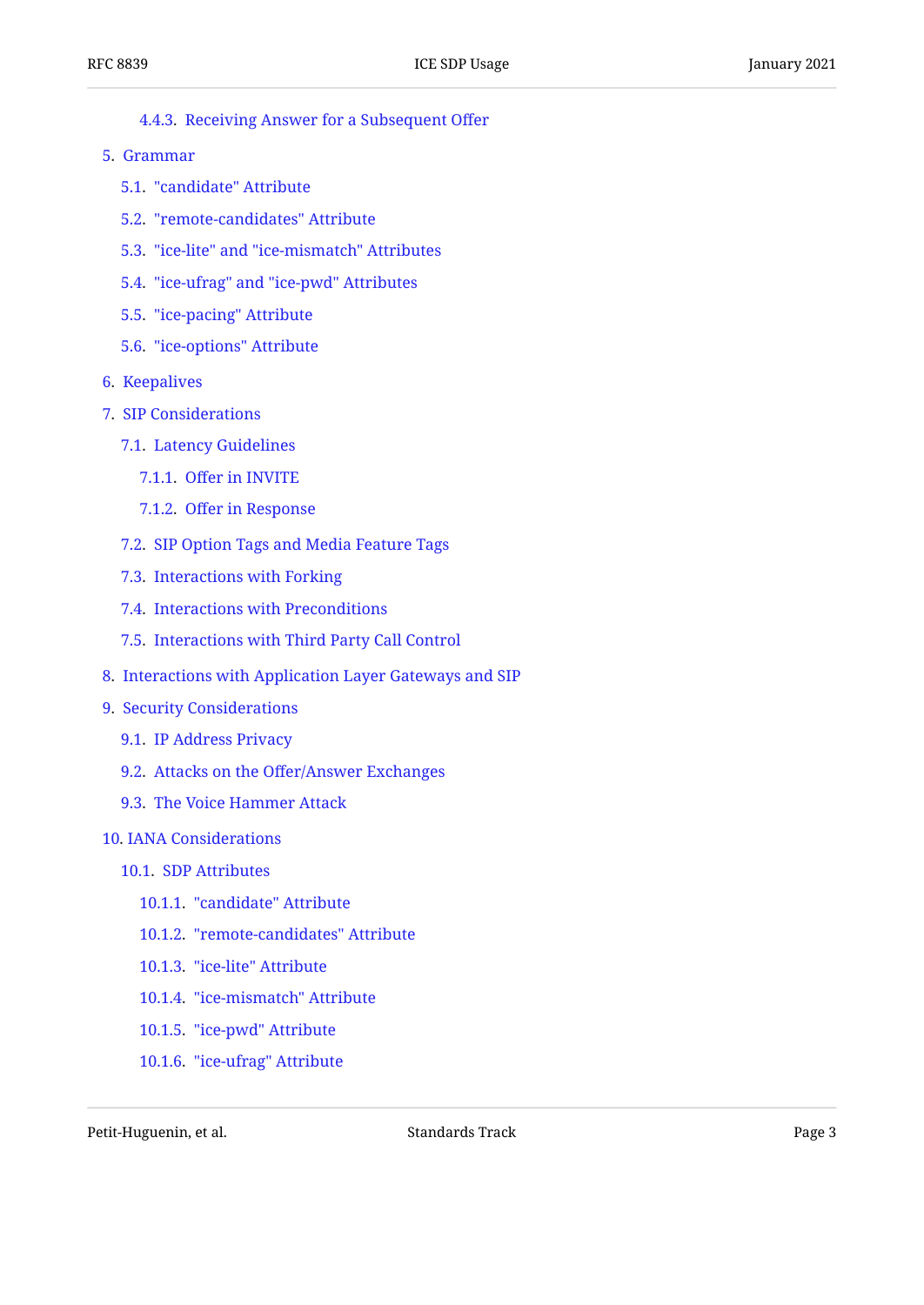[10.1.7](#page-26-2). ["ice-options" Attribute](#page-26-2)

[10.1.8](#page-27-0). ["ice-pacing" Attribute](#page-27-0)

[10.2](#page-27-1). [Interactive Connectivity Establishment \(ICE\) Options Registry](#page-27-1)

[10.3](#page-28-0). [Candidate Attribute Extension Subregistry Establishment](#page-28-0)

- [11](#page-28-1). [Changes from RFC 5245](#page-28-1)
- [12](#page-29-0). [References](#page-29-0)
	- [12.1](#page-29-1). [Normative References](#page-29-1)
	- [12.2](#page-30-0). [Informative References](#page-30-0)
- [Appendix A.](#page-31-0) [Examples](#page-31-0)

[Appendix B](#page-33-0). [The "remote-candidates" Attribute](#page-33-0)

[Appendix C.](#page-34-0) Why Is the Confl[ict Resolution Mechanism Needed?](#page-34-0)

[Appendix D](#page-35-0). [Why Send an Updated O](#page-35-0)ffer?

[Acknowledgements](#page-36-0)

**[Contributors](#page-36-1)** 

[Authors' Addresses](#page-36-2)

## <span id="page-3-0"></span>**[1. Introduction](#page-3-0)**

This document describes how Interactive Connectivity Establishment (ICE) is used with Session Description Protocol (SDP) offer/answer [RFC3264]. The ICE specification [RFC8445] describes procedures that are common to all usages of ICE, and this document gives the additional details needed to use ICE with SDP offer/answer.

This document obsoletes RFCs 5245 and 6336.

NOTE: Previously both the common ICE procedures, and the SDP offer/answer specific details, were described in [RFC5245]. [RFC8445] obsoleted [RFC5245], and the SDP offer/answer-specific details were removed from the document. [Section 11](#page-28-1) describes the changes to the SDP offer/ answer-specific details specified in this document.

## <span id="page-3-1"></span>**[2. Conventions](#page-3-1)**

The key words "MUST", "MUST NOT", "REQUIRED", "SHALL", "SHALL NOT", "SHOULD", "SHOULD <code>NOT",</code> "<code>RECOMMENDED", "NOT RECOMMENDED", "MAY", and "OPTIONAL" in this document are to</code> be interpreted as described in BCP 14 [RFC2119] [RFC8174] when, and only when, they appear in all capitals, as shown here.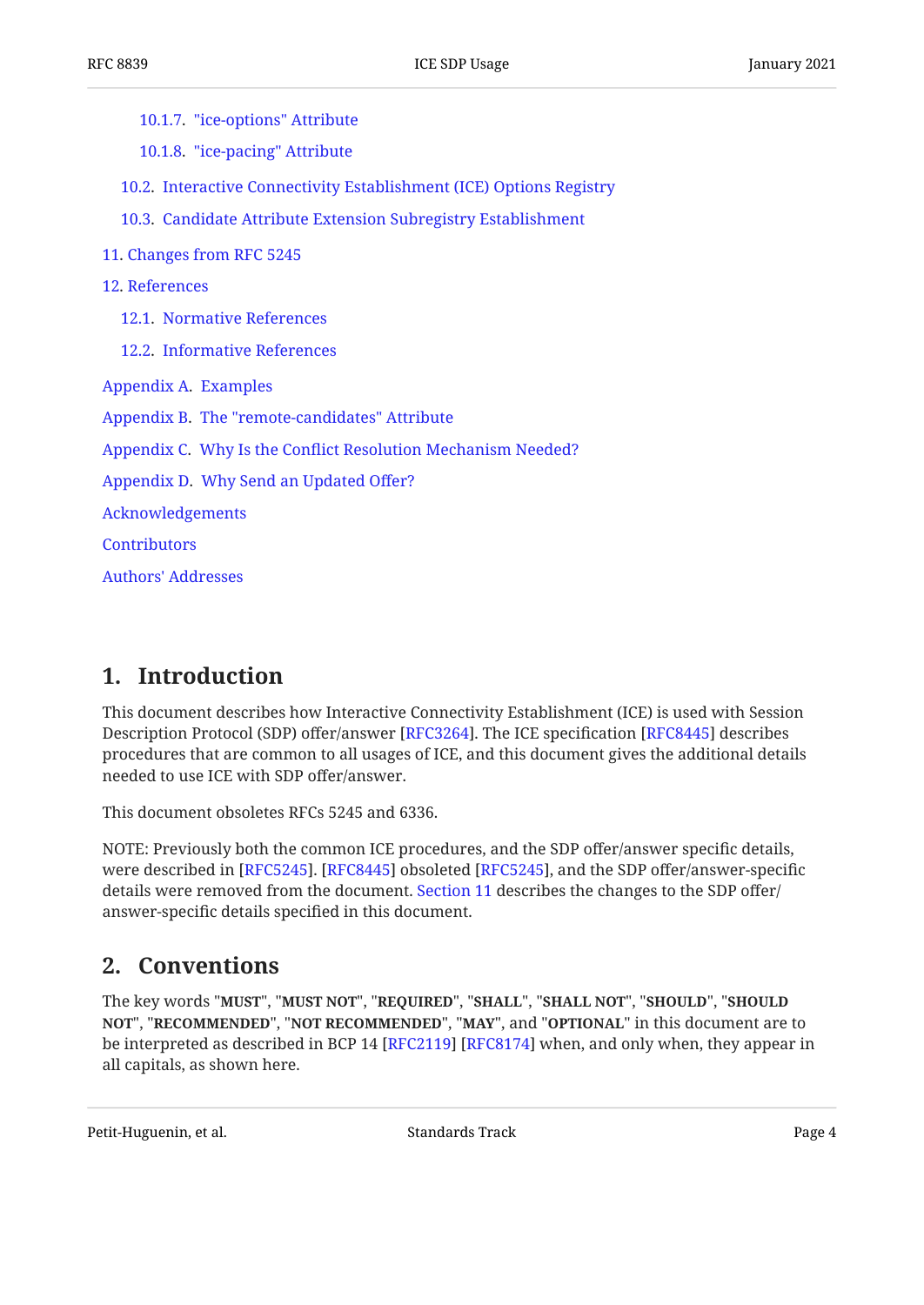## <span id="page-4-0"></span>**[3. Terminology](#page-4-0)**

Readers should be familiar with the terminology defined in [RFC3264], in [RFC8445], and the following:

Default Destination/Candidate: The default destination for a component of a data stream is the transport address that would be used by an agent that is not ICE aware. A default candidate for a component is one whose transport address matches the default destination for that component. For the RTP component, the default connection address is in the "c=" line of the SDP, and the port and transport protocol are in the "m=" line. For the RTP Control Protocol (RTCP) component, the address and port are indicated using the "rtcp" attribute defined in [[RFC3605\]](#page-29-4), if present; otherwise, the RTCP component address is the same as the address of the RTP component, and its port is one greater than the port of the RTP component.

## <span id="page-4-2"></span><span id="page-4-1"></span>**[4.](#page-4-1) SDP Off[er/Answer Procedures](#page-4-1)**

## **[4.1. Introduction](#page-4-2)**

[[RFC8445\]](#page-30-1) defines ICE candidate exchange as the process for ICE agents (initiator and responder) to exchange their candidate information required for ICE processing at the agents. For the purposes of this specification, the candidate exchange process corresponds to the Offer/Answer protocol [[RFC3264\]](#page-29-2), and the terms "offerer" and "answerer" correspond to the initiator and responder roles from [\[RFC8445](#page-30-1)] respectively.

Once the initiating agent has gathered, pruned, and prioritized its set of candidates [RFC8445], the candidate exchange with the peer agent begins.

## <span id="page-4-4"></span><span id="page-4-3"></span>**[4.2. Generic Procedures](#page-4-3)**

## **[4.2.1. Encoding](#page-4-4)**

[Section 5](#page-14-0) provides detailed rules for constructing various SDP attributes defined in this specification.

## <span id="page-4-5"></span>**[4.2.1.1. Data Streams](#page-4-5)**

Each data stream [[RFC8445\]](#page-30-1) is represented by an SDP media description ("m=" section).

## <span id="page-4-6"></span>**[4.2.1.2. Candidates](#page-4-6)**

Within an "m=" section, each candidate (including the default candidate) associated with the data stream is represented by an SDP "candidate" attribute.

Prior to nomination, the "c=" line associated with an "m=" section contains the connection address of the default candidate, while the "m=" line contains the port and transport protocol of the default candidate for that "m=" section.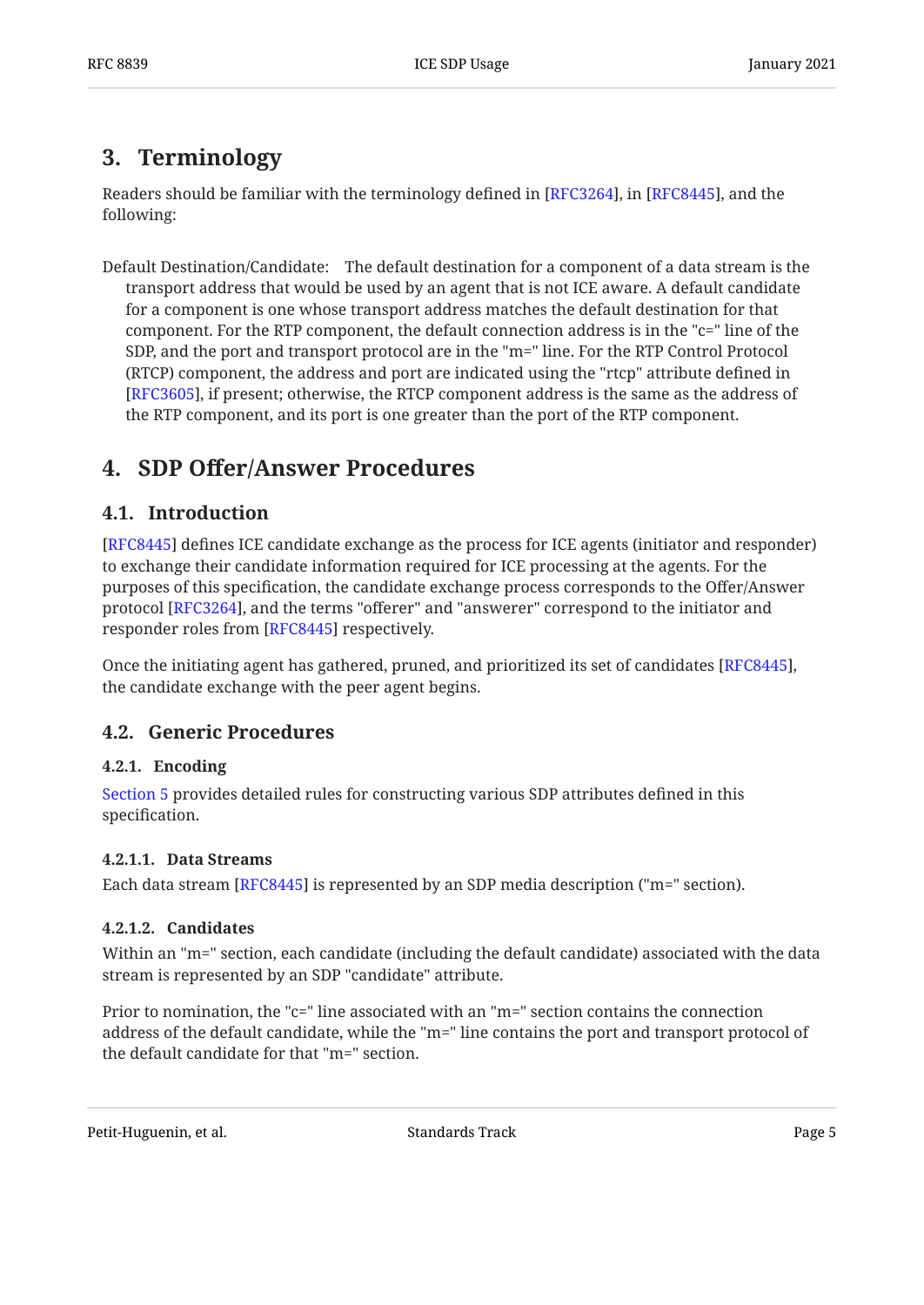After nomination, the "c=" line for a given "m=" section contains the connection address of the nominated candidate (the local candidate of the nominated candidate pair), and the "m=" line contains the port and transport protocol corresponding to the nominated candidate for that "m=" section.

### <span id="page-5-1"></span>**[4.2.1.3. Username and Password](#page-5-1)**

The ICE username is represented by an SDP "ice-ufrag" attribute, and the ICE password is represented by an SDP "ice-pwd" attribute.

### <span id="page-5-2"></span>**[4.2.1.4. Lite Implementations](#page-5-2)**

An ICE-lite implementation [[RFC8445\]](#page-30-1) **MUST** include an SDP "ice-lite" attribute. A full implementation **MUST NOT** include that attribute.

### <span id="page-5-3"></span>**[4.2.1.5. ICE Extensions](#page-5-3)**

An agent uses the SDP "ice-options" attribute to indicate support of ICE extensions.

An agent compliant with this specification **MUST** include an SDP "ice-options" attribute with an "ice2" attribute value [RFC8445]. If an agent receives an SDP offer or answer that indicates ICE  $\,$ support, but that does not contain an SDP "ice-options" attribute with an "ice2" attribute value, the agent can assume that the peer is compliant to [[RFC5245\]](#page-30-2).  $\,$ 

### <span id="page-5-4"></span>**[4.2.1.6. Inactive and Disabled Data Streams](#page-5-4)**

If an "m=" section is marked as inactive [[RFC4566\]](#page-29-5), or has a bandwidth value of zero [RFC4566], the agent MUST still include ICE-related SDP attributes.

If the port value associated with an "m=" section is set to zero (implying a disabled stream) as defined in Section 8.2 of [RFC3264], the agent **SHOULD NOT** include ICE-related SDP "candidate" attributes in that "m=" section, unless an SDP extension specifying otherwise is used.

### <span id="page-5-0"></span>**[4.2.2. RTP/RTCP Considerations](#page-5-0)**

If an agent utilizes both RTP and RTCP, and separate ports are used for RTP and RTCP, the agent **MUST** include SDP "candidate" attributes for both the RTP and RTCP components.

The agent includes an SDP "rtcp" attribute following the procedures in [RFC3605]. Hence, in the cases where the RTCP port value is one higher than the RTP port value and the RTCP component address the same as the address of the RTP component, the SDP "rtcp" attribute might be omitted.

NOTE: [\[RFC5245](#page-30-2)] required that an agent always includes the SDP "rtcp" attribute, even if the RTCP port value was one higher than the RTP port value. This specification aligns the "rtcp" attribute procedures with [RFC3605].

If the agent does not utilize RTCP, it indicates that by including "RS:0" and "RR:0" SDP attributes as described in [RFC3556].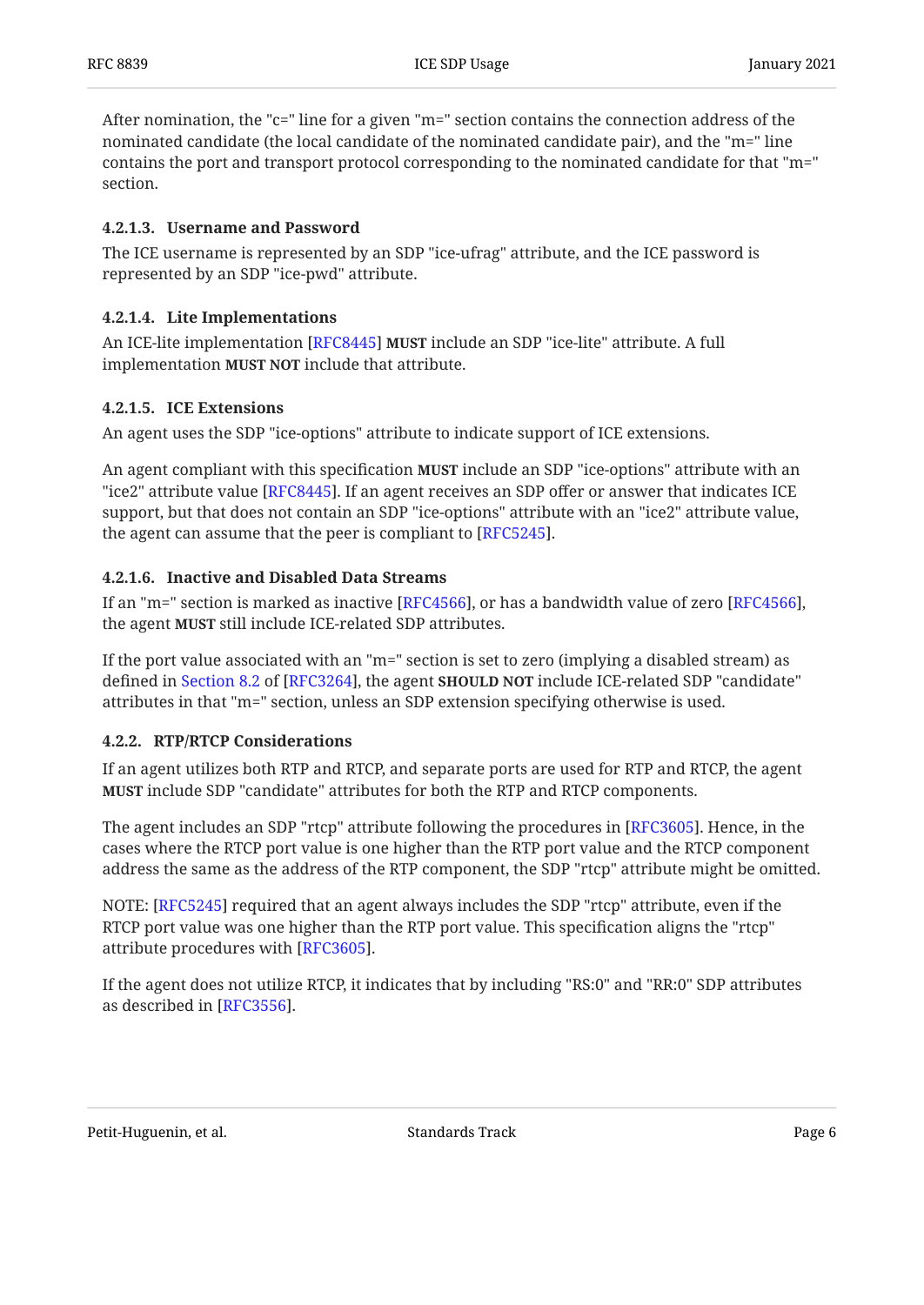#### <span id="page-6-0"></span>**[4.2.3. Determining Role](#page-6-0)**

The offerer acts as the initiating agent. The answerer acts as the responding agent. The ICE roles (controlling and controlled) are determined using the procedures in [RFC8445].

#### <span id="page-6-1"></span>**[4.2.4. STUN Considerations](#page-6-1)**

Once an agent has provided its local candidates to its peer in an SDP offer or answer, the agent **MUST** be prepared to receive STUN (Session Traversal Utilities for NAT, [RFC5389]) connectivity check Binding requests on those candidates.

### <span id="page-6-2"></span>**[4.2.5. Verifying ICE Support Procedures](#page-6-2)**

An ICE agent indicates support of ICE by including at least the SDP "ice-pwd" and "ice-ufrag" attributes in an offer or answer. An ICE agent compliant with this specification **MUST** also include an SDP "ice-options" attribute with an "ice2" attribute value.

The agents will proceed with the ICE procedures defined in [RFC8445] and this specification if,  $\,$ for each data stream in the SDP it received, the default destination for each component of that data stream appears in a "candidate" attribute. For example, in the case of RTP, the connection address, port, and transport protocol in the "c=" and "m=" lines, respectively, appear in a "candidate" attribute, and the value in the "rtcp" attribute appears in a "candidate" attribute.

This specification provides no guidance on how an agent should proceed in the cases where the above condition is not met with the few exceptions noted below:

- 1. The presence of certain Application Layer Gateways might modify the transport address information as described in [Section 8](#page-22-1). The behavior of the responding agent in such a situation is implementation dependent. Informally, the responding agent might consider the mismatched transport address information as a plausible new candidate learned from the peer and continue its ICE processing with that transport address included. Alternatively, the responding agent **MAY** include an "ice-mismatch" attribute in its answer for such data streams. If an agent chooses to include an "ice-mismatch" attribute in its answer for a data stream, then it **MUST** also omit "candidate" attributes, **MUST** terminate the usage of ICE procedures, and [RFC3264] procedures **MUST** be used instead for this data stream.
- 2. The transport address from the peer for the default destination is set to IPv4/IPv6 address values "0.0.0.0"/"::" and port value of "9". This **MUST NOT** be considered as an ICE failure by the peer agent, and the ICE processing **MUST** continue as usual.
- In some cases, the controlling/initiator agent may receive an SDP answer that may omit 3. "candidate" attributes for the data stream, and instead include a media-level "ice-mismatch" attribute. This signals to the offerer that the answerer supports ICE, but that ICE processing was not used for this data stream. In this case, ICE processing **MUST** be terminated for this data stream, and [RFC3264] procedures MUST be followed instead.
- 4. The transport address from the peer for the default destination is an FQDN. Regardless of the procedures used to resolve FQDN or the resolution result, this **MUST NOT** be considered as an ICE failure by the peer agent, and the ICE processing **MUST** continue as usual.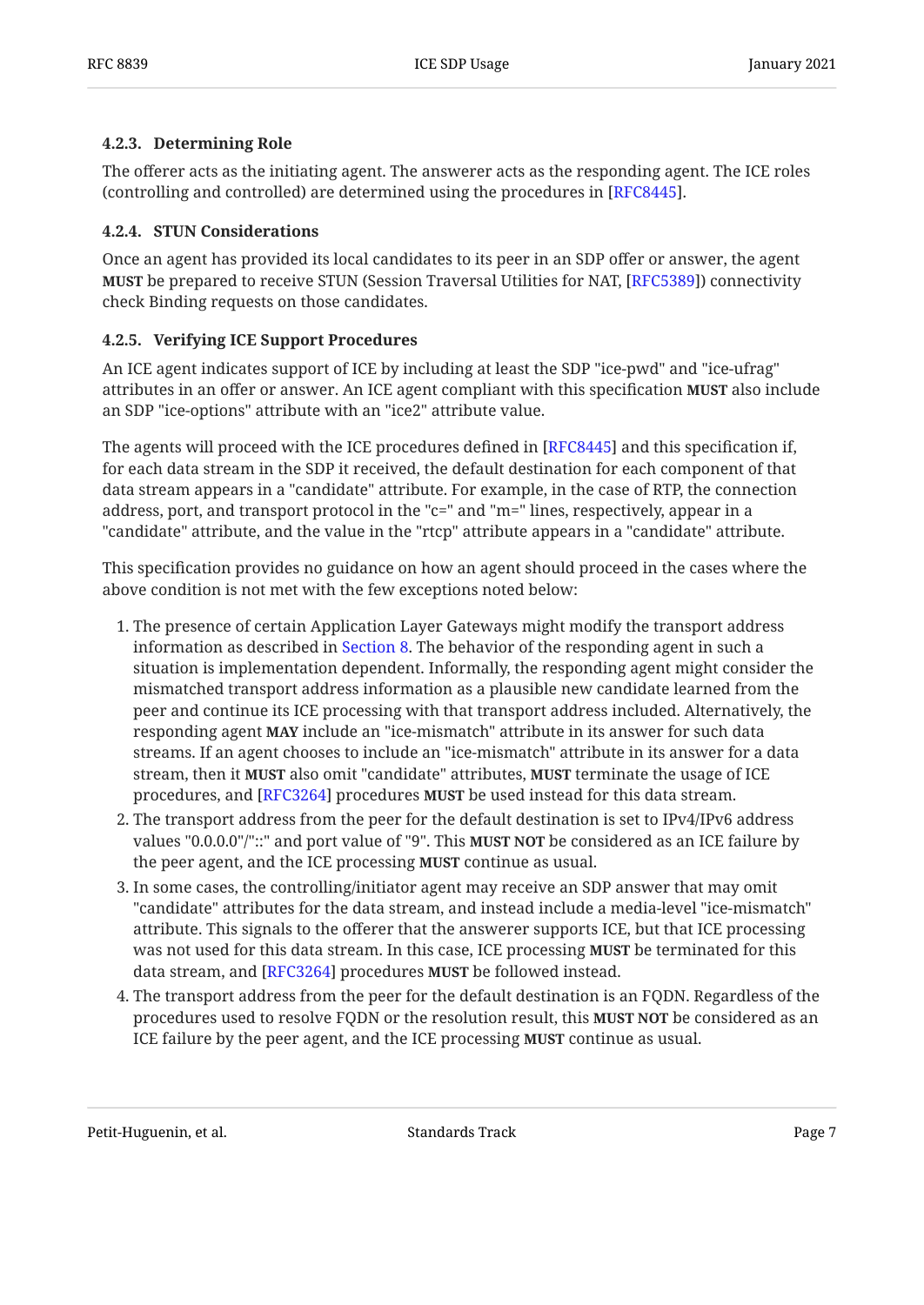#### <span id="page-7-0"></span>**[4.2.6. SDP Example](#page-7-0)**

The following is an example SDP message that includes ICE attributes (lines folded for readability):

```
v=0o=jdoe 2890844526 2890842807 IN IP4 203.0.113.141
s=c=IN IP4 192.0.2.3
t=0 0
a=ice-options:ice2
a=ice-pacing:50
a=ice-pwd:asd88fgpdd777uzjYhagZg
a=ice-ufrag:8hhY
m=audio 45664 RTP/AVP 0
b=RS:0
b=RR:0
a=rtpmap:0 PCMU/8000
a=candidate:1 1 UDP 2130706431 203.0.113.141 8998 typ host
a=candidate:2 1 UDP 1694498815 192.0.2.3 45664 typ srflx raddr
  203.0.113.141 rport 8998
```
## <span id="page-7-2"></span><span id="page-7-1"></span>**[4.3. I](#page-7-1)nitial Off[er/Answer Exchange](#page-7-1)**

#### **[4.3.1. Sending the Initial O](#page-7-2)ffer**

When an offerer generates the initial offer, in each "m=" section it **MUST** include SDP "candidate" attributes for each available candidate associated with the "m=" section. In addition, the offerer include an SDP "ice-ufrag" attribute, an SDP "ice-pwd" attribute, and an SDP "ice-options" **MUST** attribute with an "ice2" attribute value in the offer. If the offerer is a full ICE implementation, it **SHOULD** include an "ice-pacing" attribute in the offer (if not included, the default value will apply). A lite ICE implementation **MUST NOT** include the "ice-pacing" attribute in the offer (as it will not perform connectivity checks).

It is valid for an offer "m=" line to include no SDP "candidate" attributes and have the default destination set to the IP address values "0.0.0.0"/"::" and the port value to "9". This implies that the offering agent is only going to use peer-reflexive candidates or will provide additional candidates in subsequent signaling messages.

- Note: Within the scope of this document, "initial offer" refers to the first SDP offer that is sent in order to negotiate usage of ICE. It might, or might not, be the initial SDP offer of the SDP session.
- Note: The procedures in this document only consider "m=" sections associated with data streams where ICE is used.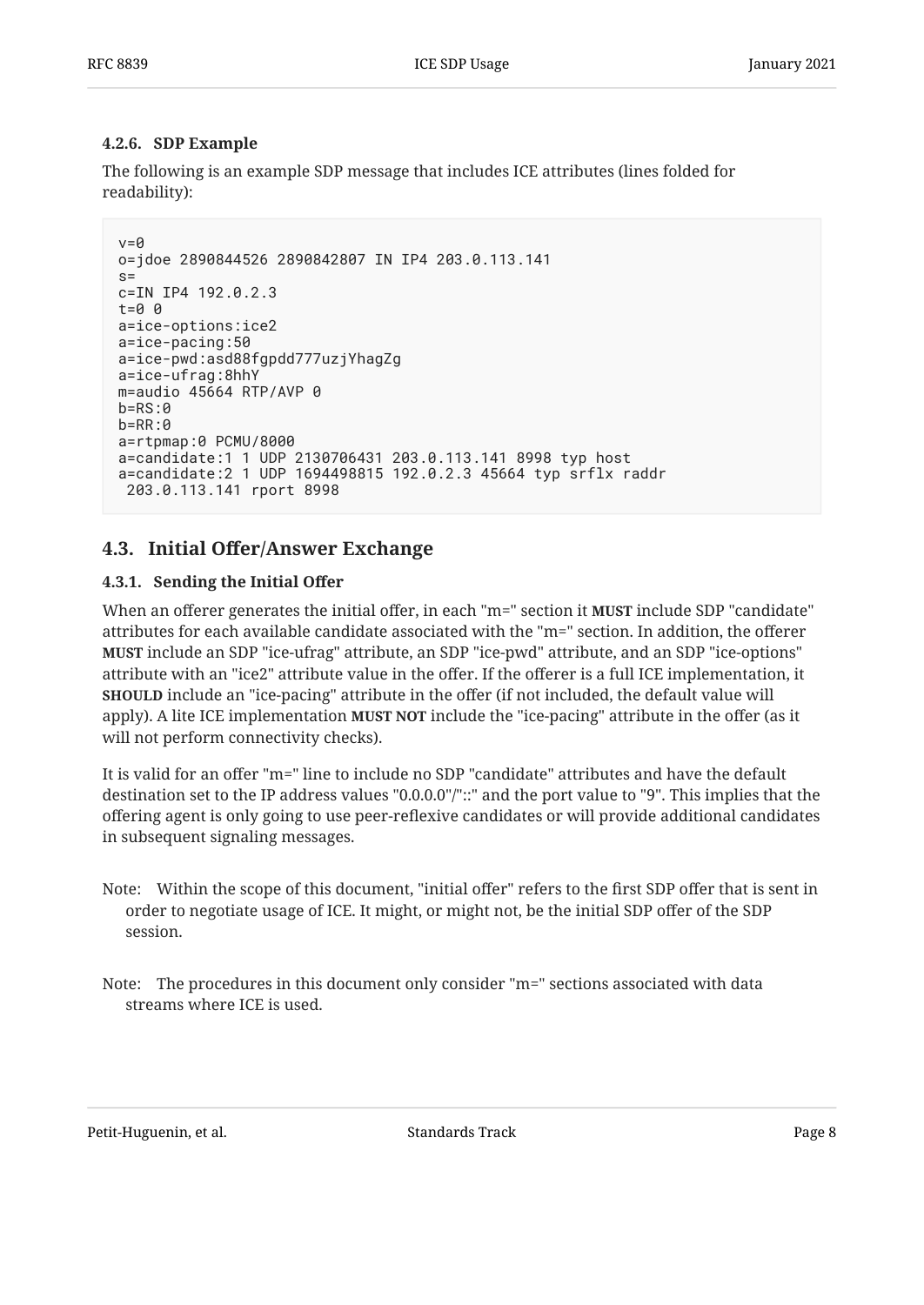#### <span id="page-8-0"></span>**[4.3.2. Sending the Initial Answer](#page-8-0)**

When an answerer receives an initial offer indicating that the offerer supports ICE, and if the answerer accepts the offer and the usage of ICE, the answerer **MUST** include in each "m=" section within the answer the SDP "candidate" attributes for each available candidate associated with the "m=" section. In addition, the answerer **MUST** include an SDP "ice-ufrag" attribute, an SDP "ice-pwd" attribute, and an SDP "ice-options" attribute with an "ice2" attribute value in the answer. If the answerer is a full ICE implementation, it **SHOULD** include an "ice-pacing" attribute in the answer (if not included, the default value will apply). A lite ICE implementation **MUST NOT** include the "ice-pacing" attribute in the answer (as it will not perform connectivity checks).

In each "m=" line, the answerer **MUST** use the same transport protocol as was used in the offer "m=" line. If none of the candidates in the "m=" line in the answer uses the same transport protocol as indicated in the offer "m=" line, then, in order to avoid ICE mismatch, the default destination **MUST** be set to IP address values "0.0.0.0"/"::" and port value of "9".

It is also valid for an answer "m=" line to include no SDP "candidate" attributes and have the default destination set to the IP address values "0.0.0.0"/"::" and the port value to "9". This implies that the answering agent is only going to use peer-reflexive candidates or that additional candidates would be provided in subsequent signaling messages.

Once the answerer has sent the answer, it can start performing connectivity checks towards the peer candidates that were provided in the offer.

If the offer does not indicate support of ICE ([Section 4.2.5\)](#page-6-2), the answerer **MUST NOT** accept the usage of ICE. If the answerer still accepts the offer, the answerer **MUST NOT** include any ICErelated SDP attributes in the answer. Instead, the answerer will generate the answer according to normal offer/answer procedures [RFC3264].

If the answerer detects a possibility of an ICE mismatch, procedures described in [Section 4.2.5](#page-6-2) are followed.

### <span id="page-8-1"></span>**[4.3.3. Receiving the Initial Answer](#page-8-1)**

When an offerer receives an initial answer that indicates that the answerer supports ICE, it can start performing connectivity checks towards the peer candidates that were provided in the answer.

If the answer does not indicate that the answerer supports ICE, or if the answerer included "icemismatch" attributes for all the active data streams in the answer, the offerer **MUST** terminate the usage of ICE for the entire session, and [RFC3264] procedures **MUST** be followed instead.

On the other hand, if the answer indicates support for ICE but includes "ice-mismatch" in certain active data streams, then the offerer **MUST** terminate the usage of ICE procedures, and [\[RFC3264](#page-29-2)] procedures **MUST** be used instead for only these data streams. Also, ICE procedures **MUST** be used for data streams where an "ice-mismatch" attribute was not included.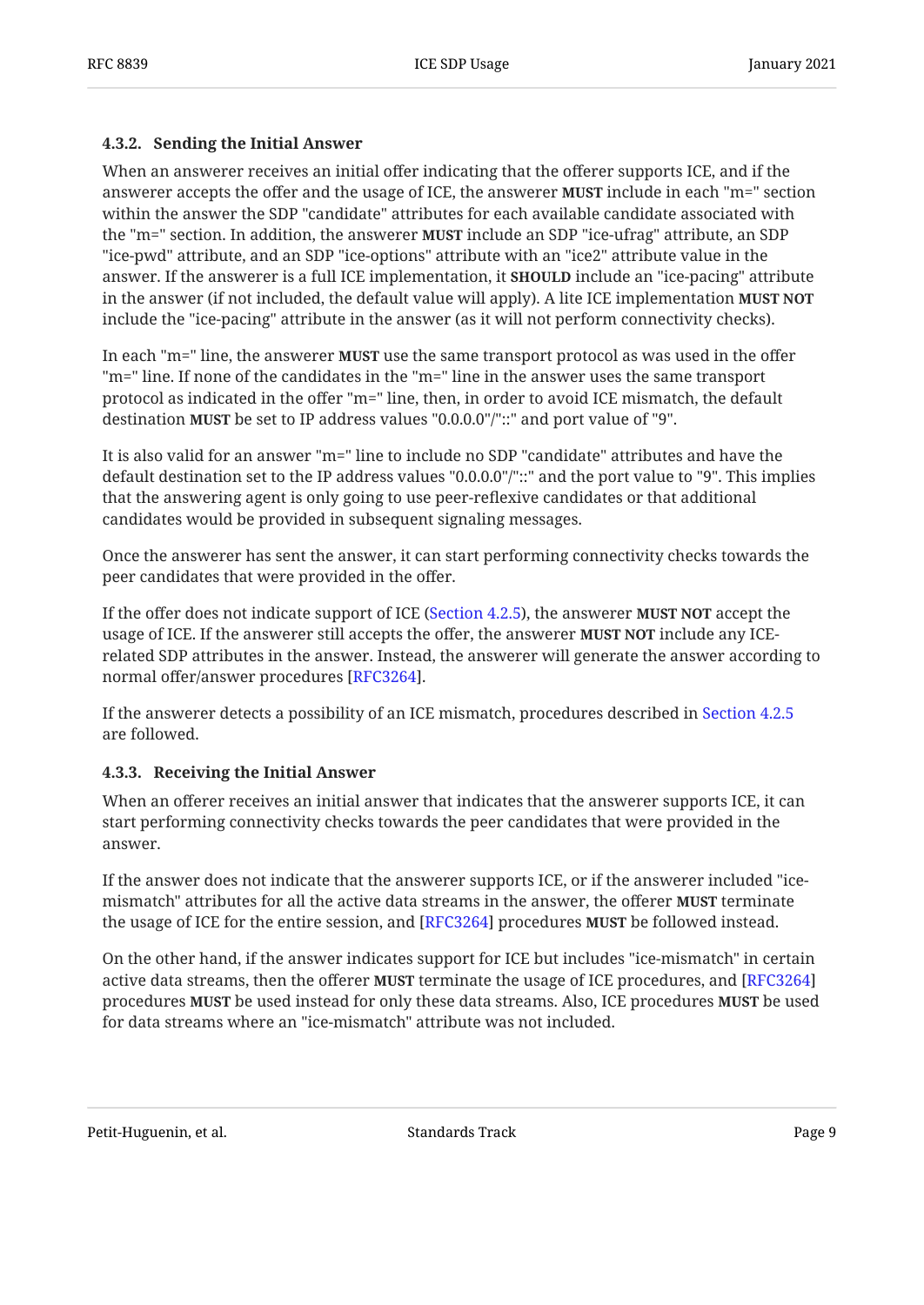If the offerer detects an ICE mismatch for one or more data streams in the answer, as described in [Section 4.2.5](#page-6-2), the offerer MUST terminate the usage of ICE for the entire session. The subsequent actions taken by the offerer are implementation dependent and are out of the scope of this specification.

### <span id="page-9-0"></span>**[4.3.4. Concluding ICE](#page-9-0)**

Once the agent has successfully nominated a pair [RFC8445], the state of the checklist associated with the pair is set to Completed. Once the state of each checklist is set to either Completed or Failed, for each Completed checklist, the agent checks whether the nominated pair matches the default candidate pair. If there are one or more pairs that do not match, and the peer did not indicate support for the 'ice2' ice-option, the controlling agent **MUST** generate a subsequent offer in which the connection address, port, and transport protocol in the "c=" and "m=" lines associated with each data stream match the corresponding local information of the nominated pair for that data stream [\(Section 4.4.1.2.2](#page-11-1)). If the peer did indicate support for the 'ice2' iceoption, the controlling agent does not immediately need to generate an updated offer in order to align a connection address, port, and protocol with a nominated pair. However, later in the session, whenever the controlling agent does send a subsequent offer, it **MUST** do the alignment as described above.

If there are one or more checklists with the state set to Failed, the controlling agent **MUST** generate a subsequent offer in order to remove the associated data streams by setting the port value of the data streams to zero [\(Section 4.4.1.1.2](#page-10-1)), even if the peer did indicate support for the 'ice2' ice-option. If needed, such offer is used to align the connection address, port, and transport protocol, as described above.

As described in [RFC8445], once the controlling agent has nominated a candidate pair for a checklist, the agent **MUST NOT** nominate another pair for that checklist during the lifetime of the ICE session (i.e., until ICE is restarted).

[[RFC8863\]](#page-31-1) provides a mechanism for allowing the ICE process to run long enough in order to find working candidate pairs, by waiting for potential peer-reflexive candidates, even though no candidate pairs were received from the peer or all current candidate pairs associated with a checklist have either failed or been discarded.

## <span id="page-9-1"></span>**[4.4. S](#page-9-1)ubsequent Off[er/Answer Exchanges](#page-9-1)**

Either agent **MAY** generate a subsequent offer at any time allowed by [RFC3264]. This section defines rules for construction of subsequent offers and answers.

Should a subsequent offer fail, ICE processing continues as if the subsequent offer had never been made.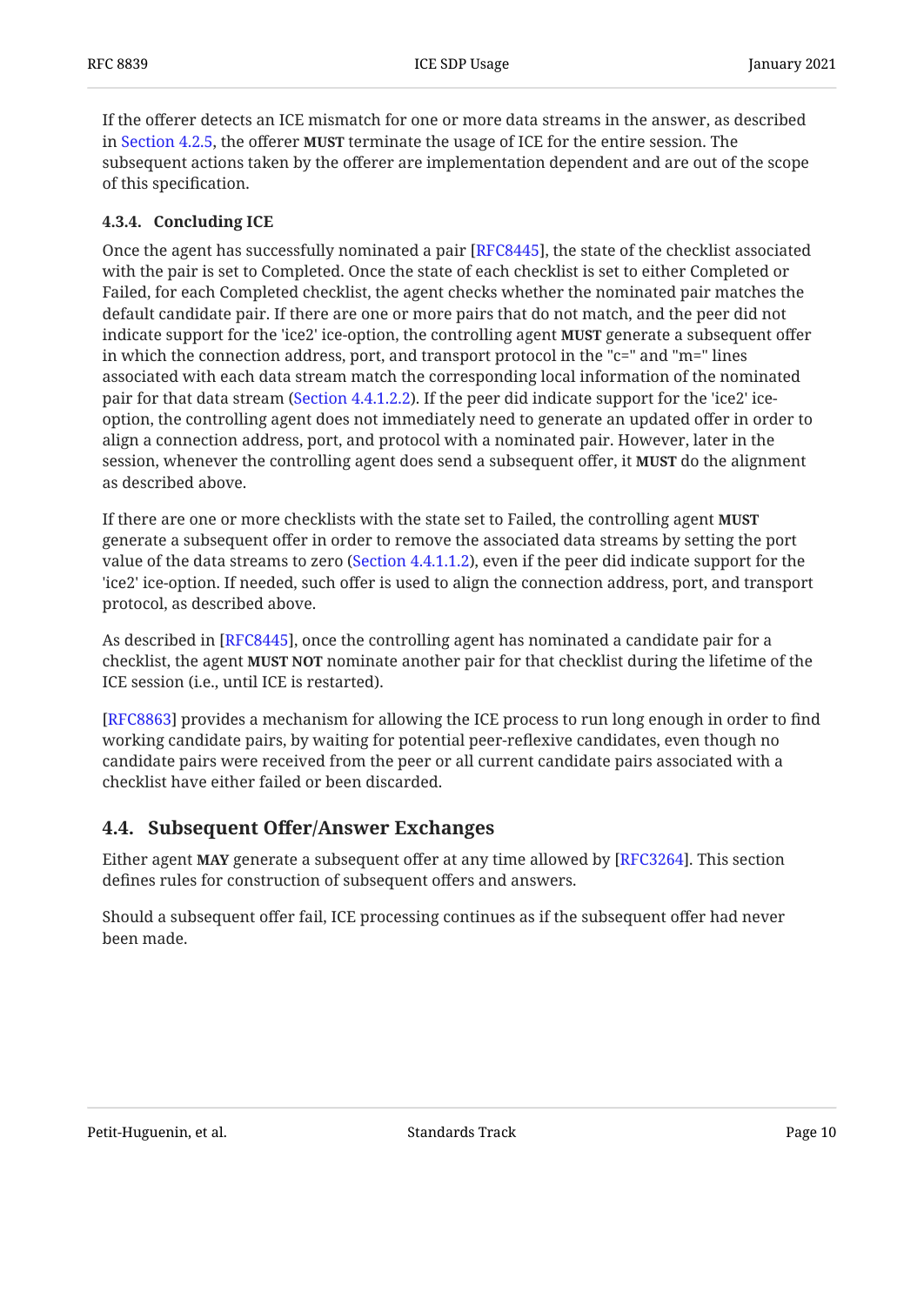### <span id="page-10-0"></span>**[4.4.1. Sending Subsequent O](#page-10-0)ffer**

### <span id="page-10-2"></span>**[4.4.1.1. Procedures for All Implementations](#page-10-2)**

#### <span id="page-10-3"></span>**[4.4.1.1.1. ICE Restart](#page-10-3)**

An agent MAY restart ICE processing for an existing data stream [RFC8445].

The rules governing the ICE restart imply that setting the connection address in the "c=" line to "0.0.0.0" (for IPv4)/ "::" (for IPv6) will cause an ICE restart. Consequently, ICE implementations **MUST NOT** utilize this mechanism for call hold, and instead **MUST** use "inactive" and "sendonly" as described in [RFC3264].

To restart ICE, an agent **MUST** change both the "ice-pwd" and the "ice-ufrag" for the data stream in an offer. However, it is permissible to use a session-level attribute in one offer, but to provide the same "ice-pwd" or "ice-ufrag" as a media-level attribute in a subsequent offer. This **MUST NOT** be considered as ICE restart.

An agent sets the rest of the ICE-related fields in the SDP for this data stream as it would in an initial offer of this data stream [\(Section 4.2.1](#page-4-4)). Consequently, the set of candidates **MAY** include some, none, or all of the previous candidates for that data stream and **MAY** include a totally new set of candidates. The agent **MAY** modify the attribute values of the SDP "ice-options" and SDP "ice-pacing" attributes, and it **MAY** change its role using the SDP "ice-lite" attribute. The agent **MUST NOT** modify the SDP "ice-options", "ice-pacing", and "ice-lite" attributes in a subsequent offer unless the offer is sent in order to request an ICE restart.

### <span id="page-10-1"></span>**[4.4.1.1.2. Removing a Data Stream](#page-10-1)**

If an agent removes a data stream by setting its port to zero, it **MUST NOT** include any "candidate" attributes for that data stream and **SHOULD NOT** include any other ICE-related attributes defined in [Section 5](#page-14-0) for that data stream.

#### <span id="page-10-4"></span>**[4.4.1.1.3. Adding a Data Stream](#page-10-4)**

If an agent wishes to add a new data stream, it sets the fields in the SDP for this data stream as if this were an initial offer for that data stream ([Section 4.2.1\)](#page-4-4). This will cause ICE processing to begin for this data stream.

#### <span id="page-10-5"></span>**[4.4.1.2. Procedures for Full Implementations](#page-10-5)**

This section describes additional procedures for full implementations, covering existing data streams.

#### <span id="page-10-6"></span>**[4.4.1.2.1. Before Nomination](#page-10-6)**

When an offerer sends a subsequent offer; in each "m=" section for which a candidate pair has not yet been nominated, the offer **MUST** include the same set of ICE-related information that the offerer included in the previous offer or answer. The agent **MAY** include additional candidates it did not offer previously, but which it has gathered since the last offer/answer exchange, including peer-reflexive candidates.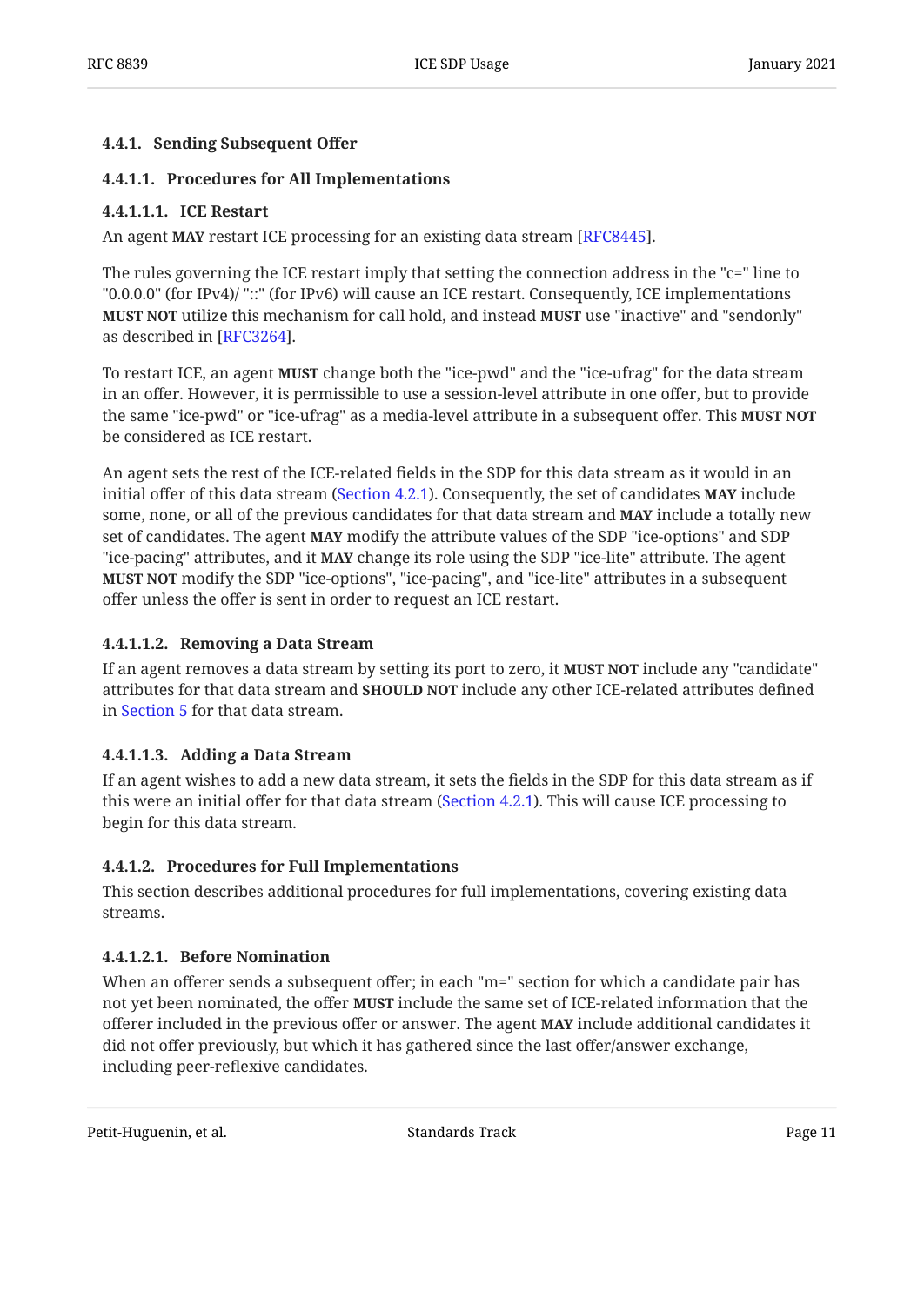The agent **MAY** change the default destination for media. As with initial offers, there **MUST** be a set of "candidate" attributes in the offer matching this default destination.

### <span id="page-11-1"></span>**[4.4.1.2.2. After Nomination](#page-11-1)**

Once a candidate pair has been nominated for a data stream, the connection address, port, and transport protocol in each "c=" and "m=" line associated with that data stream **MUST** match the data associated with the nominated pair for that data stream. In addition, the offerer only includes SDP "candidate" attributes (one per component) representing the local candidates of the nominated candidate pair. The offerer **MUST NOT** include any other SDP "candidate" attributes in the subsequent offer.

In addition, if the agent is controlling, it **MUST** include the "remote-candidates" attribute for each data stream whose checklist is in the Completed state. The attribute contains the remote candidates corresponding to the nominated pair in the valid list for each component of that data stream. It is needed to avoid a race condition whereby the controlling agent chooses its pairs, but the updated offer beats the connectivity checks to the controlled agent, which doesn't even know these pairs are valid, let alone selected. See [Appendix B](#page-33-0) for elaboration on this race condition.

#### <span id="page-11-2"></span>**[4.4.1.3. Procedures for Lite Implementations](#page-11-2)**

If the ICE state is Running, a lite implementation **MUST** include all of its candidates for each component of each data stream in "candidate" attributes in any subsequent offer. The candidates are formed identically to the procedures for initial offers.

A lite implementation **MUST NOT** add additional host candidates in a subsequent offer, and **MUST**  modify the username fragments and passwords. If an agent needs to offer additional **NOT** candidates, or to modify the username fragments and passwords, it **MUST** request an ICE restart [\(Section 4.4.1.1.1](#page-10-3)) for that data stream.

If ICE has completed for a data stream, and if the agent is controlled, the default destination for that data stream **MUST** be set to the remote candidate of the candidate pair for that component in the valid list. For a lite implementation, there is always just a single candidate pair in the valid list for each component of a data stream. Additionally, the agent **MUST** include a "candidate" attribute for each default destination.

If the ICE state is Completed, and if the agent is controlling (which only happens when both agents are lite), the agent MUST include the "remote-candidates" attribute for each data stream. The attribute contains the remote candidates from the candidate pairs in the valid list (one pair for each component of each data stream).

#### <span id="page-11-0"></span>**[4.4.2. Sending Subsequent Answer](#page-11-0)**

If ICE is Completed for a data stream, and the offer for that data stream lacked the "remotecandidates" attribute, the rules for construction of the answer are identical to those for the offerer, except that the answerer **MUST NOT** include the "remote-candidates" attribute in the answer.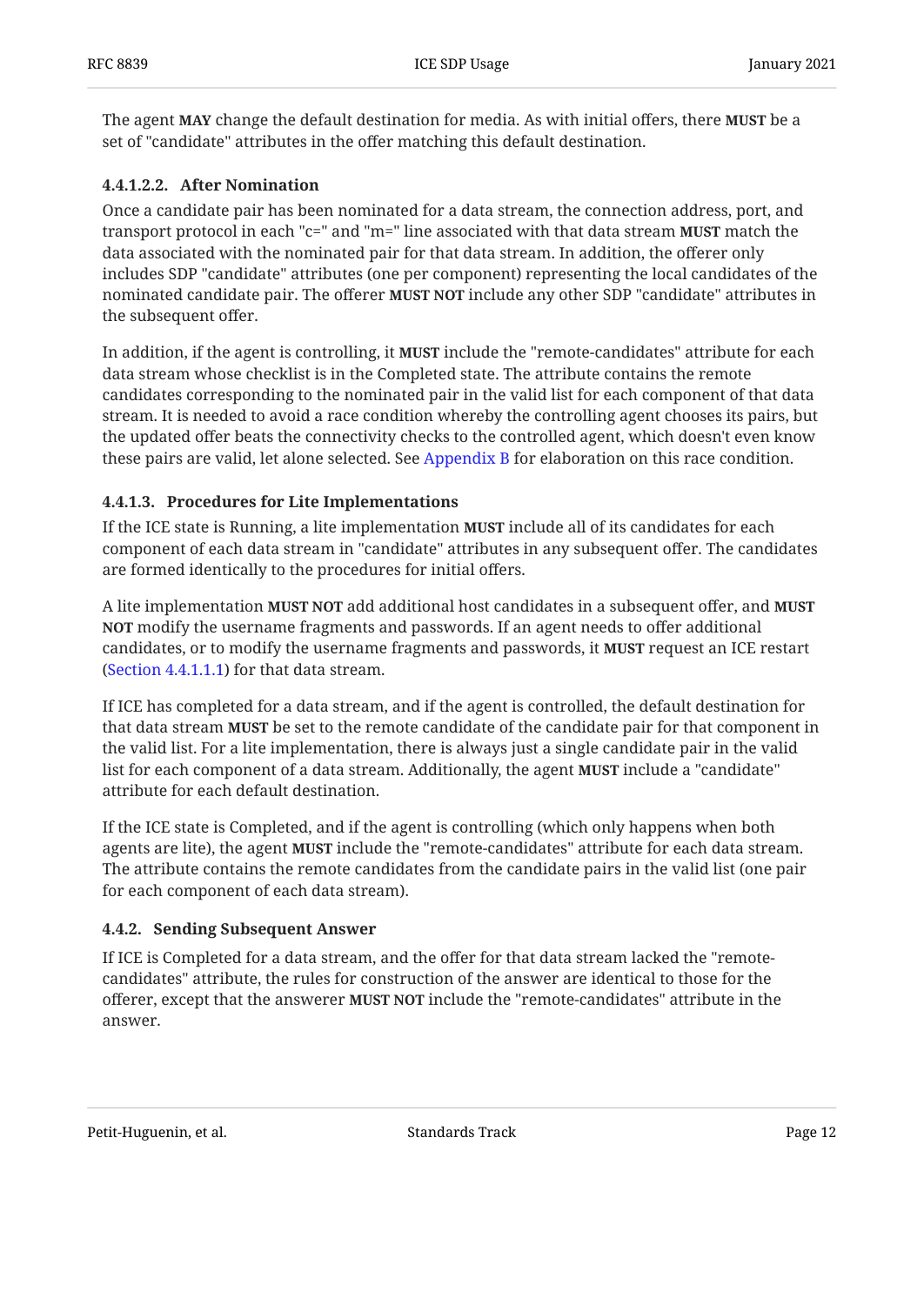A controlled agent will receive an offer with the "remote-candidates" attribute for a data stream when its peer has concluded ICE processing for that data stream. This attribute is present in the offer to deal with a race condition between the receipt of the offer, and the receipt of the Binding response that tells the answerer the candidate that will be selected by ICE. See [Appendix B](#page-33-0) for an explanation of this race condition. Consequently, processing of an offer with this attribute depends on the winner of the race.

The agent forms a candidate pair for each component of the data stream by:

- $\bullet$  Setting the remote candidate equal to the offerer's default destination for that component (i.e., the contents of the "m=" and "c=" lines for RTP, and the "rtcp" attribute for RTCP)
- $\bullet$  Setting the local candidate equal to the transport address for that same component in the "remote-candidates" attribute in the offer.

The agent then sees if each of these candidate pairs is present in the valid list. If a particular pair is not in the valid list, the check has "lost" the race. Call such a pair a "losing pair".

The agent finds all the pairs in the checklist whose remote candidates equal the remote candidate in the losing pair:

- $\bullet$  If none of the pairs is In-Progress, and at least one is Failed, it is most likely that a network failure, such as a network partition or serious packet loss, has occurred. The agent **SHOULD** generate an answer for this data stream as if the "remote- candidates" attribute had not been present, and then restart ICE for this stream.
- $\bullet$  If at least one of the pairs is In-Progress, the agent  $\textbf{SHOULD}$  wait for those checks to complete, and as each completes, redo the processing in this section until there are no losing pairs.

Once there are no losing pairs, the agent can generate the answer. It **MUST** set the default destination for media to the candidates in the "remote-candidates" attribute from the offer (each of which will now be the local candidate of a candidate pair in the valid list). It **MUST** include a "candidate" attribute in the answer for each candidate in the "remote-candidates" attribute in the offer.

### <span id="page-12-0"></span>**[4.4.2.1. ICE Restart](#page-12-0)**

If the offerer in a subsequent offer requested an ICE restart ([Section 4.4.1.1.1](#page-10-3)) for a data stream, and if the answerer accepts the offer, the answerer follows the procedures for generating an initial answer.

For a given data stream, the answerer **MAY** include the same candidates that were used in the previous ICE session, but it **MUST** change the SDP "ice-pwd" and "ice-ufrag" attribute values.

The answerer **MAY** modify the attribute values of the SDP "ice-options" and SDP "ice-pacing" attributes, and it MAY change its role using the SDP "ice-lite" attribute. The answerer MUST NOT modify the SDP "ice-options", "ice-pacing", and "ice-lite" attributes in a subsequent answer unless the answer is sent for an offer that was used to request an ICE restart ([Section 4.4.1.1.1](#page-10-3)). If any of the SDP attributes have been modified in a subsequent offer that is not used to request an ICE restart, the answerer **MUST** reject the offer.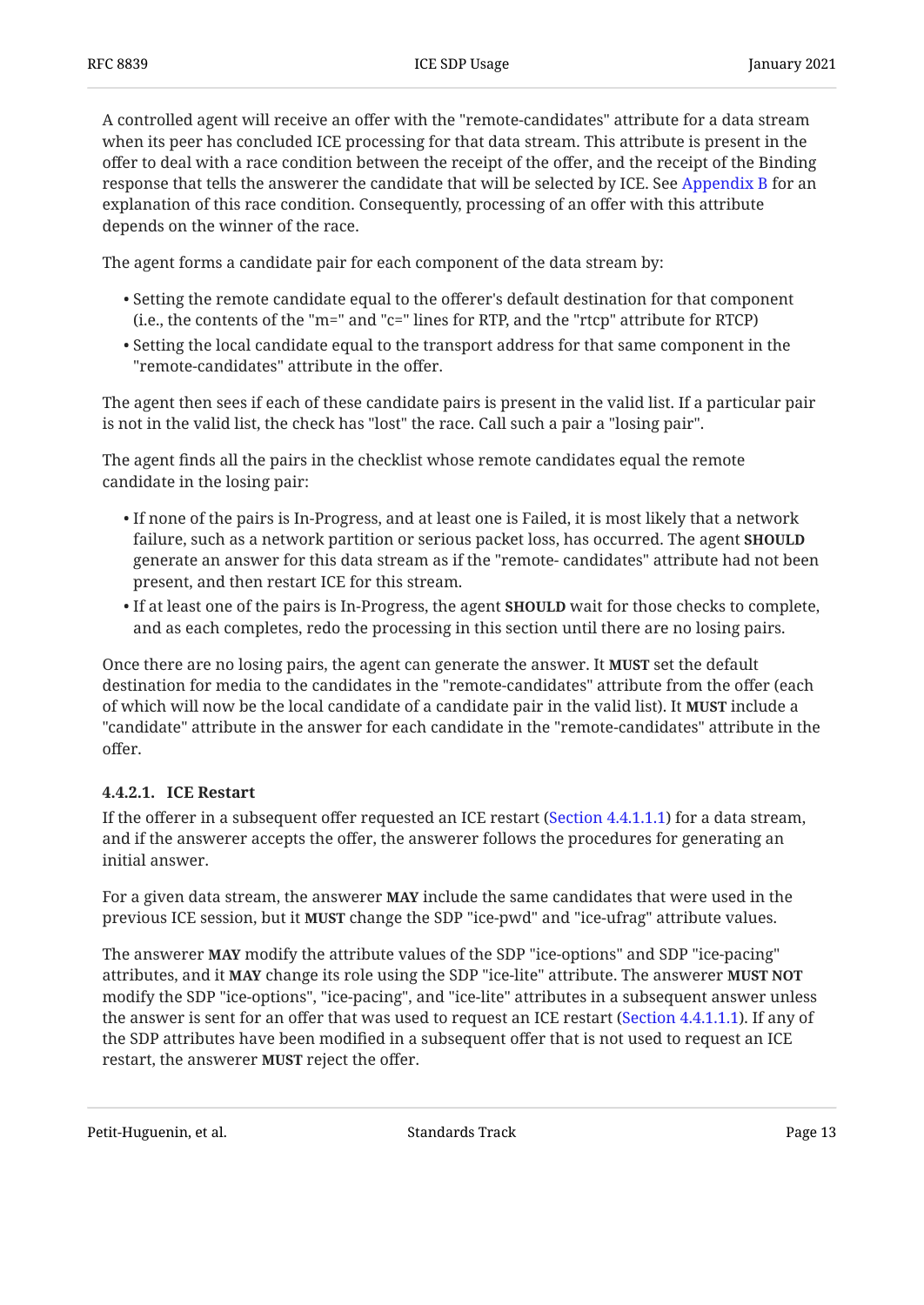#### <span id="page-13-1"></span>**[4.4.2.2. Lite Implementation Speci](#page-13-1)fic Procedures**

If the received offer contains the "remote-candidates" attribute for a data stream, the agent forms a candidate pair for each component of the data stream by:

- $\bullet$  Setting the remote candidate equal to the offerer's default destination for that component (i.e., the contents of the "m=" and "c=" lines for RTP, and the "rtcp" attribute for RTCP).
- $\bullet$  Setting the local candidate equal to the transport address for that same component in the "remote-candidates" attribute in the offer.

The state of the checklist associated with that data stream is set to Completed.

Furthermore, if the agent believed it was controlling, but the offer contained the "remotecandidates" attribute, both agents believe they are controlling. In this case, both would have sent updated offers around the same time.

However, the signaling protocol carrying the offer/answer exchanges will have resolved this glare condition, so that one agent is always the 'winner' by having its offer received before its peer has sent an offer. The winner takes the role of controlling, so that the loser (the answerer under consideration in this section) **MUST** change its role to controlled.

Consequently,if the agent was controlling based on the rules in Section 8.2 of [RFC8445] and was going to send an updated offer, it no longer needs to.

Besides the potential role change, change in the valid list, and state changes, the construction of the answer is performed identically to the construction of an offer.

#### <span id="page-13-0"></span>**[4.4.3. Receiving Answer for a Subsequent O](#page-13-0)ffer**

#### <span id="page-13-2"></span>**[4.4.3.1. Procedures for Full Implementations](#page-13-2)**

There may be certain situations where the offerer receives an SDP answer that lacks ICE candidates although the initial answer included them. One example of such an "unexpected" answer might happen when an ICE-unaware Back-to-Back User Agent (B2BUA) introduces a media server during call hold using third party call control procedures [RFC3725]. Omitting further details on how this is done, this could result in an answer that was constructed by the B2BUA being received at the holding UA. With the B2BUA being ICE-unaware, that answer would not include ICE candidates.

Receiving an answer without ICE attributes in this situation might be unexpected, but would not necessarily impair the user experience.

When the offerer receives an answer indicating support for ICE, the offer performs one of the following actions:

• If the offer was a restart, the agent MUST perform ICE restart procedures as specified in [Section 4.4.3.1.1](#page-14-1).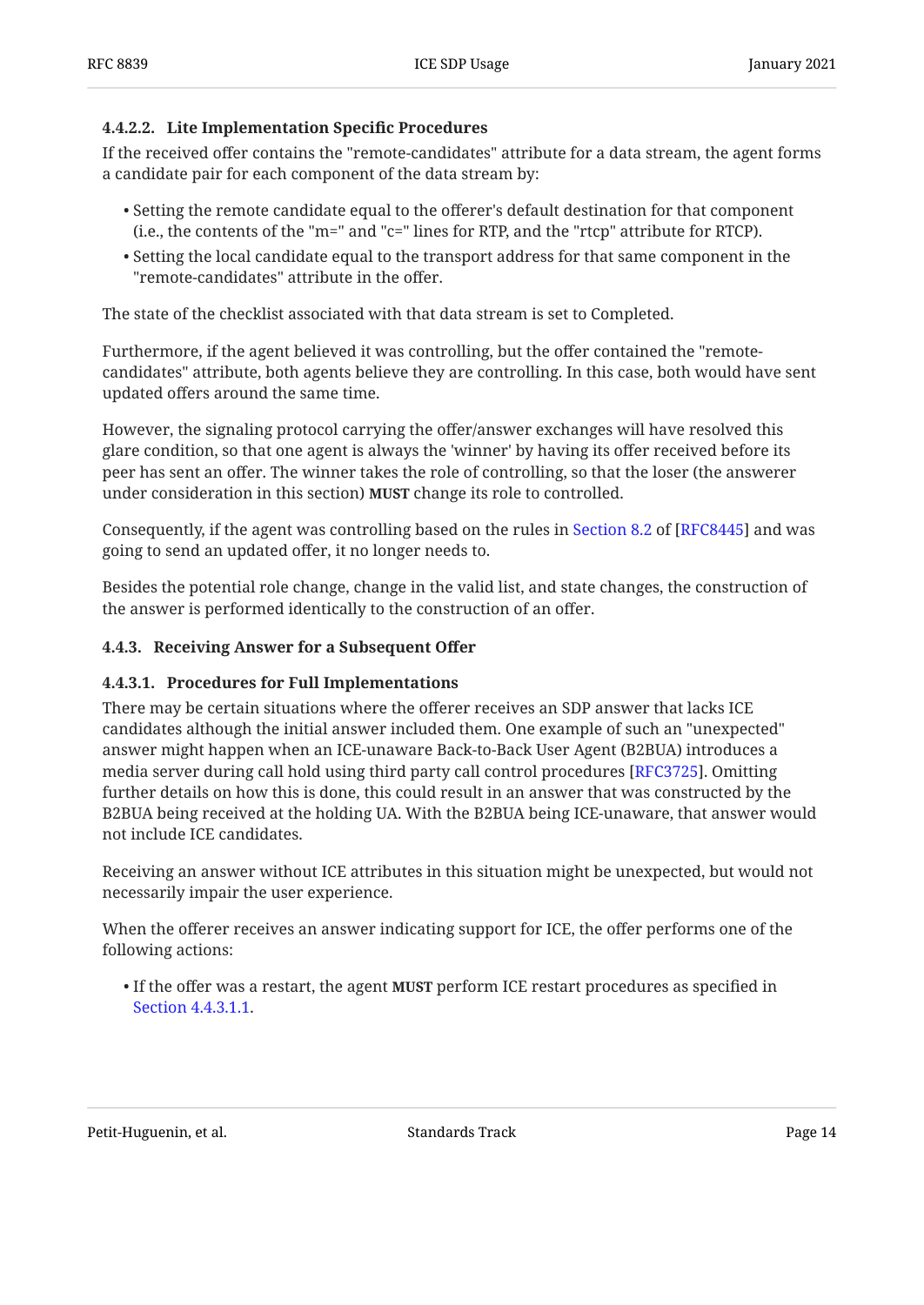- $\bullet$  If the offer/answer exchange removed a data stream, or an answer rejected an offered data stream, an agent **MUST** flush the valid list for that data stream. It **MUST** also terminate any STUN transactions in progress for that data stream.
- $\bullet$  If the offer/answer exchange added a new data stream, the agent **MUST** create a new checklist for it (and an empty valid list to start of course), which in turn triggers the candidate processing procedures [RFC8445].
- $\bullet$  If the checklist state associated with a data stream is Running, the agent recomputes the checklist. If a pair on the new checklist was also on the previous checklist, its candidate pair state is copied over. Otherwise, its candidate pair state is set to Frozen. If none of the checklists are active (meaning that the candidate pair states in each checklist are Frozen), appropriate procedures in [RFC8445] are performed to move candidate pair(s) to the Waiting state to further continue ICE processing.
- If the ICE state is Completed, and the SDP answer conforms to [Section 4.4.2](#page-11-0), the agent **MUST** remain in the Completed ICE state.

However, if the ICE support is no longer indicated in the SDP answer, the agent **MUST** fall back to [[RFC3264\]](#page-29-2) procedures and **SHOULD NOT** drop the dialog because of the missing ICE support or unexpected answer. When the agent sends a new offer, it **MUST** perform an ICE restart.

### <span id="page-14-1"></span>**[4.4.3.1.1. ICE Restarts](#page-14-1)**

The agent **MUST** remember the nominated pair in the valid list for each component of the data stream, called the "previous selected pair", prior to the restart. The agent will continue to send media using this pair, as described in Section 12 of [RFC8445]. Once these destinations are noted, the agent **MUST** flush the valid lists and checklists, and then recompute the checklist and its states, thus triggering the candidate processing procedures [RFC8445].

### <span id="page-14-2"></span>**[4.4.3.2. Procedures for Lite Implementations](#page-14-2)**

If ICE is restarting for a data stream, the agent **MUST** create a new valid list for that data stream. It **MUST** remember the nominated pair in the previous valid list for each component of the data stream, called the "previous selected pairs", and continue to send media there as described in [Section 12](https://www.rfc-editor.org/rfc/rfc8445#section-12) of [[RFC8445\]](#page-30-1). The state of each checklist for each data stream **MUST** change to Running, and the ICE state **MUST** be set to Running.

## <span id="page-14-0"></span>**[5. Grammar](#page-14-0)**

This specification defines eight new SDP attributes -- the "candidate", "remote-candidates", "icelite", "ice-mismatch", "ice-ufrag", "ice-pwd", "ice-pacing", and "ice-options" attributes.

This section also provides non-normative examples of the attributes defined.

The syntax for the attributes follow Augmented BNF as defined in [\[RFC5234](#page-29-8)].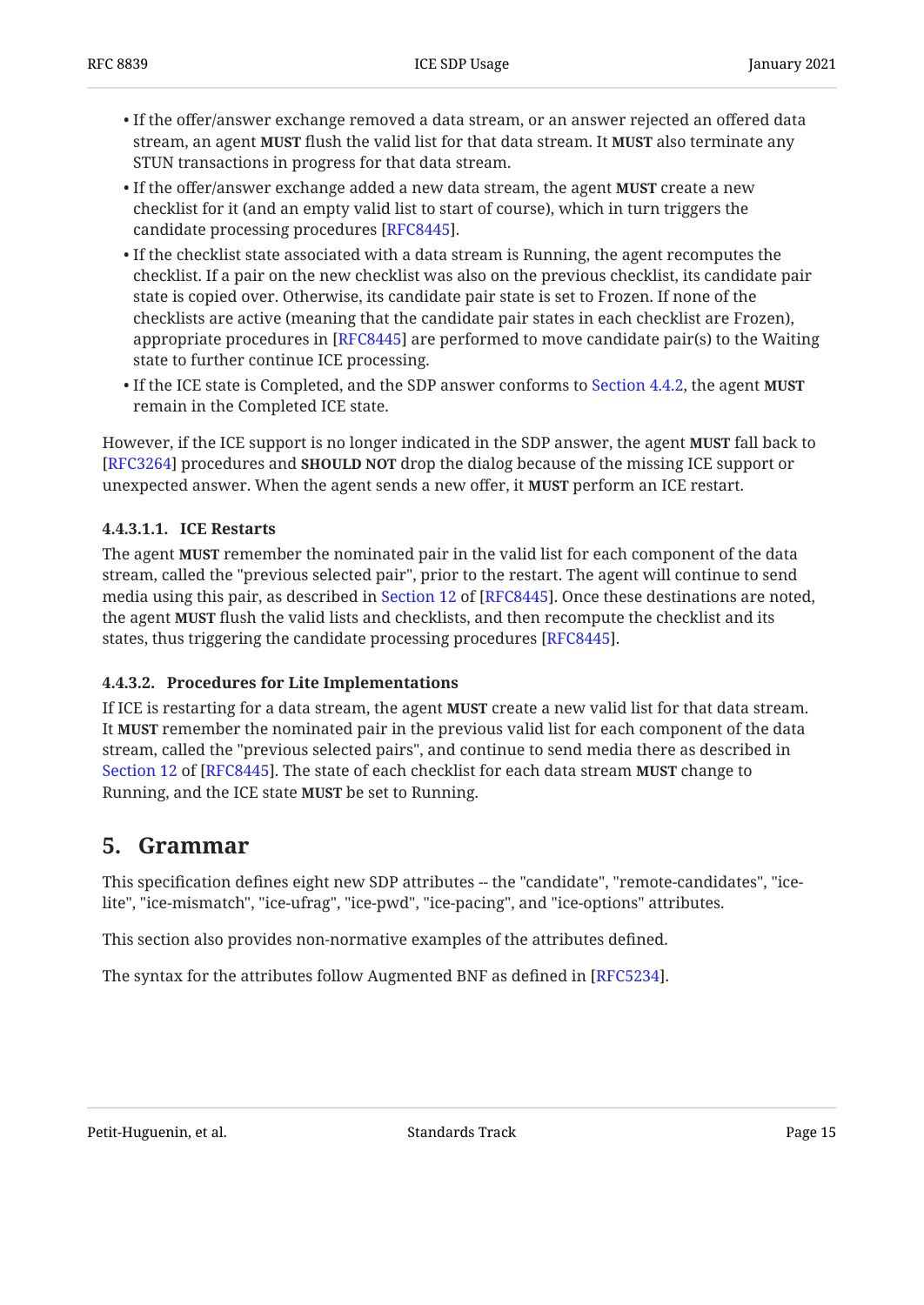## <span id="page-15-0"></span>**[5.1. "candidate" Attribute](#page-15-0)**

The "candidate" attribute is a media-level attribute only. It contains a transport address for a candidate that can be used for connectivity checks.

```
candidate-attribute = "candidate" ":" foundation SP component-id SP
                      transport SP
                      priority SP
                      connection-address SP ;from RFC 4566
                      port ;port from RFC 4566
                      SP cand-type
                      [SP rel-addr]
                      [SP rel-port]
                      *(SP cand-extension)
foundation = 1*32ice-char
component-id = 1*3DIGIT
transport = "UDP" / transport-extension<br>transport-extension = token ; from RFC 3261
transport-extension = token ; from RFC 3261
priority = 1*10DIGIT
cand-type = "typ" SP candidate-types
candidate-types = "host" / "srflx" / "prflx" / "relay" / token
rel-addr = "raddr" SP connection-address
rel-port = "rport" SP port
cand-extension = extension-att-name SP extension-att-value
extension-att-name = token
extension-att-value = *VCHAR
ice-char = ALPHA / DIGIT / "+" / "/"
```
This grammar encodes the primary information about a candidate: its IP address, port and transport protocol, and its properties: the foundation, component ID, priority, type, and related transport address:

 $\le$ connection-address $\ge$ : is taken from RFC 4566 [RFC4566]. It is the IP address of the candidate, allowing for IPv4 addresses, IPv6 addresses, and fully qualified domain names (FQDNs). When parsing this field, an agent can differentiate an IPv4 address and an IPv6 address by presence of a colon in its value - the presence of a colon indicates IPv6. An agent generating  $\boldsymbol{h}$  local candidates  $\boldsymbol{M}$ UST  $\boldsymbol{N}$ OT use FQDN addresses. An agent processing remote candidates  $\boldsymbol{M}$ UST ignore "candidate" lines that include candidates with FQDNs or IP address versions that are not supported or recognized. The procedures for generation and handling of FQDN candidates, as well as, how agents indicate support for such procedures, need to be specified in an extension specification.

 $\epsilon$  port>: is also taken from RFC 4566 [RFC4566]. It is the port of the candidate.

<transport>: indicates the transport protocol for the candidate. This specification only defines UDP. However, extensibility is provided to allow for future transport protocols to be used with ICE by extending the subregistry "ICE Transport Protocols" under the "Interactive Connectivity Establishment (ICE)" registry.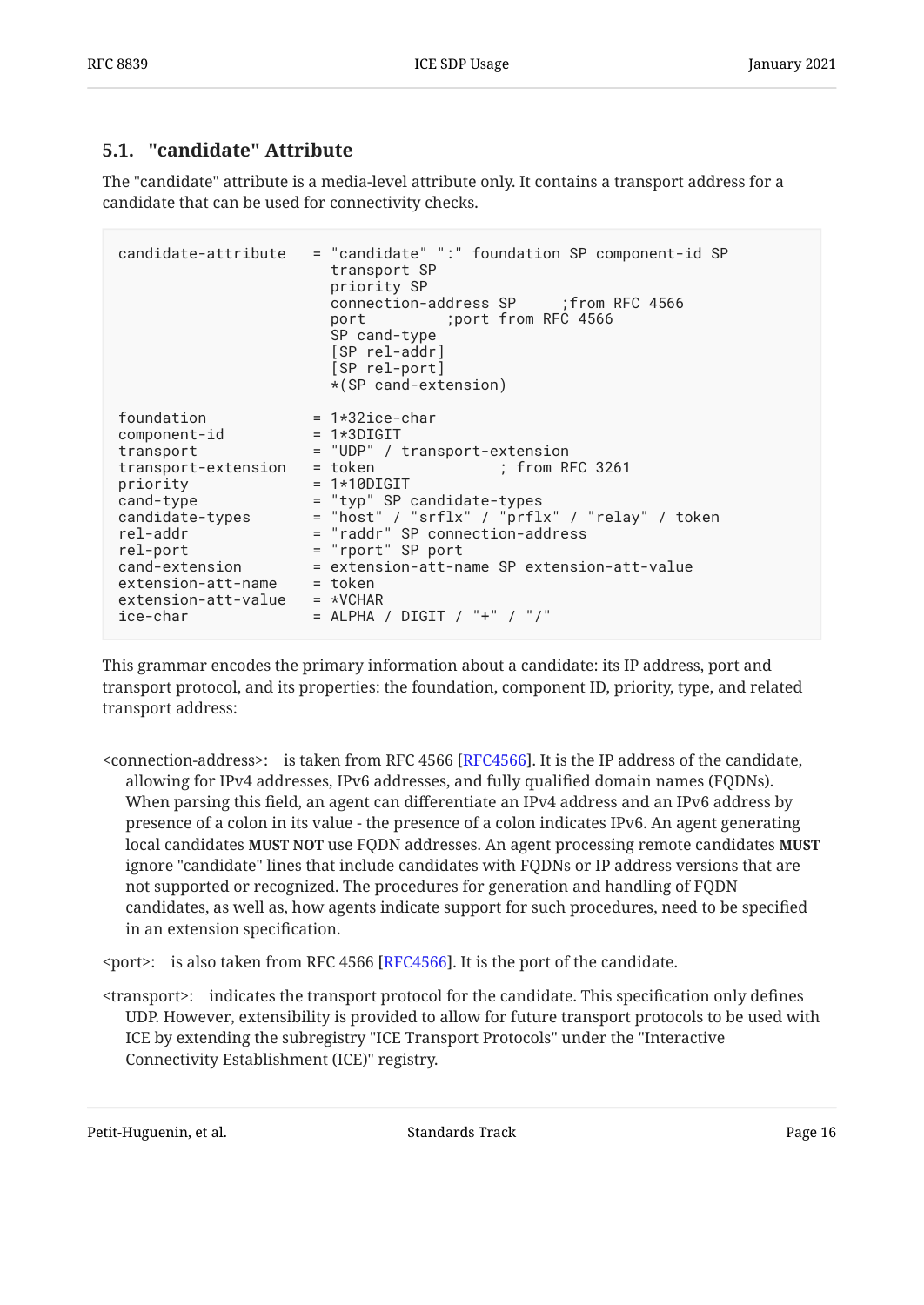- <foundation>: is composed of 1 to 32 <ice-char>s. It is an identifier that is equivalent for two candidates that are of the same type, share the same base, and come from the same STUN server. The foundation is used to optimize ICE performance in the Frozen algorithm as described in [[RFC8445\]](#page-30-1).
- <component-id>: is a positive integer between 1 and 256 (inclusive) that identifies the specific component of the data stream for which this is a candidate. It **MUST** start at 1 and **MUST** increment by 1 for each component of a particular candidate. For data streams based on RTP, candidates for the actual RTP media **MUST** have a component ID of 1, and candidates for RTCP **MUST**have a component ID of 2. See Section 13 of [RFC8445] for additional discussion on extending ICE to new data streams.
- $\epsilon$  priority>: is a positive integer between 1 and (2\*\*31 1) inclusive. The procedures for computinga candidate's priority are described in Section 5.1.2 of [RFC8445].
- <cand-type>: encodes the type of candidate. This specification defines the values "host", "srflx", "prflx", and "relay" for host, server-reflexive, peer-reflexive, and relayed candidates, respectively. Specifications for new candidate types **MUST** define how, if at all, various steps in the ICE processing differ from the ones defined by this specification.
- <rel-addr> and <rel-port>: convey transport addresses related to the candidate, useful for diagnostics and other purposes. <rel-addr> and <rel-port> be present for server-**MUST** reflexive, peer-reflexive, and relayed candidates. If a candidate is server-reflexive or peerreflexive, <rel-addr> and <rel-port> are equal to the base for that server-reflexive or peerreflexive candidate. If the candidate is relayed, <rel-addr> and <rel-port> are equal to the mapped address in the Allocate response that provided the client with that relayed candidate (seeSection 6.3 of [RFC5766]). If the candidate is a host candidate,  $\le$ rel-addr> and  $\le$ rel-port> MUST be omitted.

In some cases, e.g., for privacy reasons, an agent may not want to reveal the related address and port. In this case the address **MUST** be set to "0.0.0.0" (for IPv4 candidates) or "::" (for IPv6 candidates) and the port to "9".

The "candidate" attribute can itself be extended. The grammar allows for new name/value pairs to be added at the end of the attribute. Such extensions **MUST** be made through IETF Review or IESG Approval [RFC8126], and the assignments **MUST** contain the specific extension and a reference to the document defining the usage of the extension.

An implementation **MUST** ignore any name/value pairs it doesn't understand.

The following is an example SDP line for a UDP server-reflexive "candidate" attribute for the RTP component:

```
a=candidate:2 1 UDP 1694498815 192.0.2.3 45664 typ srflx raddr
203.0.113.141 rport 8998
```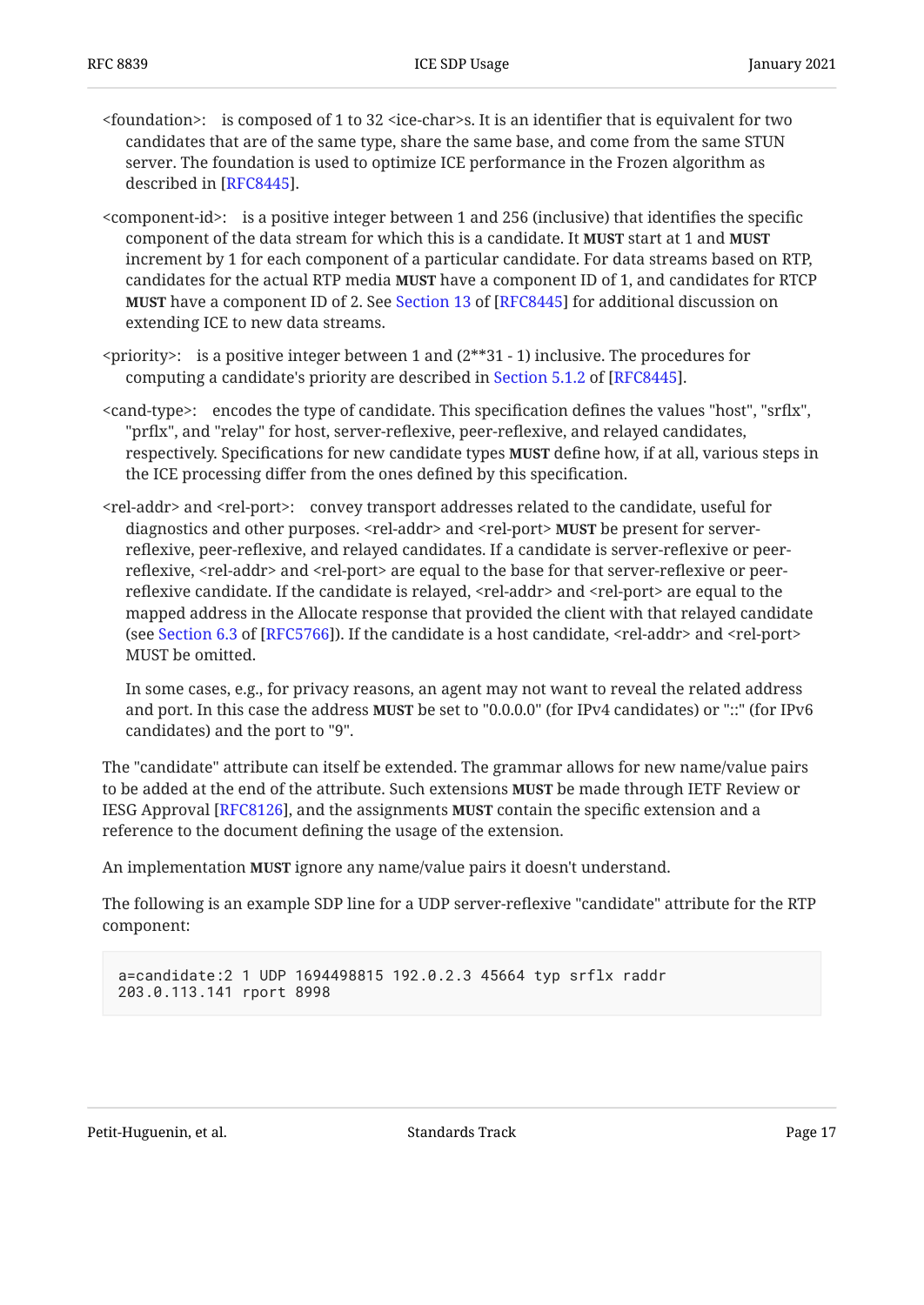## <span id="page-17-0"></span>**[5.2. "remote-candidates" Attribute](#page-17-0)**

The syntax of the "remote-candidates" attribute is defined using Augmented BNF as defined in [[RFC5234\]](#page-29-8). The "remote-candidates" attribute is a media-level attribute only.

```
remote-candidate-att = "remote-candidates:" remote-candidate
                          0*(SP remote-candidate)
remote-candidate = component-id SP connection-address SP port
```
The attribute contains a connection-address and port for each component. The ordering of components is irrelevant. However, a value **MUST** be present for each component of a data stream. This attribute **MUST** be included in an offer by a controlling agent for a data stream that is Completed, and **MUST NOT** be included in any other case.

The following is an example of "remote-candidates" SDP lines for the RTP and RTCP components:

a=remote-candidates:1 192.0.2.3 45664 a=remote-candidates:2 192.0.2.3 45665

## <span id="page-17-1"></span>**[5.3. "ice-lite" and "ice-mismatch" Attributes](#page-17-1)**

The syntax of the "ice-lite" and "ice-mismatch" attributes, both of which are flags, is:

| ice-lite     | $=$ "ice-lite"   |
|--------------|------------------|
| ice-mismatch | = "ice-mismatch" |

"ice-lite" is a session-level attribute only, and indicates that an agent is a lite implementation. "ice-mismatch" is a media-level attribute and only reported in the answer. It indicates that the offer arrived with a default destination for a media component that didn't have a corresponding "candidate" attribute. Inclusion of "ice-mismatch" attribute for a given data stream implies that even though both agents support ICE, ICE procedures **MUST NOT** be used for this data stream, and [[RFC3264\]](#page-29-2) procedures MUST be used instead.

## <span id="page-17-2"></span>**[5.4. "ice-ufrag" and "ice-pwd" Attributes](#page-17-2)**

The "ice-ufrag" and "ice-pwd" attributes convey the username fragment and password used by ICE for message integrity. Their syntax is:

| ice-pwd-att   | = "ice-pwd:" password  |
|---------------|------------------------|
| ice-ufrag-att | $=$ "ice-ufrag:" ufrag |
| password      | $= 22*256ice-char$     |
| ufrag         | $= 4*256$ ice-char     |
|               |                        |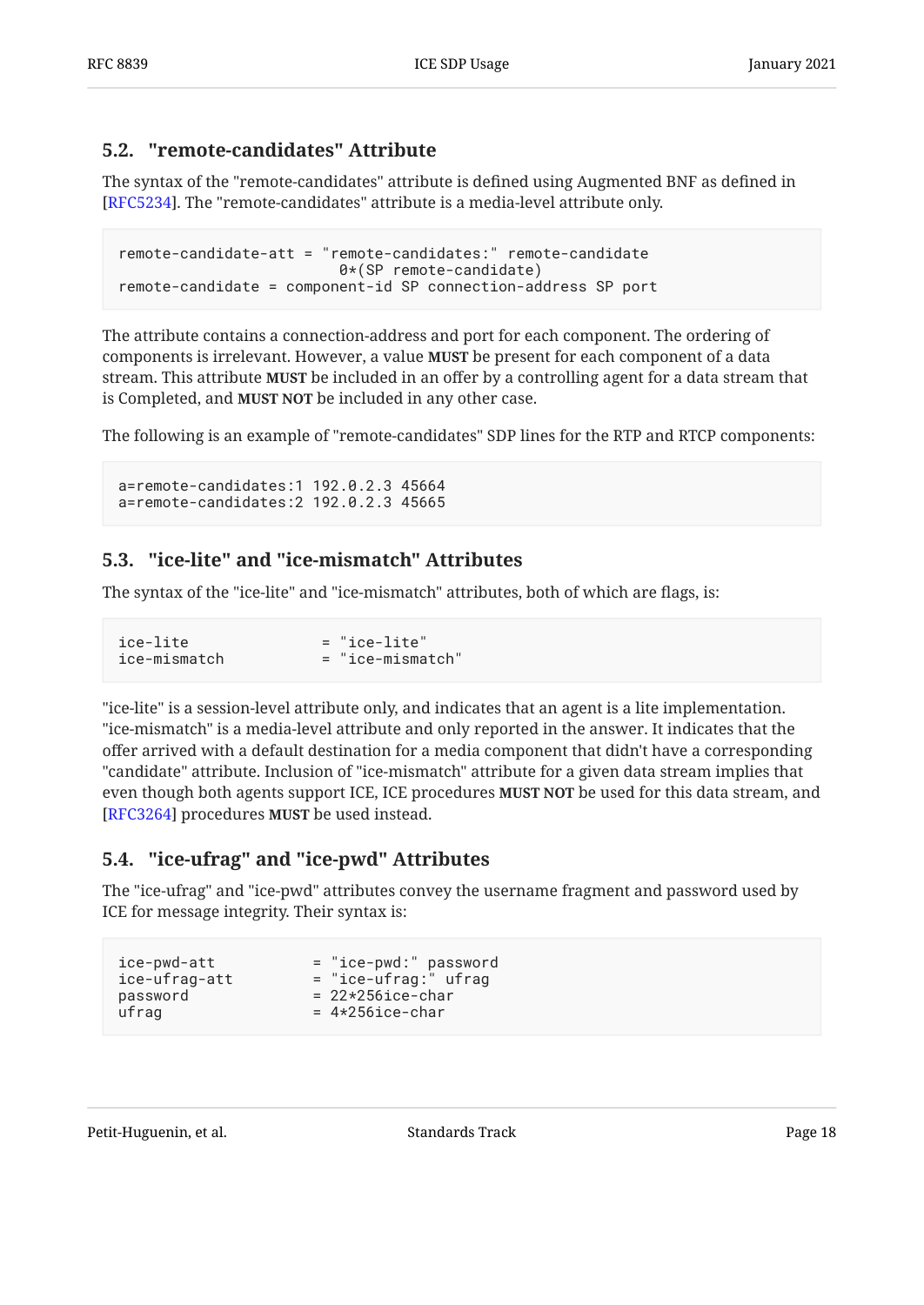The "ice-pwd" and "ice-ufrag" attributes can appear at either the session-level or media-level. When present in both, the value in the media-level takes precedence. Thus, the value at the session-level is effectively a default that applies to all data streams, unless overridden by a media-level value. Whether present at the session or media-level, there **MUST** be an "ice-pwd" and "ice-ufrag" attribute for each data stream. If two data streams have identical "ice-ufrag"s, they **MUST** have identical "ice-pwd"s.

The "ice-ufrag" and "ice-pwd" attributes **MUST** be chosen randomly at the beginning of a session (the same applies when ICE is restarting for an agent).

[[RFC8445\]](#page-30-1) requires the "ice-ufrag" attribute to contain at least 24 bits of randomness, and the "ice-pwd" attribute to contain at least 128 bits of randomness. This means that the "ice-ufrag" attribute will be at least 4 characters long, and the "ice-pwd" at least 22 characters long, since the grammar for these attributes allows for 6 bits of information per character. The attributes **MAY** be longer than 4 and 22 characters, respectively, of course, up to 256 characters. The upper limit allows for buffer sizing in implementations. Its large upper limit allows for increased amounts of randomness to be added over time. For compatibility with the 512-character limitation for the STUN username attribute value and for bandwidth conservation considerations, the "ice-ufrag" attribute be longer than 32 characters when sending, but an implementation **MUST NOT MUST** accept up to 256 characters when receiving.

The following example shows sample "ice-ufrag" and "ice-pwd" SDP lines:

a=ice-pwd:asd88fgpdd777uzjYhagZg a=ice-ufrag:8hhY

## <span id="page-18-0"></span>**[5.5. "ice-pacing" Attribute](#page-18-0)**

The "ice-pacing" is a session-level attribute that indicates the desired connectivity-check pacing (Tainterval), in milliseconds, that the sender wishes to use. See Section 14.2 of [RFC8445] for more information regarding selecting a pacing value. The syntax is:

```
ice-pacing-att = "ice-pacing:" pacing-value
pacing-value = 1*10DIGIT
```
If absent in an offer or answer, the default value of the attribute is 50 ms, which is the recommended value specified in [RFC8445].

As defined in [[RFC8445\]](#page-30-1), regardless of the Ta value chosen for each agent, the combination of all transactions from all agents (if a given implementation runs several concurrent agents) will not be sent more often than once every 5 ms.

As defined in [RFC8445], once both agents have indicated the pacing value they want to use, both agents will use the larger of the indicated values.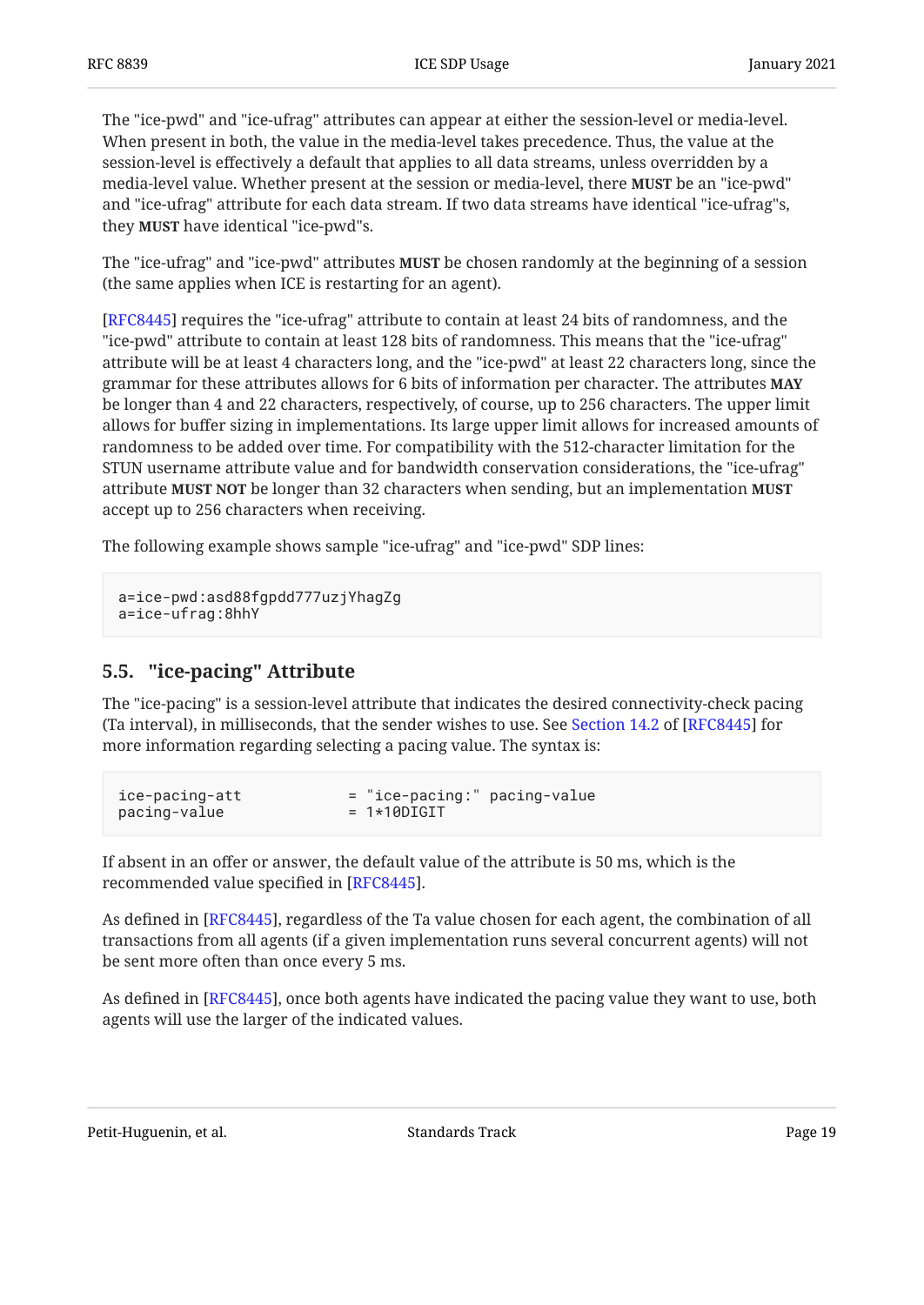The following example shows an "ice-pacing" SDP line with value '50':

<span id="page-19-0"></span>a=ice-pacing:50

## **[5.6. "ice-options" Attribute](#page-19-0)**

The "ice-options" attribute is a session-level and media-level attribute. It contains a series of tokens that identify the options supported by the agent. Its grammar is:

| ice-options    | = "ice-options:" ice-option-tag |
|----------------|---------------------------------|
|                | $*(SP ice-option-tag)$          |
| ice-option-tag | $= 1*ice-char$                  |

The existence of an "ice-options" in an offer indicates that a certain extension is supported by the agent, and it is willing to use it if the peer agent also includes the same extension in the answer. There might be further extension-specific negotiation needed between the agents that determine how the extension gets used in a given session. The details of the negotiation procedures, if present, **MUST** be defined by the specification defining the extension ([Section 10.2\)](#page-27-1).

The following example shows an "ice-options" SDP line with 'ice2' and 'rtp+ecn' [RFC6679] values.

```
a=ice-options:ice2 rtp+ecn
```
## **[6. Keepalives](#page-19-1)**

Allthe ICE agents **MUST** follow the procedures defined in Section 11 of [RFC8445] for sending keepalives. As defined in [[RFC8445\]](#page-30-1), the keepalives will be sent regardless of whether the data stream is currently inactive, sendonly, recvonly, or sendrecv, and regardless of the presence or value of the bandwidth attribute. An agent can determine that its peer supports ICE by the presence of "candidate" attributes for each media session.

## <span id="page-19-2"></span>**[7. SIP Considerations](#page-19-2)**

Note that ICE is not intended for NAT traversal for SIP signaling, which is assumed to be provided via another mechanism [\[RFC5626\]](#page-30-7).

When ICE is used with SIP, forking may result in a single offer generating a multiplicity of answers. In that case, ICE proceeds completely in parallel and independently for each answer, treating the combination of its offer and each answer as an independent offer/answer exchange, with its own set of local candidates, pairs, checklists, states, and so on.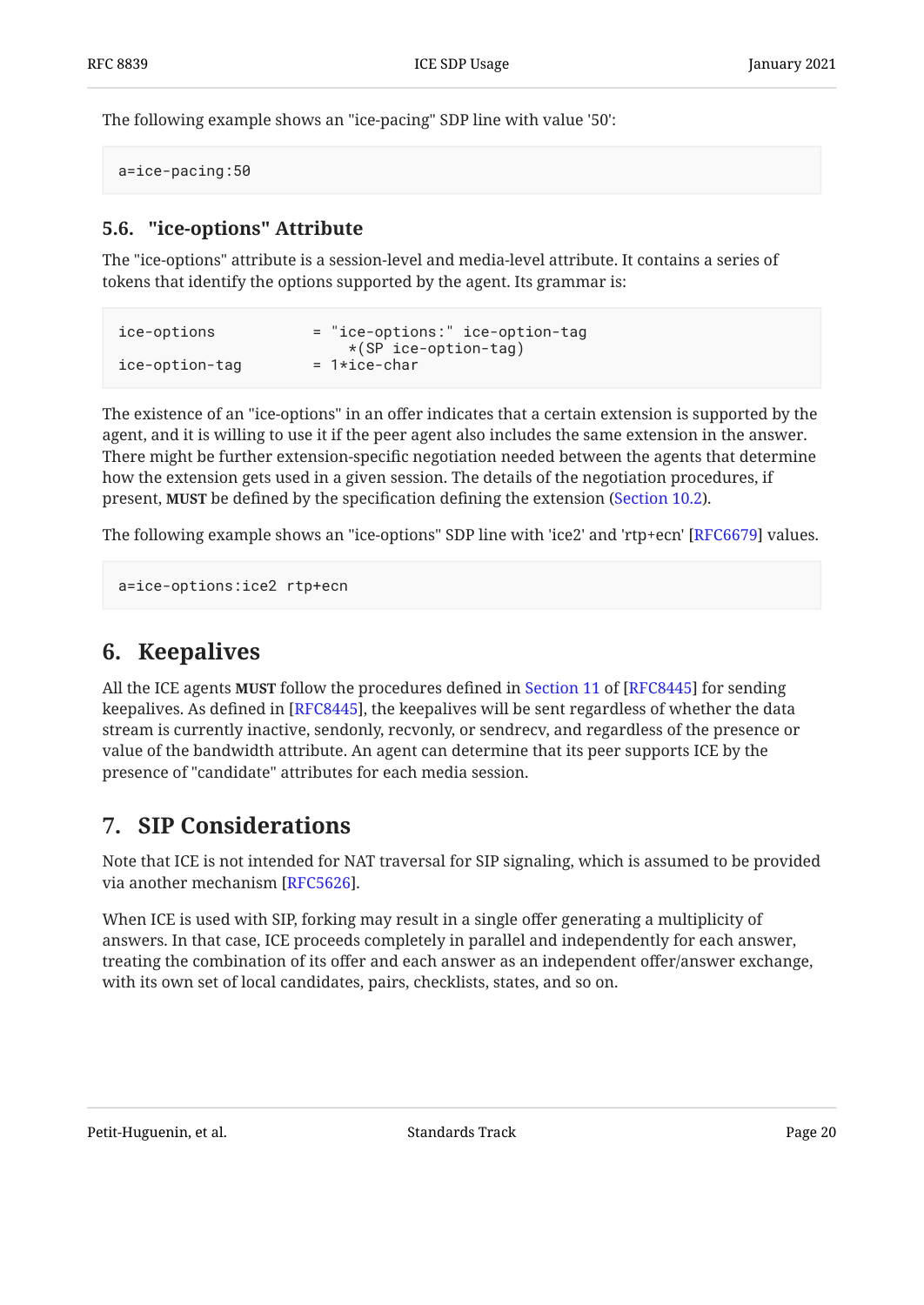## <span id="page-20-0"></span>**[7.1. Latency Guidelines](#page-20-0)**

ICE requires a series of STUN-based connectivity checks to take place between endpoints. These checks start from the answerer on generation of its answer, and start from the offerer when it receives the answer. These checks can take time to complete, and as such, the selection of messages to use with offers and answers can affect perceived user latency. Two latency figures are of particular interest. These are the post-pickup delay and the post-dial delay. The postpickup delay refers to the time between when a user "answers the phone" and when any speech they utter can be delivered to the caller. The post-dial delay refers to the time between when a user enters the destination address for the user and ringback begins as a consequence of having successfully started alerting the called user agent.

Two cases can be considered -- one where the offer is present in the initial INVITE and one where it is in a response.

### <span id="page-20-1"></span>**[7.1.1.](#page-20-1) Off[er in INVITE](#page-20-1)**

To reduce post-dial delays, it is **RECOMMENDED** that the caller begin gathering candidates prior to actually sending its initial INVITE, so that the candidates can be provided in the INVITE. This can be started upon user interface cues that a call is pending, such as activity on a keypad or the phone going off-hook.

On the receipt of the offer, the answerer **SHOULD** generate an answer in a provisional response as soon as it has completed gathering the candidates. ICE requires that a provisional response with an SDP be transmitted reliably. This can be done through the existing Provisional Response Acknowledgment (PRACK) mechanism [RFC3262] or through an ICE-specific optimization, wherein, the agent retransmits the provisional response with the exponential backoff timers described in [RFC3262]. Such retransmissions **MUST** cease on receipt of a STUN Binding request with the transport address matching the candidate address for one of the data streams signaled in that SDP or on transmission of the answer in a 2xx response. If no Binding request is received prior to the last retransmit, the agent does not consider the session terminated. For the ICE-lite peers, the agent **MUST** cease retransmitting the 18x response after sending it four times since there will be no Binding request sent, and the number four is arbitrarily chosen to limit the number of 18x retransmits.

Once the answer has been sent, the agent **SHOULD** begin its connectivity checks. Once candidate pairs for each component of a data stream enter the valid list, the answerer can begin sending media on that data stream.

However, prior to this point, any media that needs to be sent towards the caller (such as SIP early  $\bm{\Delta}$  [RFC3960]**] MUST NOT** be transmitted. For this reason, implementations <code>SHOULD</code> delay alerting the called party until candidates for each component of each data stream have entered the valid list. In the case of a PSTN gateway, this would mean that the setup message into the PSTN is delayed until this point. Doing this increases the post-dial delay, but has the effect of eliminating 'ghost rings'. Ghost rings are cases where the called party hears the phone ring, picks up, but hears nothing and cannot be heard. This technique works without requiring support for,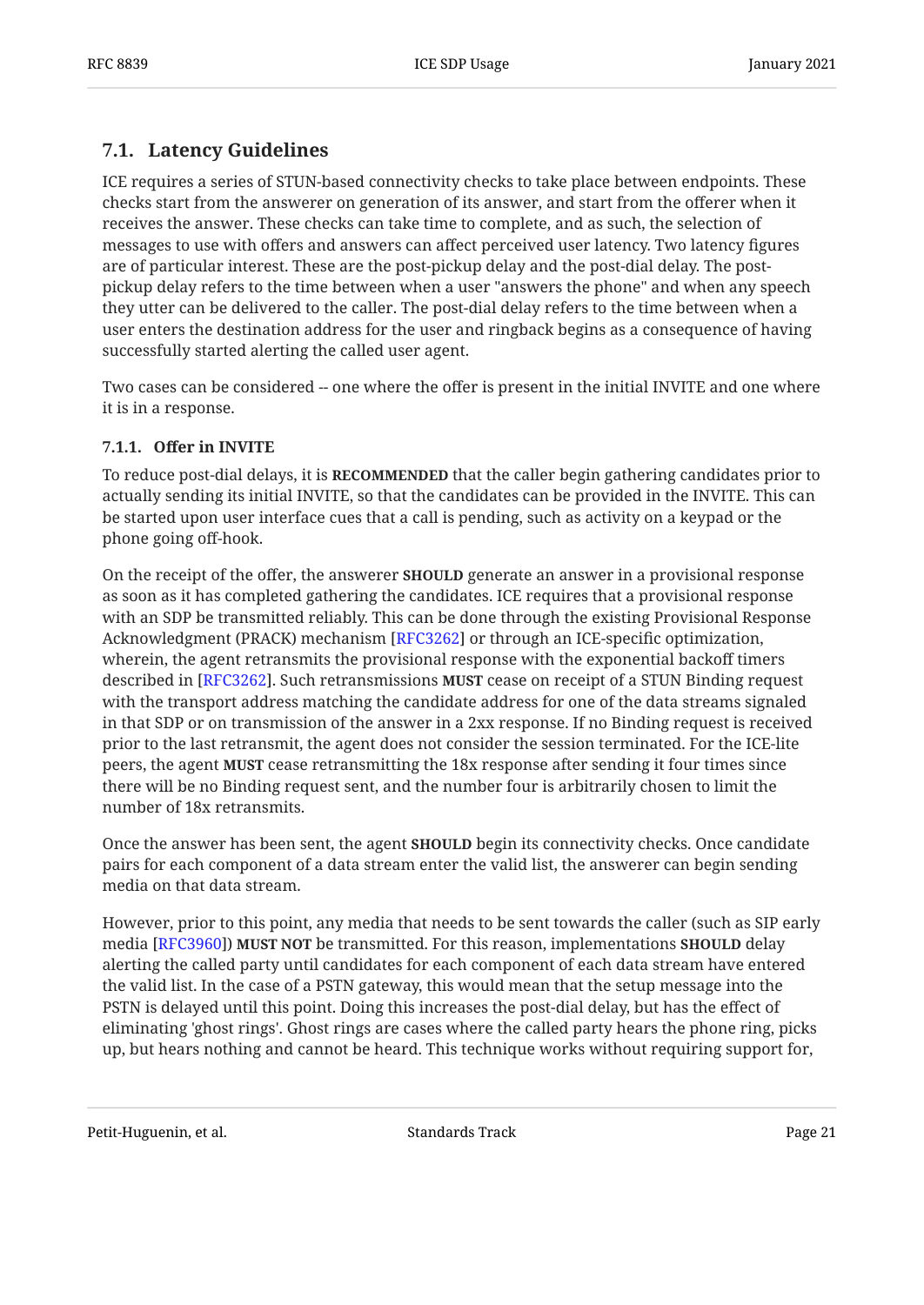or usage of, preconditions [[RFC3312\]](#page-29-10). It also has the benefit of guaranteeing that not a single packet of media will get clipped, so that post-pickup delay is zero. If an agent chooses to delay local alerting in this way, it **SHOULD** generate a 180 response once alerting begins.

## <span id="page-21-0"></span>**[7.1.2.](#page-21-0) Off[er in Response](#page-21-0)**

In addition to uses where the offer is in an INVITE, and the answer is in the provisional and/or 200 OK response, ICE works with cases where the offer appears in the response. In such cases, which are common in third party call control [RFC3725], ICE agents **SHOULD** generate their offers in a reliable provisional response (which **MUST** utilize [RFC3262]), and not alert the user on receipt of the INVITE. The answer will arrive in a PRACK. This allows for ICE processing to take place prior to alerting, so that there is no post-pickup delay, at the expense of increased call setup delays. Once ICE completes, the callee can alert the user and then generate a 200 OK when they answer. The 200 OK would contain no SDP, since the offer/answer exchange has completed.

Alternatively, agents **MAY** place the offer in a 2xx instead (in which case the answer comes in the ACK). When this happens, the callee will alert the user on receipt of the INVITE, and the ICE exchanges will take place only after the user answers. This has the effect of reducing call-setup delay, but can cause substantial post-pickup delays and media clipping.

## <span id="page-21-1"></span>**[7.2. SIP Option Tags and Media Feature Tags](#page-21-1)**

[[RFC5768\]](#page-30-9) specifies a SIP option tag and media feature tag for usage with ICE. ICE implementations using SIP **SHOULD** support this specification, which uses a feature tag in registrations to facilitate interoperability through signaling intermediaries.

## <span id="page-21-2"></span>**[7.3. Interactions with Forking](#page-21-2)**

ICE interacts very well with forking. Indeed, ICE fixes some of the problems associated with forking. Without ICE, when a call forks and the caller receives multiple incoming data streams, it cannot determine which data stream corresponds to which callee.

With ICE, this problem is resolved. The connectivity checks which occur prior to transmission of media carry username fragments which in turn are correlated to a specific callee. Subsequent media packets that arrive on the same candidate pair as the connectivity check will be associated with that same callee. Thus, the caller can perform this correlation as long as it has received an answer.

## <span id="page-21-3"></span>**[7.4. Interactions with Preconditions](#page-21-3)**

Quality of Service (QoS) preconditions, which are defined in [RFC3312] and [RFC4032], apply only to the transport addresses listed as the default targets for media in an offer/answer. If ICE changes the transport address where media is received, this change is reflected in an updated offer that changes the default destination for media to match ICE's selection. As such, it appears like any other re-INVITE would, and is fully treated in RFCs 3312 and 4032, which apply without regard to the fact that the destination for media is changing due to ICE negotiations occurring "in the background".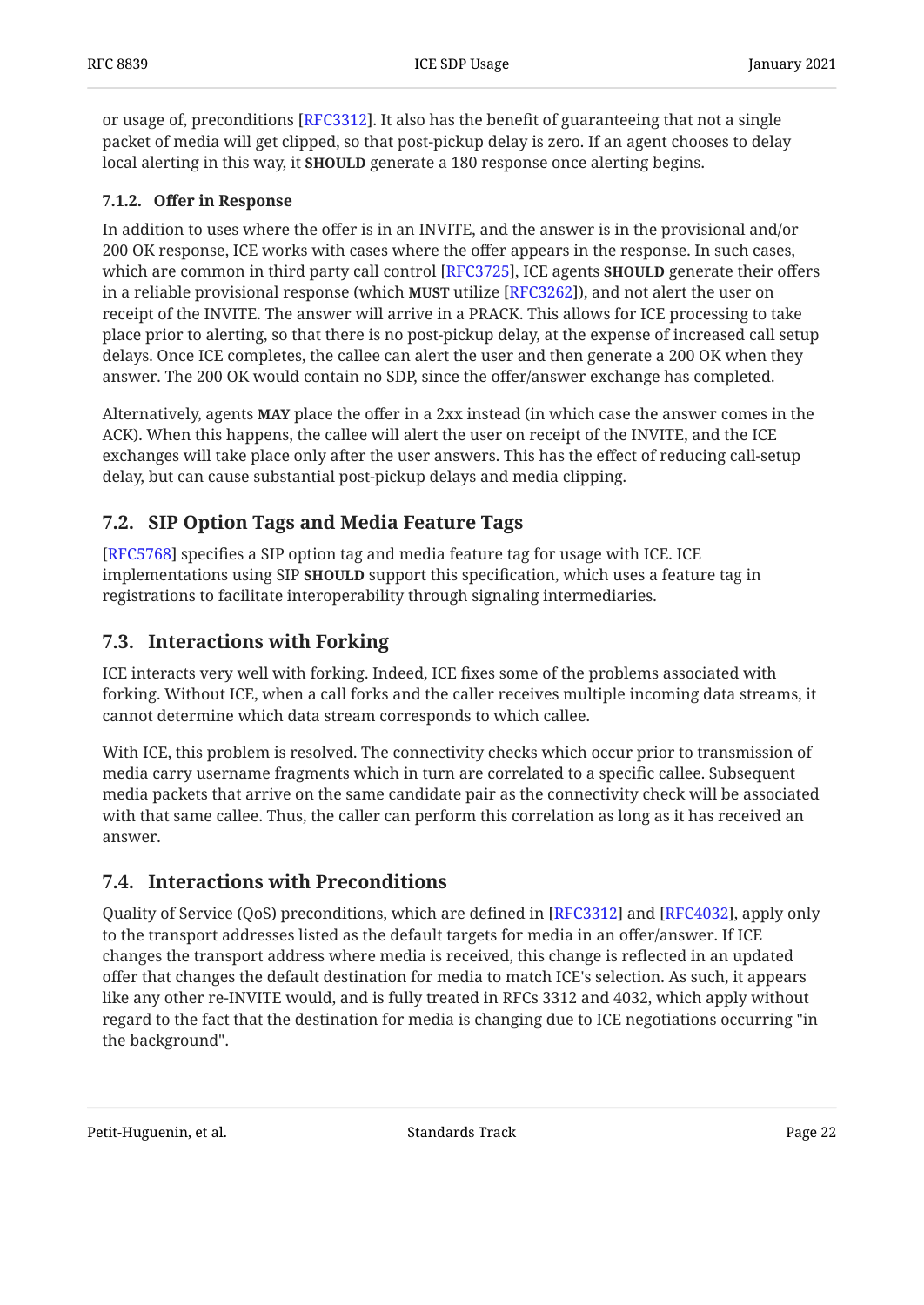Indeed, an agent **SHOULD NOT** indicate that QoS preconditions have been met until the checks have completed and selected the candidate pairs to be used for media.

ICE also has interactions with connectivity preconditions [RFC5898]. Those interactions are described there. Note that the procedures described in [Section 7.1](#page-20-0) describe their own type of "preconditions", albeit with less functionality than those provided by the explicit preconditions in [RFC5898].

## <span id="page-22-0"></span>**[7.5. Interactions with Third Party Call Control](#page-22-0)**

ICE works with Flows I, III, and IV as described in [RFC3725]. Flow I works without the controller supporting or being aware of ICE. Flow IV will work as long as the controller passes along the ICE attributes without alteration. Flow II is fundamentally incompatible with ICE; each agent will believe itself to be the answerer and thus never generate a re-INVITE.

Theflows for continued operation, as described in Section 7 of [RFC3725], require additional behavior of ICE implementations to support. In particular, if an agent receives a mid-dialog re-INVITE that contains no offer, it **MUST** restart ICE for each data stream and go through the process of gathering new candidates. Furthermore, that list of candidates **SHOULD** include the ones currently being used for media.

## <span id="page-22-1"></span>**[8. Interactions with Application Layer Gateways and SIP](#page-22-1)**

Application Layer Gateways (ALGs) are functions present in a Network Address Translation (NAT) device that inspect the contents of packets and modify them, in order to facilitate NAT traversal for application protocols. Session Border Controllers (SBCs) are close cousins of ALGs, but are less transparent since they actually exist as application-layer SIP intermediaries. ICE has interactions with SBCs and ALGs.

If an ALG is SIP aware but not ICE aware, ICE will work through it as long as the ALG correctly modifies the SDP. A correct ALG implementation behaves as follows:

- $\bullet$  The ALG does not modify the "m=" and "c=" lines or the "rtcp" attribute if they contain external addresses.
- $\bullet$  If the "m=" and "c=" lines contain internal addresses, the modification depends on the state of the ALG:
	- If the ALG already has a binding established that maps an external port to an internal connection address and port matching the values in the "m=" and "c=" lines or "rtcp" attribute, the ALG uses that binding instead of creating a new one.
	- If the ALG does not already have a binding, it creates a new one and modifies the SDP, rewriting the "m=" and "c=" lines and "rtcp" attribute.

Unfortunately, many ALGs are known to work poorly in these corner cases. ICE does not try to work around broken ALGs, as this is outside the scope of its functionality. ICE can help diagnose these conditions, which often show up as a mismatch between the set of candidates and the "m=" and "c=" lines and "rtcp" attributes. The "ice-mismatch" attribute is used for this purpose.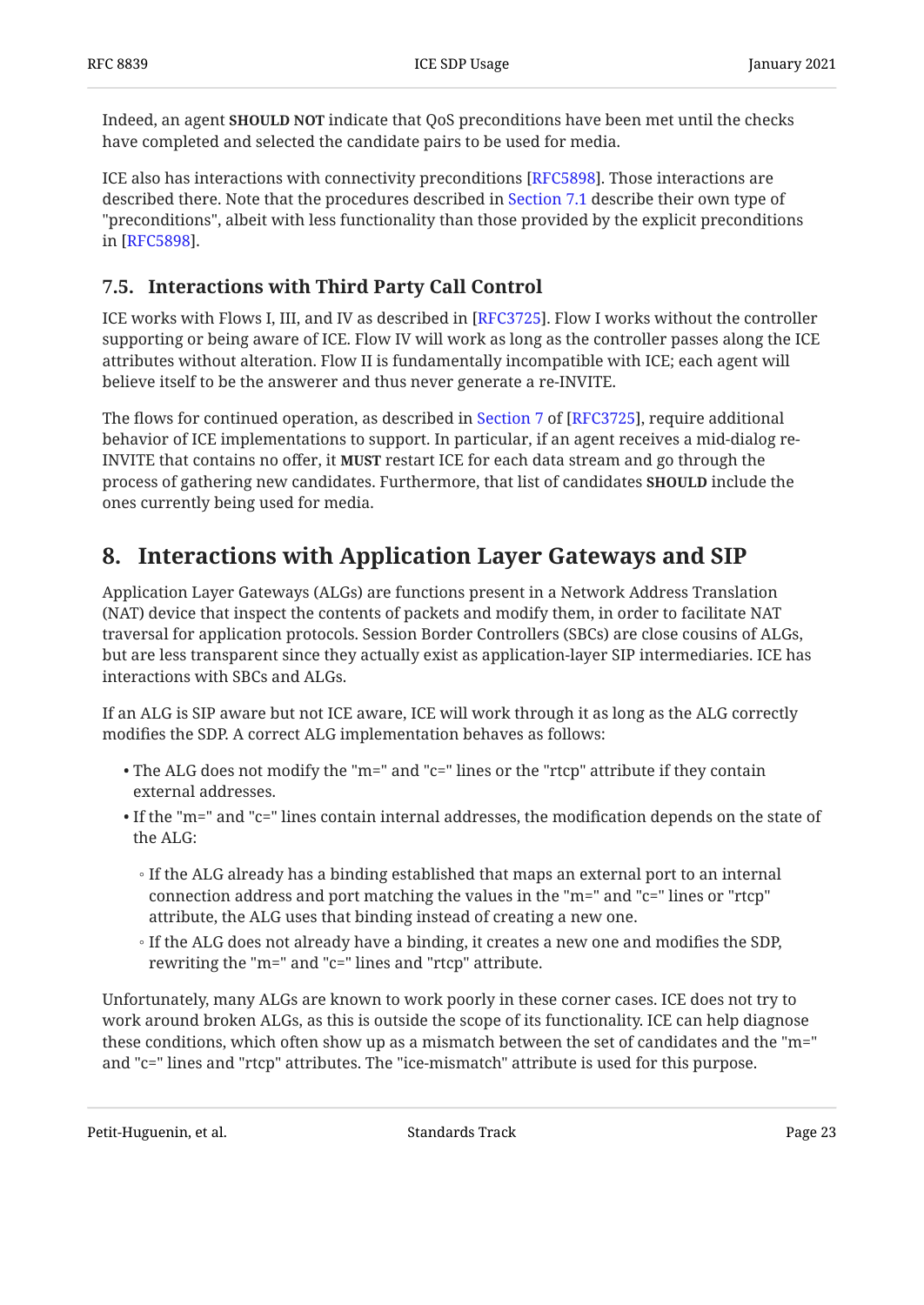ICE works best through ALGs when the signaling is run over TLS. This prevents the ALG from manipulating the SDP messages and interfering with ICE operation. Implementations that are expected to be deployed behind ALGs **SHOULD** provide for TLS transport of the SDP.

If an SBC is SIP aware but not ICE aware, the result depends on the behavior of the SBC. If it is acting as a proper Back-to-Back User Agent (B2BUA), the SBC will remove any SDP attributes it doesn't understand, including the ICE attributes. Consequently, the call will appear to both endpoints as if the other side doesn't support ICE. This will result in ICE being disabled, and media flowing through the SBC, if the SBC has requested it. If, however, the SBC passes the ICE attributes without modification, yet modifies the default destination for media (contained in the "m=" and "c=" lines and "rtcp" attribute), this will be detected as an ICE mismatch, and ICE processing is aborted for the call. It is outside of the scope of ICE for it to act as a tool for "working around" SBCs. If one is present, ICE will not be used and the SBC techniques take precedence.

## <span id="page-23-0"></span>**[9. Security Considerations](#page-23-0)**

The generic ICE security considerations are defined in [RFC8445], and the generic SDP offer/  $\,$ answer security considerations are defined in [RFC3264]. These security considerations also apply to implementations of this document.

## <span id="page-23-1"></span>**[9.1. IP Address Privacy](#page-23-1)**

In some cases, e.g., for privacy reasons, an agent may not want to reveal the related address and port. In this case the address **MUST** be set to "0.0.0.0" (for IPv4 candidates) or "::" (for IPv6 candidates) and the port to '9'.

## <span id="page-23-2"></span>**[9.2. A](#page-23-2)ttacks on the Off[er/Answer Exchanges](#page-23-2)**

An attacker that can modify or disrupt the offer/answer exchanges themselves can readily launch a variety of attacks with ICE. They could direct media to a target of a DoS attack, they could insert themselves into the data stream, and so on. These are similar to the general security considerations for offer/answer exchanges, and the security considerations in [RFC3264] apply. These require techniques for message integrity and encryption for offers and answers, which are satisfied by the TLS mechanism [[RFC3261\]](#page-29-12) when SIP is used. As such, the usage of TLS with ICE is . **RECOMMENDED**

## <span id="page-23-3"></span>**[9.3. The Voice Hammer Attack](#page-23-3)**

The voice hammer attack is an amplification attack, and can be triggered even if the attacker is an authenticated and valid participant in a session. In this attack, the attacker initiates sessions to other agents, and maliciously includes the connection address and port of a DoS target as the destination for media traffic signaled in the SDP. This causes substantial amplification; a single offer/answer exchange can create a continuing flood of media packets, possibly at high rates (consider video sources). The use of ICE can help to prevent against this attack.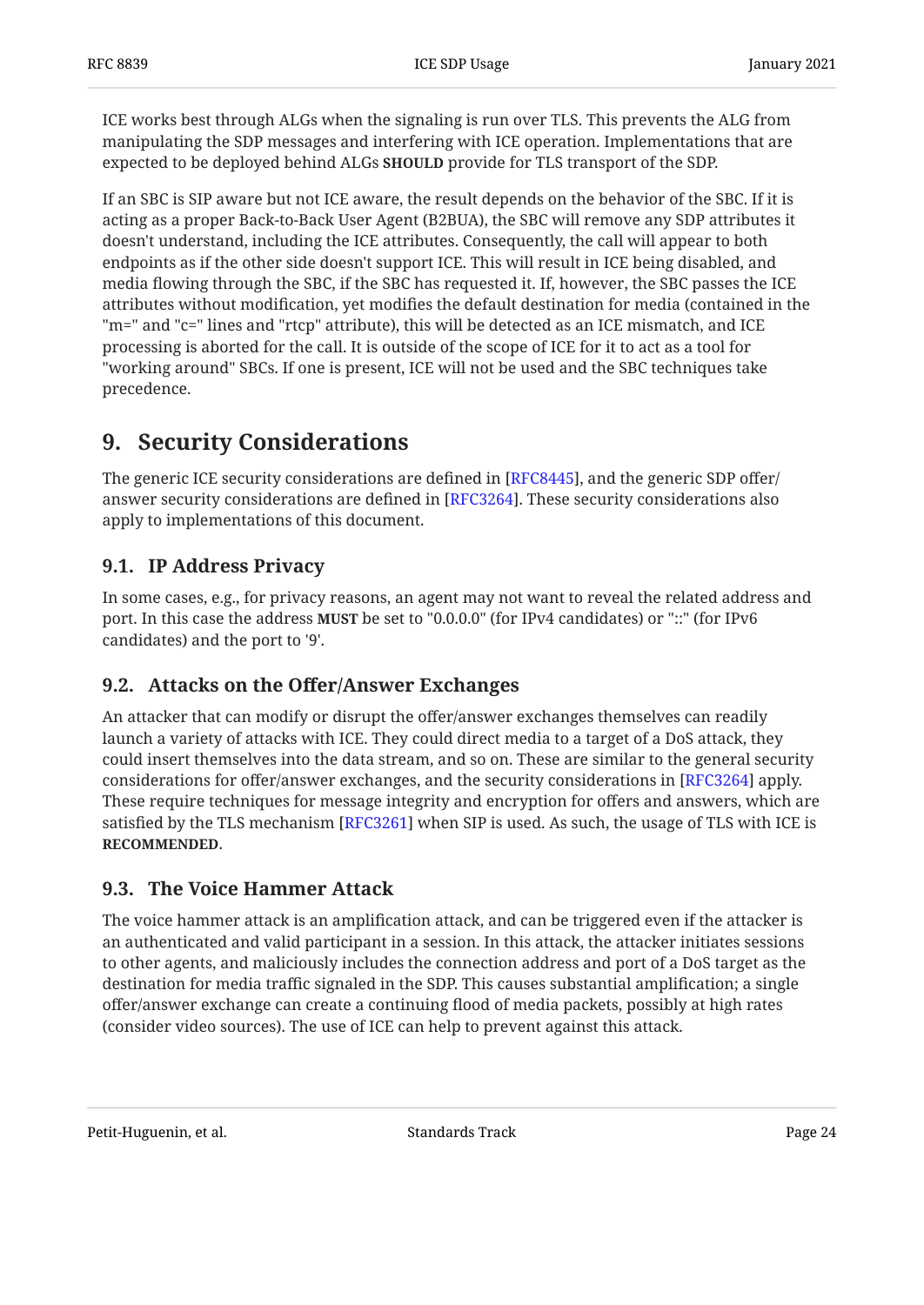Specifically, if ICE is used, the agent receiving the malicious SDP will first perform connectivity checks to the target of media before sending media there. If this target is a third-party host, the checks will not succeed, and media is never sent. The ICE extension defined in [RFC7675] can be used to further protect against voice hammer attacks.

Unfortunately, ICE doesn't help if it's not used, in which case an attacker could simply send the offer without the ICE parameters. However, in environments where the set of clients is known, and is limited to ones that support ICE, the server can reject any offers or answers that don't indicate ICE support.

<code>SIP</code> user agents (UA) [RFC3261] that are not willing to receive non-ICE answers <code>MUST</code> include an "ice" option tag [RFC5768] in the SIP Require header field in their offer. UAs that reject non-ICE offers will generally use a 421 response code, together with an option tag "ice" in the Require header field in the response.

## <span id="page-24-1"></span><span id="page-24-0"></span>**[10. IANA Considerations](#page-24-0)**

## **[10.1. SDP Attributes](#page-24-1)**

The original ICE specification defined seven new SDP attributes per the procedures of [Section](https://www.rfc-editor.org/rfc/rfc4566#section-8.2.4) [8.2.4](https://www.rfc-editor.org/rfc/rfc4566#section-8.2.4) of [[RFC4566\]](#page-29-5). The registration information from the original specification is included here with modifications to include Mux Category [RFC8859] and also defines a new SDP attribute "icepacing".

### <span id="page-24-2"></span>**[10.1.1. "candidate" Attribute](#page-24-2)**

Attribute Name: candidate

Type of Attribute: media-level

Subject to charset: No

Purpose: This attribute is used with Interactive Connectivity Establishment (ICE), and provides one of many possible candidate addresses for communication. These addresses are validated with an end-to-end connectivity check using Session Traversal Utilities for NAT (STUN).

Appropriate Values: See [Section 5](#page-14-0) of RFC 8839.

Contact Name: IESG

Contact Email: iesg@ietf.org

Reference: RFC 8839

<span id="page-24-3"></span>Mux Category: TRANSPORT

### **[10.1.2. "remote-candidates" Attribute](#page-24-3)**

Attribute Name: remote-candidates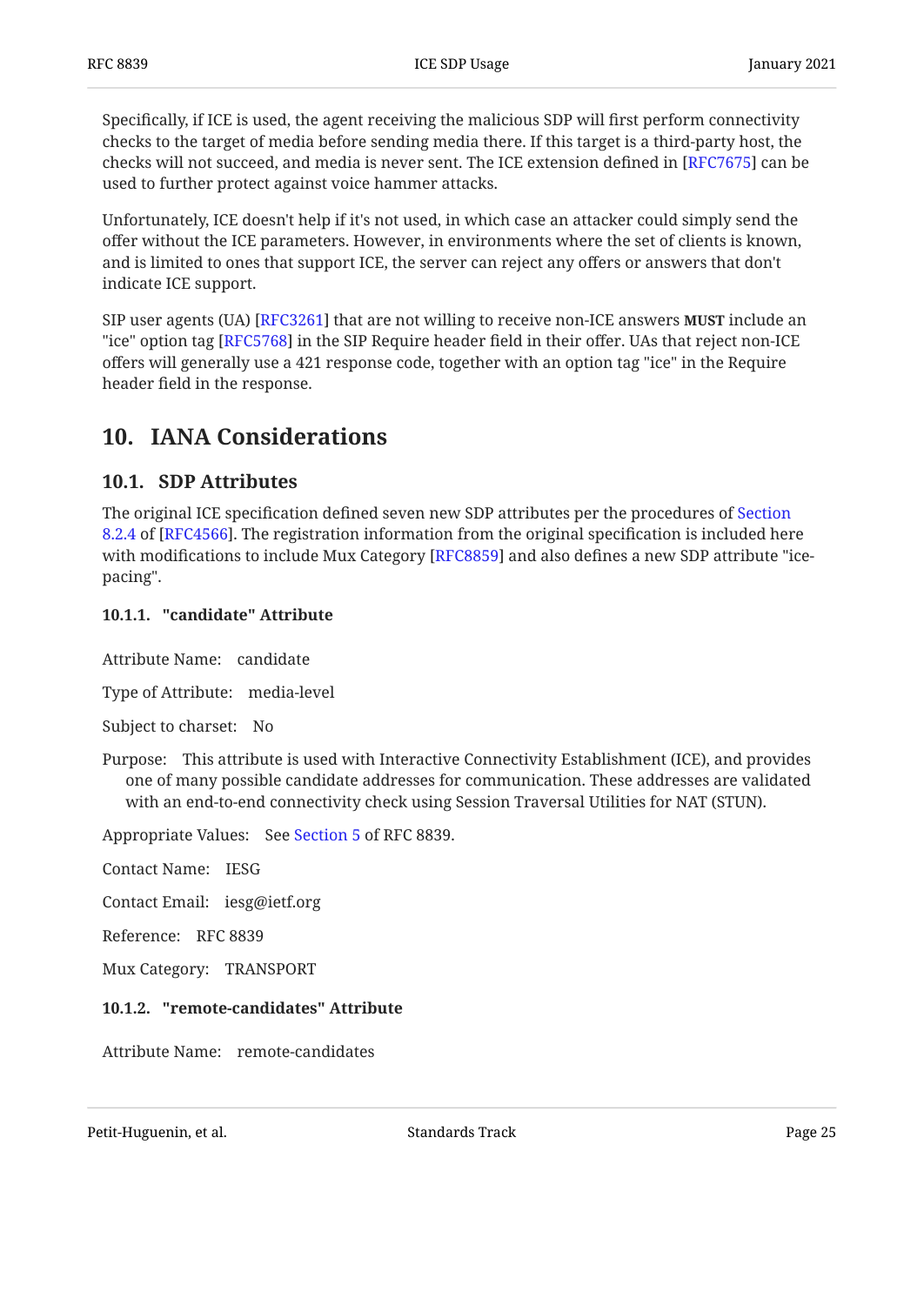Type of Attribute: media-level

Subject to charset: No

Purpose: This attribute is used with Interactive Connectivity Establishment (ICE), and provides the identity of the remote candidates that the offerer wishes the answerer to use in its answer.

Appropriate Values: See [Section 5](#page-14-0) of RFC 8839.

Contact Name: IESG

Contact Email: iesg@ietf.org

Reference: RFC 8839

<span id="page-25-0"></span>Mux Category: TRANSPORT

**[10.1.3. "ice-lite" Attribute](#page-25-0)** 

Attribute Name: ice-lite

Type of Attribute: session-level

Subject to charset: No

Purpose: This attribute is used with Interactive Connectivity Establishment (ICE), and indicates that an agent has the minimum functionality required to support ICE inter-operation with a peer that has a full implementation.

Appropriate Values: See [Section 5](#page-14-0) of RFC 8839.

Contact Name: IESG

Contact Email: iesg@ietf.org

Reference: RFC 8839

<span id="page-25-1"></span>Mux Category: NORMAL

#### **[10.1.4. "ice-mismatch" Attribute](#page-25-1)**

Attribute Name: ice-mismatch

Type of Attribute: media-level

Subject to charset: No

Purpose: This attribute is used with Interactive Connectivity Establishment (ICE), and indicates that an agent is ICE capable, but did not proceed with ICE due to a mismatch of candidates with the default destination for media signaled in the SDP.

Appropriate Values: See [Section 5](#page-14-0) of RFC 8839.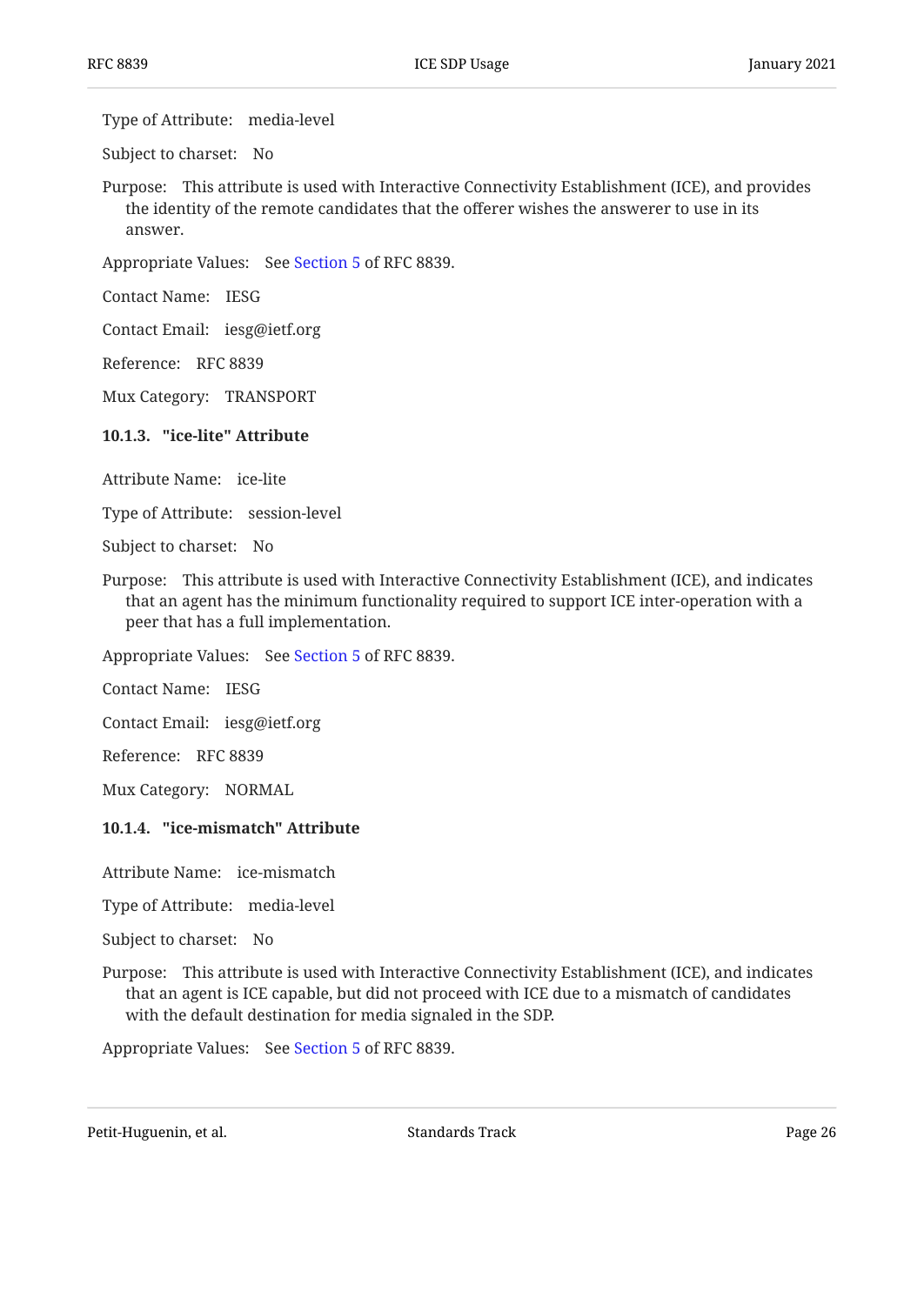Contact Name: IESG

Contact e-mail: iesg@ietf.org

Reference: RFC 8839

<span id="page-26-0"></span>Mux Category: NORMAL

#### **[10.1.5. "ice-pwd" Attribute](#page-26-0)**

Attribute Name: ice-pwd

Type of Attribute: session- or media-level

Subject to charset: No

Purpose: This attribute is used with Interactive Connectivity Establishment (ICE), and provides the password used to protect STUN connectivity checks.

Appropriate Values: See [Section 5](#page-14-0) of RFC 8839.

Contact Name: IESG

Contact e-mail: iesg@ietf.org

Reference: RFC 8839

<span id="page-26-1"></span>Mux Category: TRANSPORT

#### **[10.1.6. "ice-ufrag" Attribute](#page-26-1)**

Attribute Name: ice-ufrag

Type of Attribute: session- or media-level

Subject to charset: No

Purpose: This attribute is used with Interactive Connectivity Establishment (ICE), and provides the fragments used to construct the username in STUN connectivity checks.

Appropriate Values: See [Section 5](#page-14-0) of RFC 8839.

Contact Name: IESG

Contact e-mail: iesg@ietf.org

Reference: RFC 8839

<span id="page-26-2"></span>Mux Category: TRANSPORT

#### **[10.1.7. "ice-options" Attribute](#page-26-2)**

Attribute Name: ice-options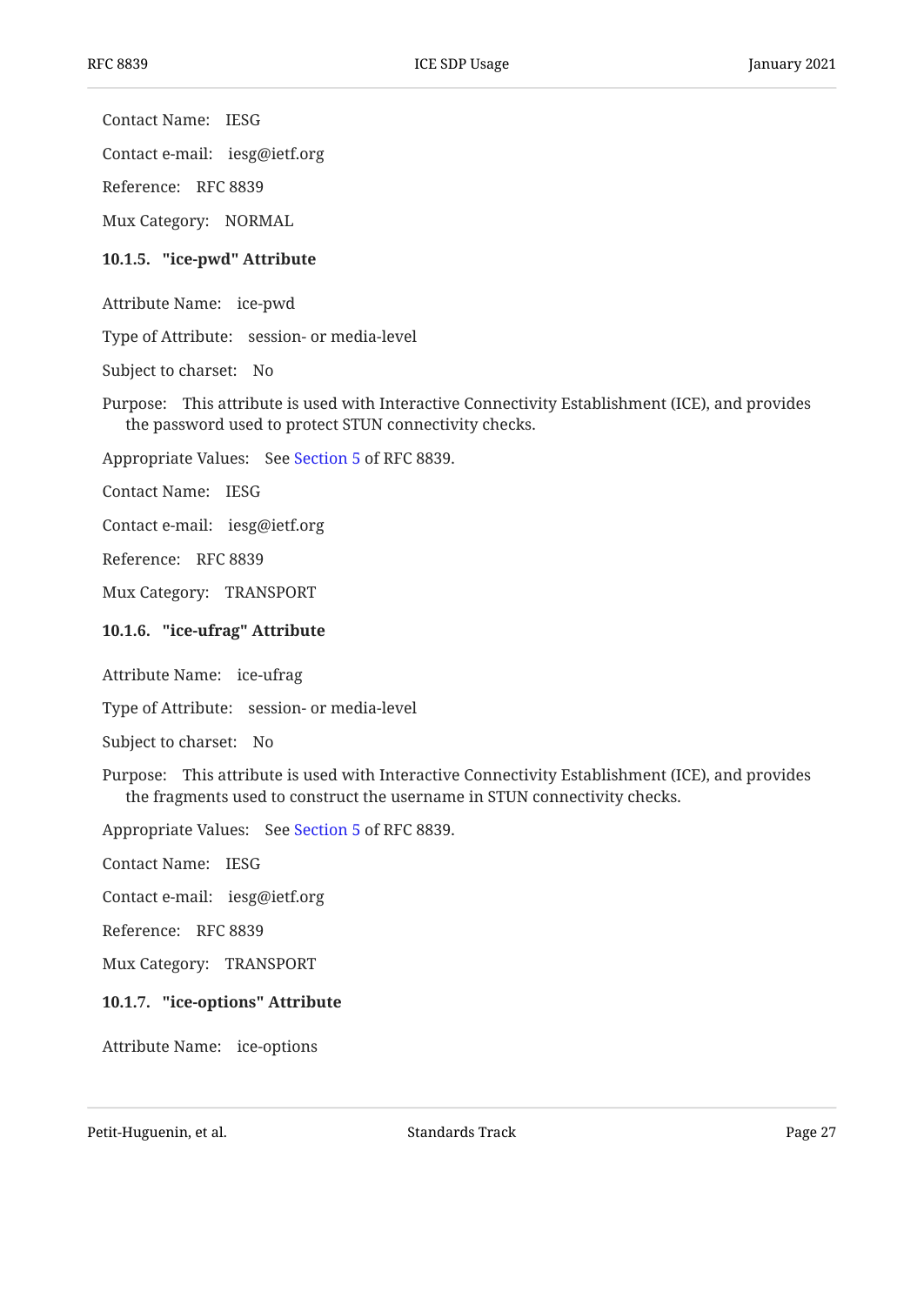Long Form: ice-options

Type of Attribute: session-level

Subject to charset: No

Purpose: This attribute is used with Interactive Connectivity Establishment (ICE), and indicates the ICE options or extensions used by the agent.

Appropriate Values: See [Section 5](#page-14-0) of RFC 8839.

Contact Name: IESG

Contact e-mail: iesg@ietf.org

Reference: RFC 8839

<span id="page-27-0"></span>Mux Category: NORMAL

#### **[10.1.8. "ice-pacing" Attribute](#page-27-0)**

This specification also defines a new SDP attribute, "ice-pacing", according to the following data:

Attribute Name: ice-pacing

Type of Attribute: session-level

Subject to charset: No

Purpose: This attribute is used with Interactive Connectivity Establishment (ICE) to indicate desired connectivity check pacing values.

Appropriate Values: See [Section 5](#page-14-0) of RFC 8839.

Contact Name: IESG

Contact e-mail: iesg@ietf.org

Reference: RFC 8839

<span id="page-27-1"></span>Mux Category: NORMAL

### **[10.2. Interactive Connectivity Establishment \(ICE\) Options Registry](#page-27-1)**

IANA maintains a registry for "ice-options" identifiers under the Specification Required policy as defined in "Guidelines for Writing an IANA Considerations Section in RFCs" [[RFC8126\]](#page-31-2).

ICE options are of unlimited length according to the syntax in [Section 5.6;](#page-19-0) however, they are **RECOMMENDED** to be no longer than 20 characters. This is to reduce message sizes and allow for efficient parsing. ICE options are defined at the session level.

A registration request MUST include the following information:

The ICE option identifier to be registered •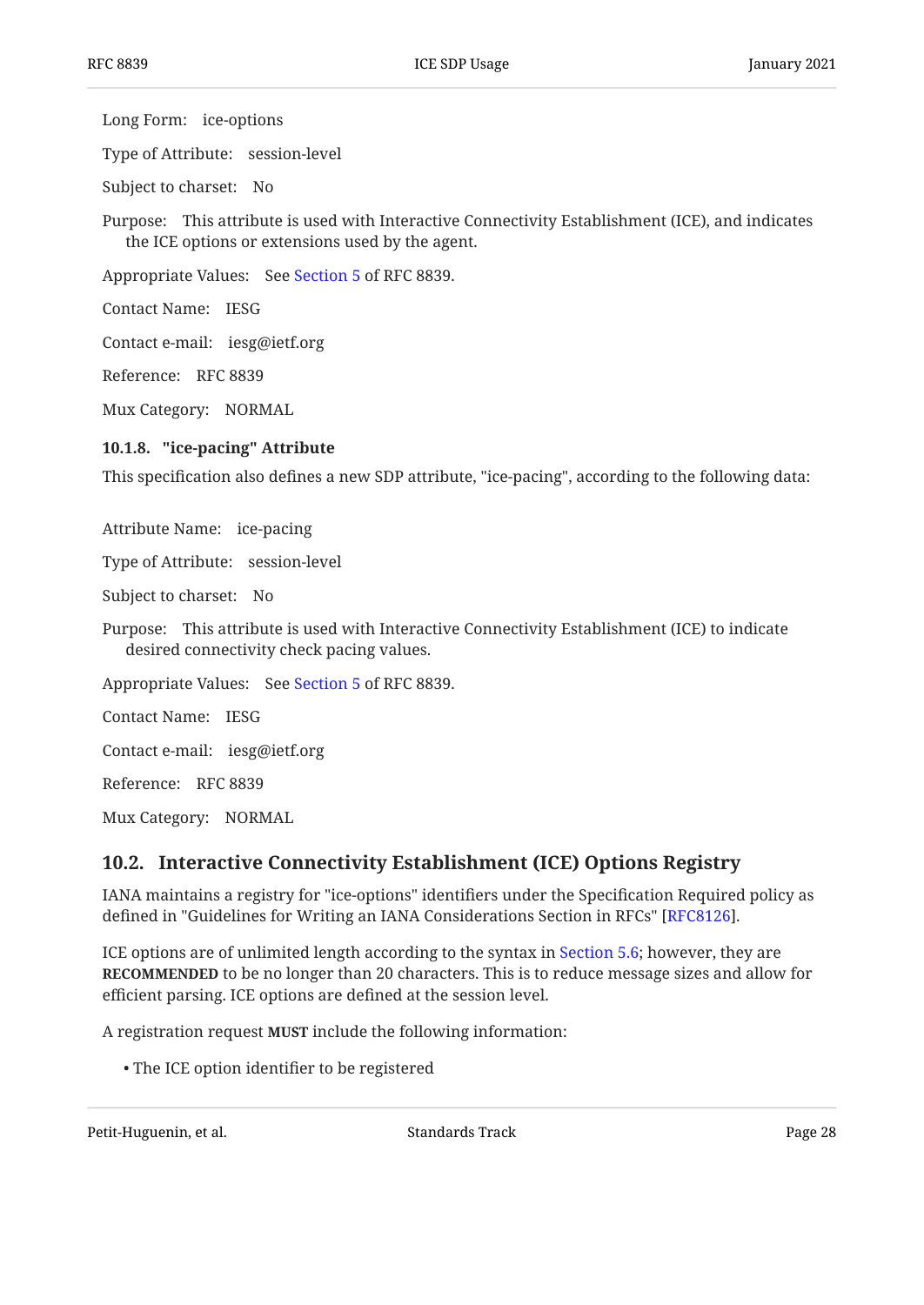- Name and email address of organization or individuals having change control •
- Short description of the ICE extension to which the option relates •
- <span id="page-28-0"></span> $\bullet$  Reference(s) to the specification defining the ICE option and the related extensions

## **[10.3. Candidate Attribute Extension Subregistry Establishment](#page-28-0)**

This section creates a new subregistry, "Candidate Attribute Extensions", under the SDP Parameters registry: http://www.iana.org/assignments/sdp-parameters.

The purpose of the subregistry is to register SDP "candidate" attribute extensions.

When a "candidate" extension is registered in the subregistry, it needs to meet the "Specification Required" policies defined in [RFC8126].

"candidate" attribute extensions **MUST** follow the 'cand-extension' syntax. The attribute extension name follow the 'extension-att-name' syntax, and the attribute extension value **MUST MUST** follow the 'extension-att-value' syntax.

A registration request MUST include the following information:

- The name of the attribute extension. •
- Name and email address of organization or individuals having change control •
- A short description of the attribute extension. •
- $\bullet$  A reference to a specification that describes the semantics, usage and possible values of the attribute extension.

## <span id="page-28-1"></span>**[11. Changes from RFC 5245](#page-28-1)**

[[RFC8445\]](#page-30-1) describes the changes made to the common SIP procedures, including removal of aggressive nomination, modifying the procedures for calculating candidate pair states, scheduling connectivity checks, and the calculation of timer values.

This document defines the following SDP offer/answer specific changes:

- SDP offer/answer realization and usage of 'ice2' option. •
- Definition and usage of SDP "ice-pacing" attribute. •
- $\bullet$  Explicit text that an ICE agent must not generate candidates with FQDNs, and must discard such candidates if received from the peer agent.
- Relax requirement to include SDP "rtcp" attribute. •
- Generic clarifications of SDP offer/answer procedures. •
- $\bullet$  ICE mismatch is now optional, and an agent has an option to not trigger mismatch and instead treat the default candidate as an additional candidate.
- FQDNs and "0.0.0.0"/"::" IP addresses with port "9" default candidates do not trigger ICE mismatch.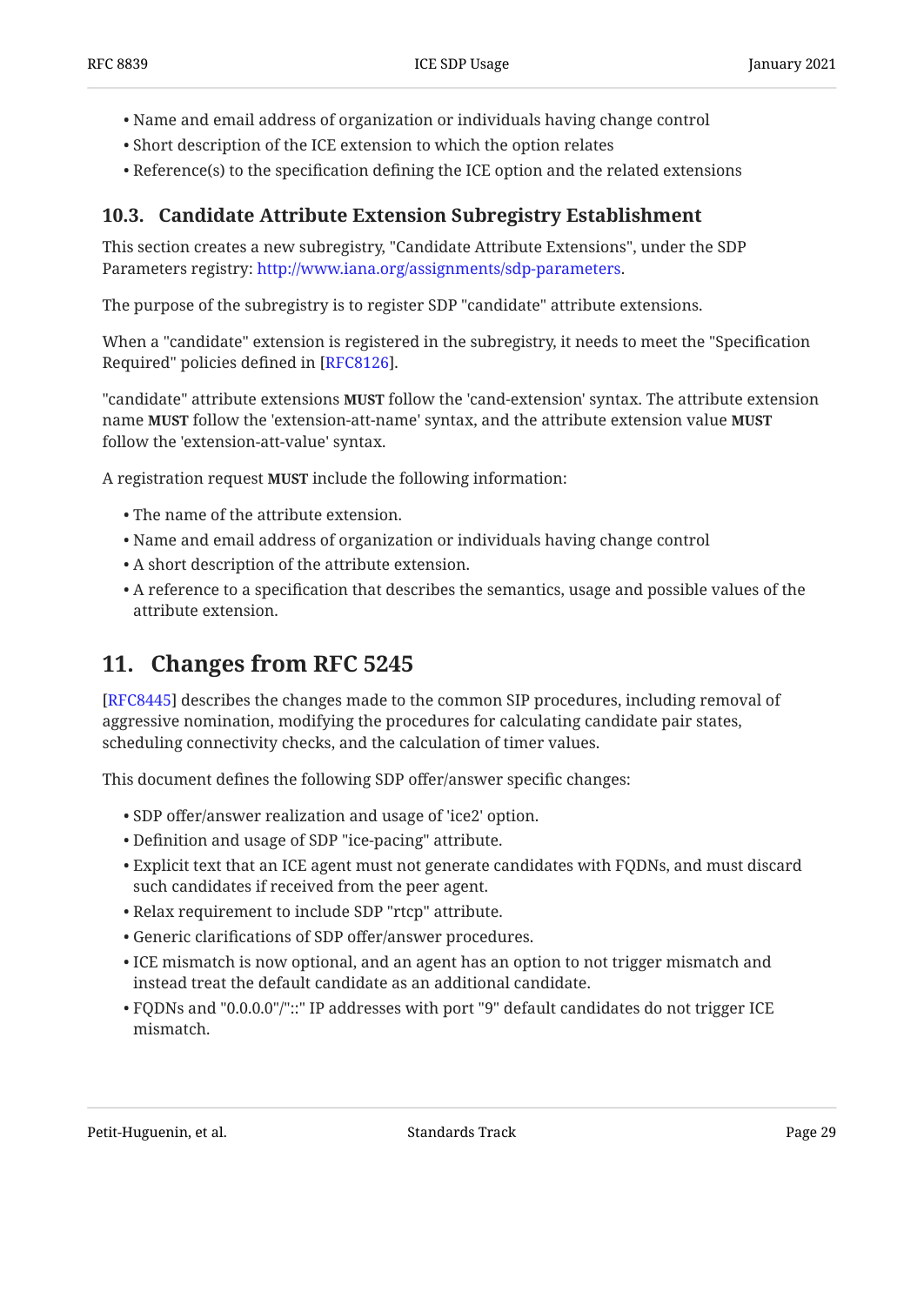## <span id="page-29-1"></span><span id="page-29-0"></span>**[12. References](#page-29-0)**

### **[12.1. Normative References](#page-29-1)**

- <span id="page-29-3"></span>**[RFC2119]** Bradner, S., "Key words for use in RFCs to Indicate Requirement Levels", BCP 14, RFC 2119, DOI 10.17487/RFC2119, March 1997, <[https://www.rfc-editor.org/info/](https://www.rfc-editor.org/info/rfc2119) . [rfc2119>](https://www.rfc-editor.org/info/rfc2119)
- <span id="page-29-12"></span>**[RFC3261]** Rosenberg, J., Schulzrinne, H., Camarillo, G., Johnston, A., Peterson, J., Sparks, R., Handley, M., and E. Schooler, "SIP: Session Initiation Protocol", RFC 3261, DOI 10.17487/RFC3261, June 2002, <https://www.rfc-editor.org/info/rfc3261>.
- <span id="page-29-9"></span>**[RFC3262]** Rosenberg, J. and H. Schulzrinne, "Reliability of Provisional Responses in Session Initiation Protocol (SIP)", RFC 3262, DOI 10.17487/RFC3262, June 2002, . [<https://www.rfc-editor.org/info/rfc3262](https://www.rfc-editor.org/info/rfc3262)>
- <span id="page-29-2"></span>**[RFC3264]** Rosenberg, J. and H. Schulzrinne, "An Offer/Answer Model with Session Description Protocol (SDP)", RFC 3264, DOI 10.17487/RFC3264, June 2002, . [<https://www.rfc-editor.org/info/rfc3264](https://www.rfc-editor.org/info/rfc3264)>
- <span id="page-29-10"></span>**[RFC3312]** Camarillo, G., Ed., Marshall, W., Ed., and J. Rosenberg, "Integration of Resource Management and Session Initiation Protocol (SIP)", RFC 3312, DOI 10.17487/ RFC3312, October 2002, [<https://www.rfc-editor.org/info/rfc3312](https://www.rfc-editor.org/info/rfc3312)>.
- <span id="page-29-6"></span>**[RFC3556]** , Casner, S. "Session Description Protocol (SDP) Bandwidth Modifiers for RTP Control Protocol (RTCP) Bandwidth", RFC 3556, DOI 10.17487/RFC3556, July 2003, . [<https://www.rfc-editor.org/info/rfc3556](https://www.rfc-editor.org/info/rfc3556)>
- <span id="page-29-4"></span>**[RFC3605]** Huitema, C., "Real Time Control Protocol (RTCP) attribute in Session Description Protocol (SDP)", RFC 3605, DOI 10.17487/RFC3605, October 2003, <[https://](https://www.rfc-editor.org/info/rfc3605) . [www.rfc-editor.org/info/rfc3605>](https://www.rfc-editor.org/info/rfc3605)
- <span id="page-29-11"></span>**[RFC4032]** Camarillo, G. and P. Kyzivat, "Update to the Session Initiation Protocol (SIP) Preconditions Framework", RFC 4032, DOI 10.17487/RFC4032, March 2005, . [<https://www.rfc-editor.org/info/rfc4032](https://www.rfc-editor.org/info/rfc4032)>
- <span id="page-29-5"></span>**[RFC4566]** Handley, M., Jacobson, V., and C. Perkins, "SDP: Session Description Protocol", RFC 4566, DOI 10.17487/RFC4566, July 2006, [<https://www.rfc-editor.org/info/](https://www.rfc-editor.org/info/rfc4566) . [rfc4566>](https://www.rfc-editor.org/info/rfc4566)
- <span id="page-29-8"></span>**[RFC5234]** Crocker, D., Ed. and P. Overell, "Augmented BNF for Syntax Specifications: ABNF", STD 68, RFC 5234, DOI 10.17487/RFC5234, January 2008, <[https://](https://www.rfc-editor.org/info/rfc5234) . [www.rfc-editor.org/info/rfc5234>](https://www.rfc-editor.org/info/rfc5234)
- <span id="page-29-7"></span>**[RFC5389]** Rosenberg, J., Mahy, R., Matthews, P., and D. Wing, "Session Traversal Utilities for NAT (STUN)", RFC 5389, DOI 10.17487/RFC5389, October 2008, <[https://www.rfc-](https://www.rfc-editor.org/info/rfc5389). [editor.org/info/rfc5389>](https://www.rfc-editor.org/info/rfc5389)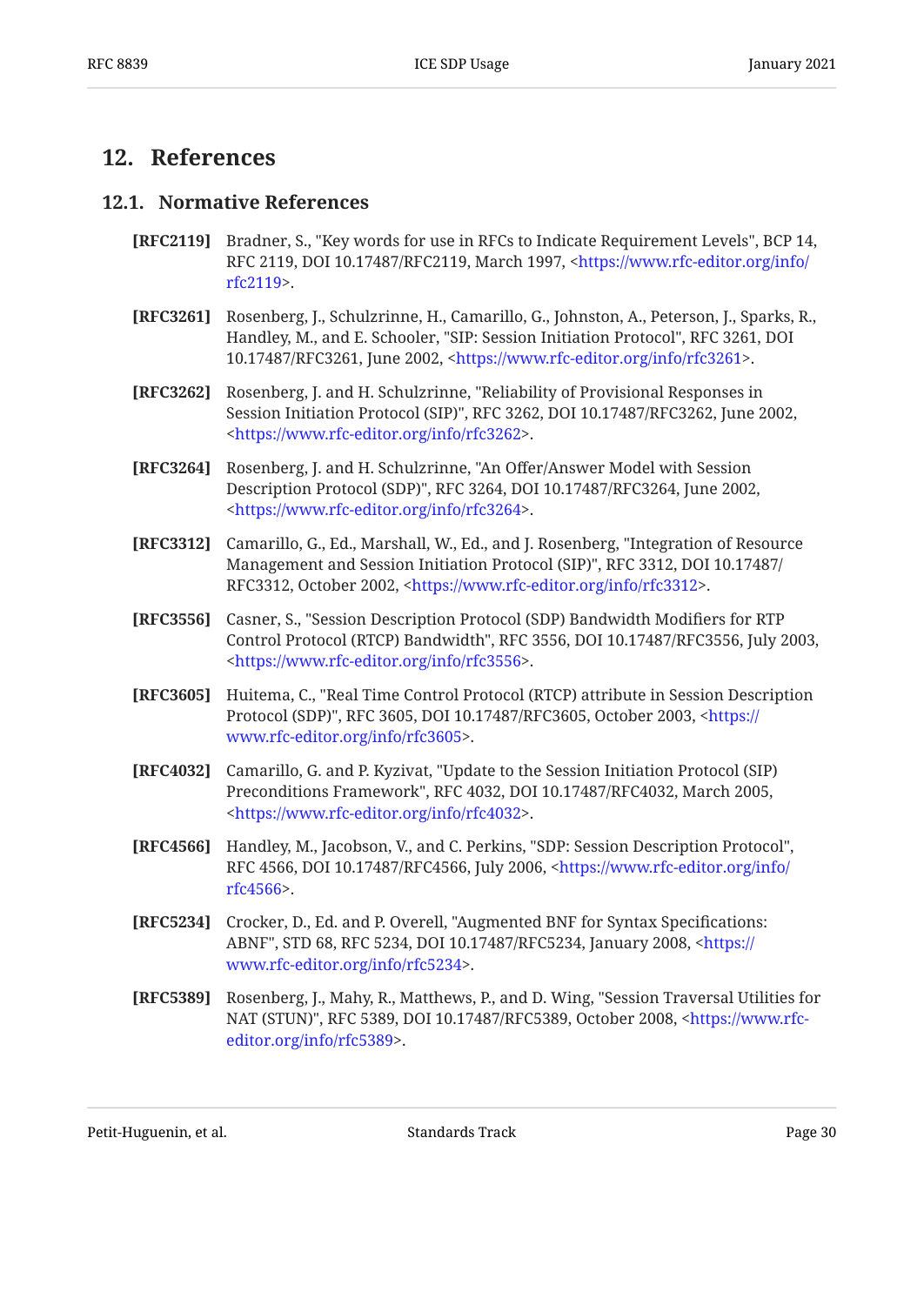- <span id="page-30-5"></span>**[RFC5766]** Mahy, R., Matthews, P., and J. Rosenberg, "Traversal Using Relays around NAT , (TURN): Relay Extensions to Session Traversal Utilities for NAT (STUN)" RFC 5766, DOI 10.17487/RFC5766, April 2010, <[https://www.rfc-editor.org/info/](https://www.rfc-editor.org/info/rfc5766) . [rfc5766>](https://www.rfc-editor.org/info/rfc5766)
- <span id="page-30-9"></span>**[RFC5768]** Rosenberg, J., "Indicating Support for Interactive Connectivity Establishment (ICE) in the Session Initiation Protocol (SIP)", RFC 5768, DOI 10.17487/RFC5768, April 2010, <https://www.rfc-editor.org/info/rfc5768>.
- <span id="page-30-11"></span>**[RFC6336]** Westerlund, M. and C. Perkins, "IANA Registry for Interactive Connectivity Establishment (ICE) Options", RFC 6336, DOI 10.17487/RFC6336, July 2011, . [<https://www.rfc-editor.org/info/rfc6336](https://www.rfc-editor.org/info/rfc6336)>
- <span id="page-30-3"></span>**[RFC8174]** Leiba, B., "Ambiguity of Uppercase vs Lowercase in RFC 2119 Key Words", BCP 14, RFC 8174, DOI 10.17487/RFC8174, May 2017, [<https://www.rfc-editor.org/info/](https://www.rfc-editor.org/info/rfc8174) . [rfc8174>](https://www.rfc-editor.org/info/rfc8174)
- <span id="page-30-1"></span>**[RFC8445]** Keranen, A., Holmberg, C., and J. Rosenberg, "Interactive Connectivity Traversal", RFC 8445, DOI 10.17487/RFC8445, July 2018, <[https://www.rfc-](https://www.rfc-editor.org/info/rfc8445). [editor.org/info/rfc8445>](https://www.rfc-editor.org/info/rfc8445) Establishment (ICE): A Protocol for Network Address Translator (NAT)

#### <span id="page-30-0"></span>**[12.2. Informative References](#page-30-0)**

- <span id="page-30-4"></span>**[RFC3725]** Rosenberg, J., Peterson, J., Schulzrinne, H., and G. Camarillo, "Best Current (SIP)", BCP 85, RFC 3725, DOI 10.17487/RFC3725, April 2004, <[https://www.rfc-](https://www.rfc-editor.org/info/rfc3725). [editor.org/info/rfc3725>](https://www.rfc-editor.org/info/rfc3725) Practices for Third Party Call Control (3pcc) in the Session Initiation Protocol
- <span id="page-30-8"></span>**[RFC3960]** Camarillo, G. and H. Schulzrinne, "Early Media and Ringing Tone Generation in the Session Initiation Protocol (SIP)", RFC 3960, DOI 10.17487/RFC3960, December 2004, <https://www.rfc-editor.org/info/rfc3960>.
- <span id="page-30-2"></span>**[RFC5245]** Rosenberg, J., "Interactive Connectivity Establishment (ICE): A Protocol for Network Address Translator (NAT) Traversal for Offer/Answer Protocols", RFC 5245, DOI 10.17487/RFC5245, April 2010, <[https://www.rfc-editor.org/info/](https://www.rfc-editor.org/info/rfc5245) . [rfc5245>](https://www.rfc-editor.org/info/rfc5245)
- <span id="page-30-7"></span>**[RFC5626]** , Jennings, C., Ed., Mahy, R., Ed., and F. Audet, Ed. "Managing Client-Initiated Connections in the Session Initiation Protocol (SIP)", RFC 5626, DOI 10.17487/ RFC5626, October 2009, [<https://www.rfc-editor.org/info/rfc5626](https://www.rfc-editor.org/info/rfc5626)>.
- <span id="page-30-10"></span>**[RFC5898]** Andreasen, F., Camarillo, G., Oran, D., and D. Wing, "Connectivity Preconditions for Session Description Protocol (SDP) Media Streams", RFC 5898, DOI 10.17487/ RFC5898, July 2010, [<https://www.rfc-editor.org/info/rfc5898](https://www.rfc-editor.org/info/rfc5898)>.
- <span id="page-30-6"></span>**[RFC6679]** Westerlund, M., Johansson, I., Perkins, C., O'Hanlon, P., and K. Carlberg, "Explicit Congestion Notification (ECN) for RTP over UDP", RFC 6679, DOI 10.17487/ RFC6679, August 2012, <https://www.rfc-editor.org/info/rfc6679>.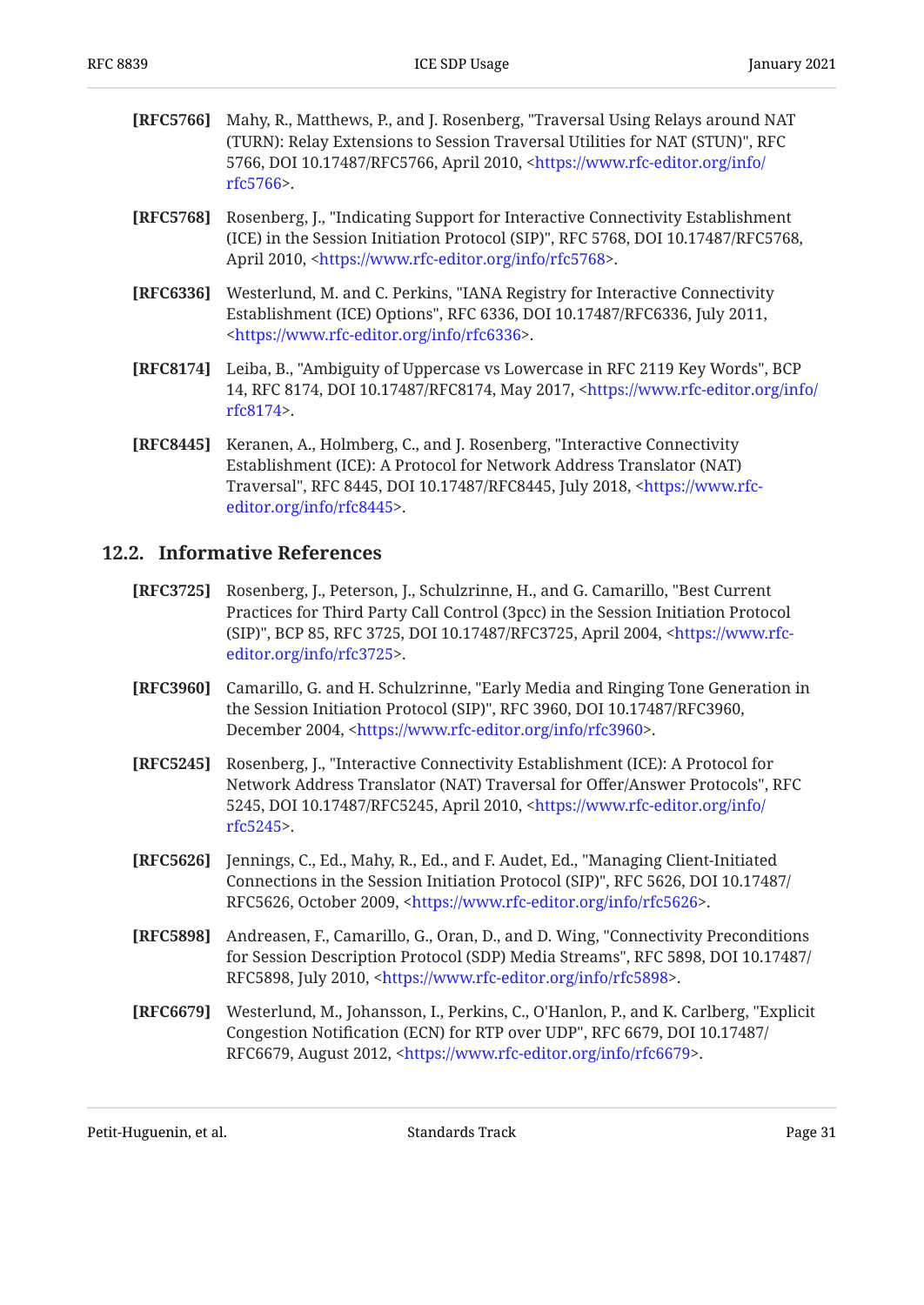<span id="page-31-4"></span><span id="page-31-3"></span><span id="page-31-2"></span>

| [RFC7675]        | Perumal, M., Wing, D., Ravindranath, R., Reddy, T., and M. Thomson, "Session<br>Traversal Utilities for NAT (STUN) Usage for Consent Freshness", RFC 7675, DOI<br>10.17487/RFC7675, October 2015, <https: info="" rfc7675="" www.rfc-editor.org="">.</https:> |
|------------------|---------------------------------------------------------------------------------------------------------------------------------------------------------------------------------------------------------------------------------------------------------------|
| [RFC8126]        | Cotton, M., Leiba, B., and T. Narten, "Guidelines for Writing an IANA<br>Considerations Section in RFCs", BCP 26, RFC 8126, DOI 10.17487/RFC8126, June<br>2017, <https: info="" rfc8126="" www.rfc-editor.org="">.</https:>                                   |
| <b>[RFC8859]</b> | Nandakumar, S., "A Framework for Session Description Protocol (SDP)<br>Attributes When Multiplexing", RFC 8859, DOI 10.17487/RFC8859, January 2021,<br><https: info="" rfc8859="" www.rfc-editor.org="">.</https:>                                            |
| <b>[RFC8863]</b> | Holmberg, C. and J. Uberti, "Interactive Connectivity Establishment Patiently<br>Awaiting Connectivity (ICE PAC)", RFC 8863, DOI 10.17487/RFC8863, January<br>2021, <https: info="" rfc8863="" www.rfc-editor.org="">.</https:>                               |

## <span id="page-31-1"></span><span id="page-31-0"></span>**[Appendix A. Examples](#page-31-0)**

Forthe example shown in Section 15 of [RFC8445], the resulting offer (message 5) encoded in SDP looks like (lines folded for clarity):

```
v=0o=jdoe 2890844526 2890842807 IN IP6 $L-PRIV-1.IP
s=c=IN IP6 $NAT-PUB-1.IP
t=0 0
a=ice-options:ice2
a=ice-pacing:50
a=ice-pwd:asd88fgpdd777uzjYhagZg
a=ice-ufrag:8hhY
m=audio $NAT-PUB-1.PORT RTP/AVP 0
b=RS:0
b=RR:0
a=rtpmap:0 PCMU/8000
a=candidate:1 1 UDP 2130706431 $L-PRIV-1.IP $L-PRIV-1.PORT typ host
a=candidate:2 1 UDP 1694498815 $NAT-PUB-1.IP $NAT-PUB-1.PORT typ
  srflx raddr $L-PRIV-1.IP rport $L-PRIV-1.PORT
```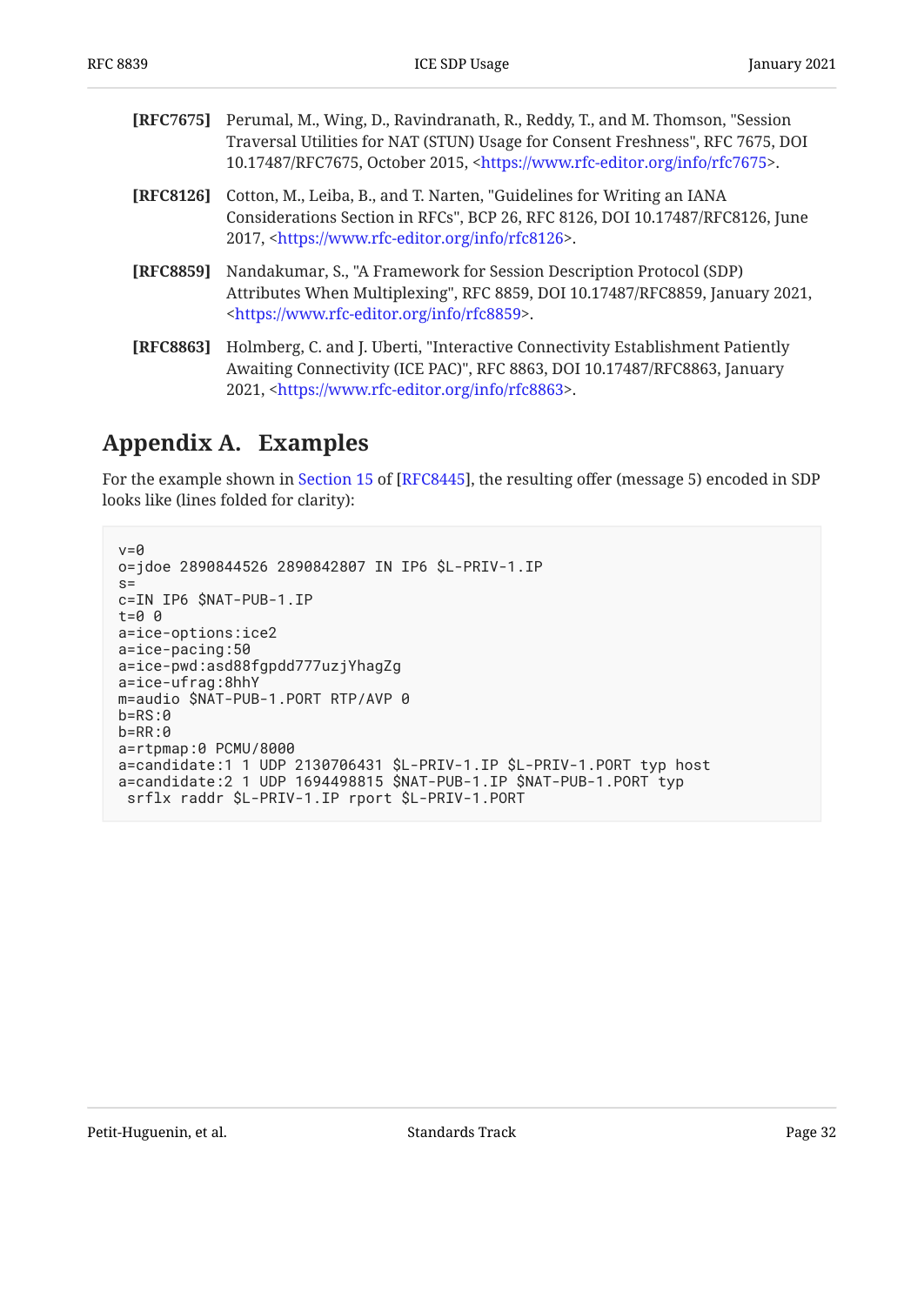The offer, with the variables replaced with their values, will look like (lines folded for clarity):

```
v=0o=jdoe 2890844526 2890842807 IN IP6 fe80::6676:baff:fe9c:ee4a
s=c=IN IP6 2001:db8:8101:3a55:4858:a2a9:22ff:99b9
t=0 0
a=ice-options:ice2
a=ice-pacing:50
a=ice-pwd:asd88fgpdd777uzjYhagZg
a=ice-ufrag:8hhY
m=audio 45664 RTP/AVP 0
b=RS:0b=RR:0
a=rtpmap:0 PCMU/8000
a=candidate:1 1 UDP 2130706431 fe80::6676:baff:fe9c:ee4a 8998
 typ host
a=candidate:2 1 UDP 1694498815 2001:db8:8101:3a55:4858:a2a9:22ff:99b9
 45664 typ srflx raddr fe80::6676:baff:fe9c:ee4a rport 8998
```
The resulting answer looks like:

```
v = \thetao=bob 2808844564 2808844564 IN IP4 $R-PUB-1.IP
s=c=IN IP4 $R-PUB-1.IP
t=0 0
a=ice-options:ice2
a=ice-pacing:50
a=ice-pwd:YH75Fviy6338Vbrhrlp8Yh
a=ice-ufrag:9uB6
m=audio $R-PUB-1.PORT RTP/AVP 0
b=RS:0
b=RR:0
a=rtpmap:0 PCMU/8000
a=candidate:1 1 UDP 2130706431 $R-PUB-1.IP $R-PUB-1.PORT typ host
```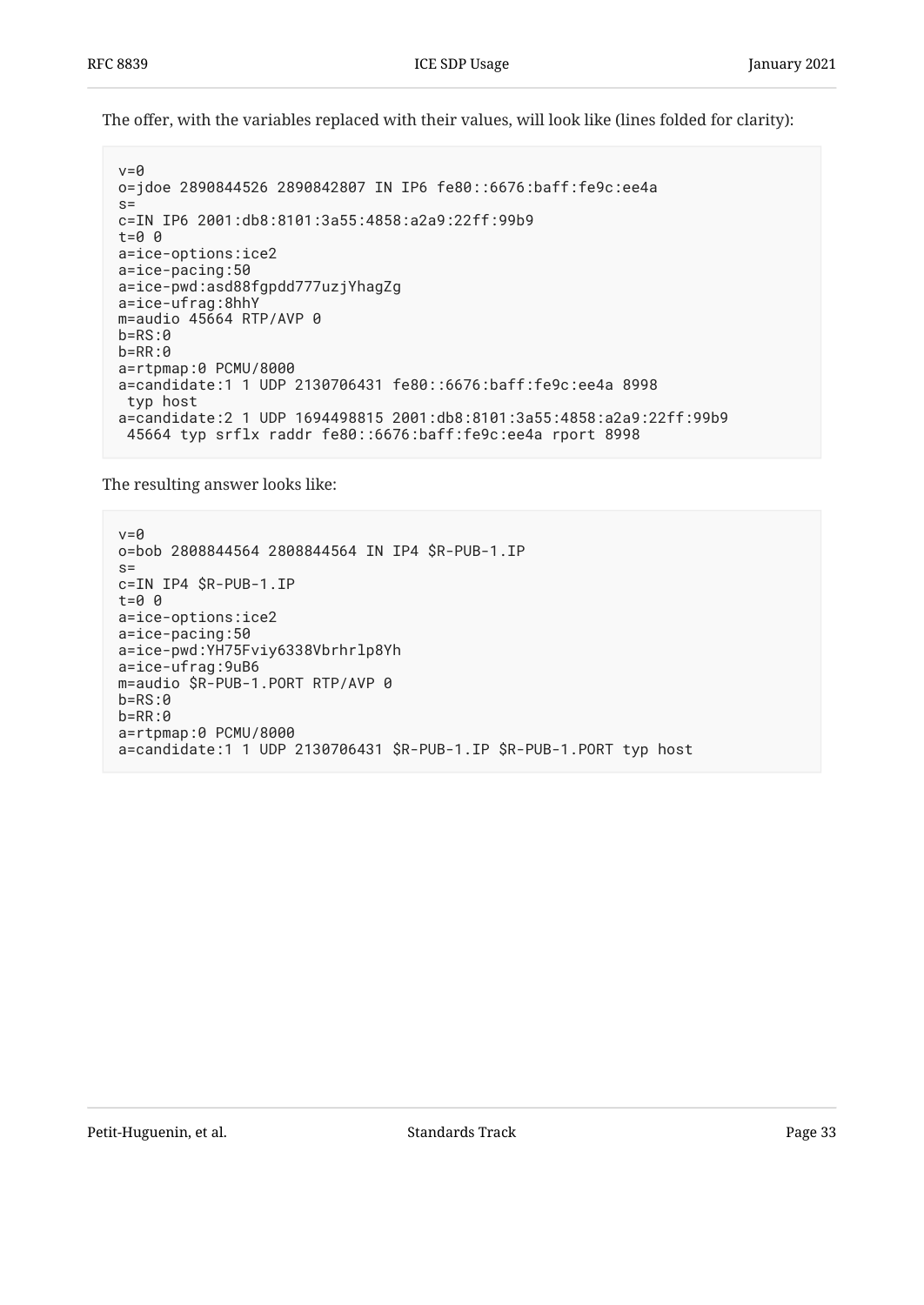With the variables filled in:

```
v=0o=bob 2808844564 2808844564 IN IP4 192.0.2.1
s=c=IN IP4 192.0.2.1
t=0 0
a=ice-options:ice2
a=ice-pacing:50
a=ice-pwd:YH75Fviy6338Vbrhrlp8Yh
a=ice-ufrag:9uB6
m=audio 3478 RTP/AVP 0
b=RS:0b=RR:0
a=rtpmap:0 PCMU/8000
a=candidate:1 1 UDP 2130706431 192.0.2.1 3478 typ host
```
## <span id="page-33-0"></span>**[Appendix B. The "remote-candidates" Attribute](#page-33-0)**

The "remote-candidates" attribute exists to eliminate a race condition between the updated offer and the response to the STUN Binding request that moved a candidate into the valid list. This race condition is shown in [Figure 1.](#page-34-1) On receipt of message 4, agent L adds a candidate pair to the valid list. If there was only a single data stream with a single component, agent L could now send an updated offer. However, the check from agent R has not yet received a response, and agent R receives the updated offer (message 7) before getting the response (message 9). Thus, it does not yet know that this particular pair is valid. To eliminate this condition, the actual candidates at R that were selected by the offerer (the remote candidates) are included in the offer itself, and the answerer delays its answer until those pairs validate.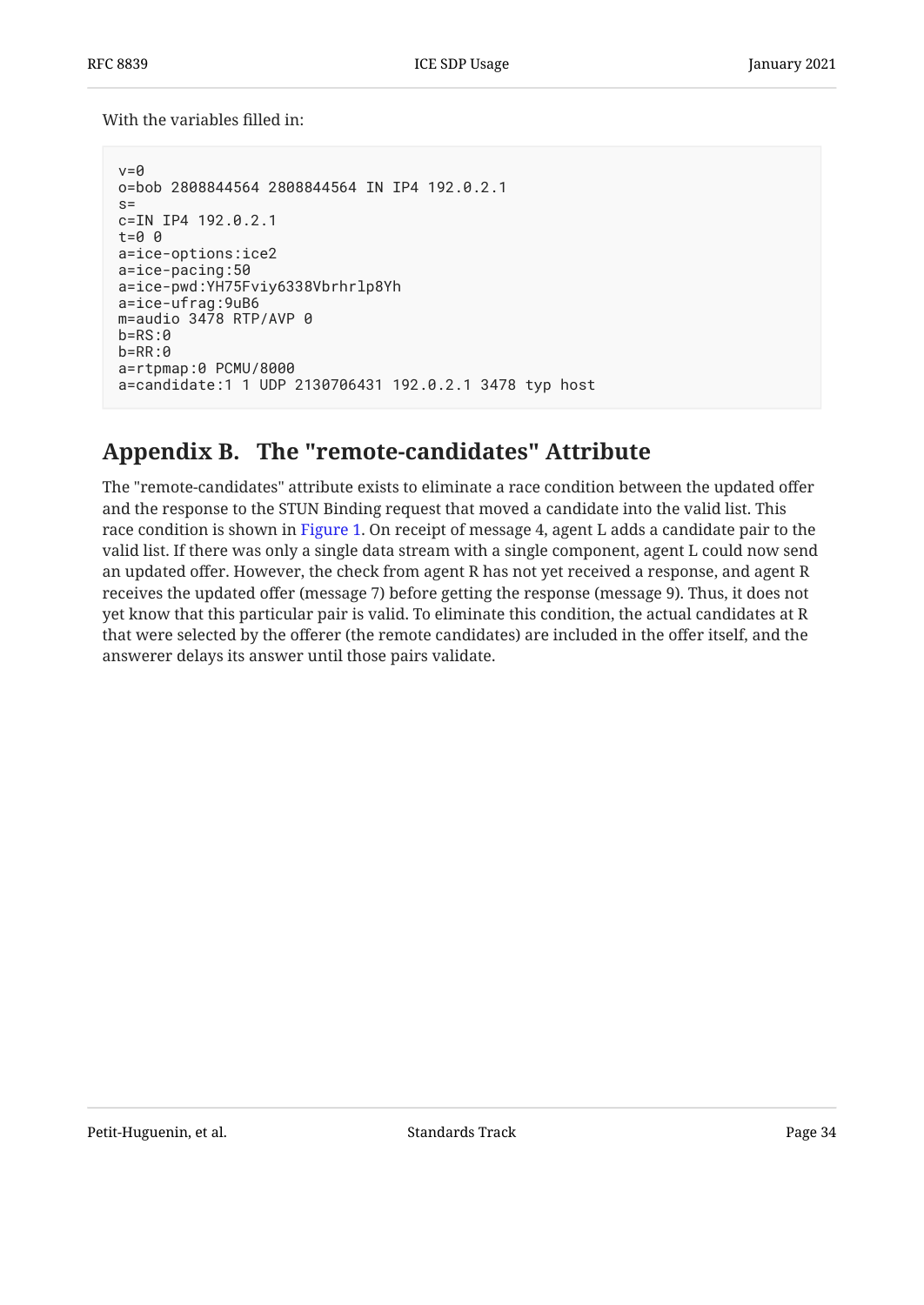<span id="page-34-1"></span>

<span id="page-34-0"></span>*[Figure 1: Race Condition Flow](#page-34-1)* 

## **[Appendix C. W](#page-34-0)hy Is the Confl[ict Resolution Mechanism](#page-34-0) [Needed?](#page-34-0)**

When ICE runs between two peers, one agent acts as controlled, and the other as controlling. Rules are defined as a function of implementation type and offerer/answerer to determine who is controlling and who is controlled. However, the specification mentions that, in some cases, both sides might believe they are controlling, or both sides might believe they are controlled. How can this happen?

The condition when both agents believe they are controlled shows up in third party call control cases. Consider the following flow: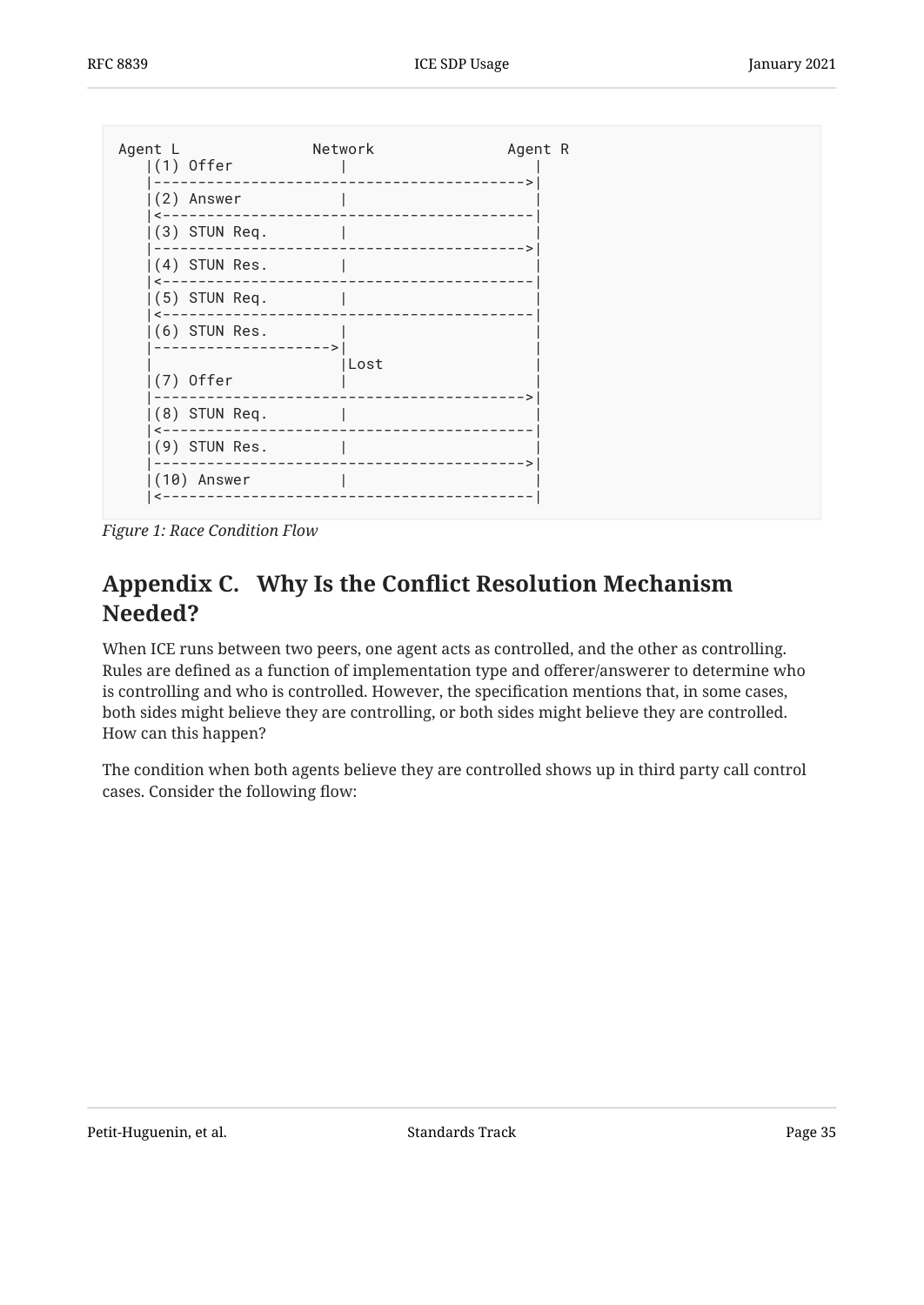<span id="page-35-1"></span>Controller B  $|(1)$  INV()  $2 - - - - - (2)$  200 $(SDP1)$  |------------->| |  $(3)$  INV() | |------------->|  $(4)$  200(SDP2) | |<-------------|  $(5)$  ACK(SDP2) |<-------------| | | |(6) ACK(SDP1) | | |------------->|

*[Figure 2: Role Con](#page-35-1)flict Flow*

This flow is a variation on flow III of RFC 3725 [RFC3725]. In fact, it works better than flow III since it produces fewer messages. In this flow, the controller sends an offerless INVITE to agent A, which responds with its offer, SDP1. The agent then sends an offerless INVITE to agent B, which it responds to with its offer, SDP2. The controller then uses the offer from each agent to generate the answers. When this flow is used, ICE will run between agents A and B, but both will believe they are in the controlling role. With the role conflict resolution procedures, this flow will function properly when ICE is used.

At this time, there are no documented flows that can result in the case where both agents believe they are controlled. However, the conflict resolution procedures allow for this case, should a flow arise that would fit into this category.

## <span id="page-35-0"></span>**[Appendix D. Why Send an Updated O](#page-35-0)ffer?**

[Section 12.1](https://www.rfc-editor.org/rfc/rfc8445#section-12.1) of [[RFC8445\]](#page-30-1) describes rules for sending media. Both agents can send media once ICE checks complete, without waiting for an updated offer. Indeed, the only purpose of the updated offer is to "correct" the SDP so that the default destination for media matches where media is being sent based on ICE procedures (which will be the highest-priority nominated candidate pair).

This raises the question -- why is the updated offer/answer exchange needed at all? Indeed, in a pure offer/answer environment, it would not be. The offerer and answerer will agree on the candidates to use through ICE, and then can begin using them. As far as the agents themselves are concerned, the updated offer/answer provides no new information. However, in practice, numerous components along the signaling path look at the SDP information. These include entities performing off-path QoS reservations, NAT traversal components such as ALGs and Session Border Controllers (SBCs), and diagnostic tools that passively monitor the network. For these tools to continue to function without change, the core property of SDP -- that the existing, pre-ICE definitions of the addresses used for media -- the "m=" and "c=" lines and the "rtcp" attribute -- must be retained. For this reason, an updated offer must be sent.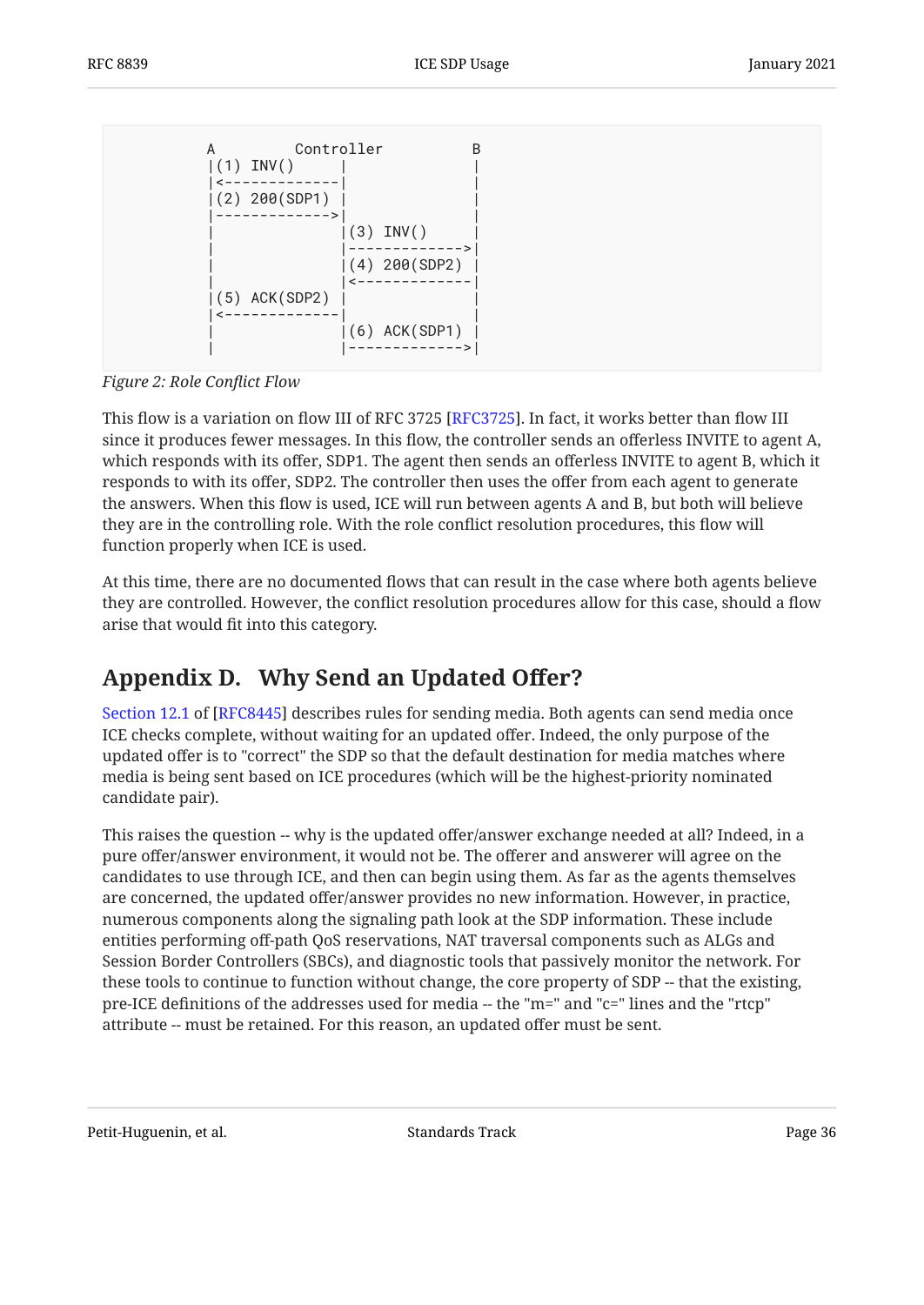## <span id="page-36-0"></span>**[Acknowledgements](#page-36-0)**

A large part of the text in this document was taken from [RFC5245], authored by Jonathan . Rosenberg

Some of the text in this document was taken from [RFC6336], authored by Magnus Westerlund and Colin Perkins.

Many thanks to Flemming Andreasen for shepherd review feedback.

Thanks to following experts for their reviews and constructive feedback: Thomas Stach, Adam Roach, Peter Saint-Andre, Roman Danyliw, Alissa Cooper, Benjamin Kaduk, Mirja Kühlewind, Alexey Melnikov, and Eric Vyncke for their detailed reviews.

## <span id="page-36-1"></span>**[Contributors](#page-36-1)**

The following experts have contributed textual and structural improvements for this work:

**Thomas Stach** Email: [thomass.stach@gmail.com](mailto:thomass.stach@gmail.com)

## <span id="page-36-2"></span>**[Authors' Addresses](#page-36-2)**

**Marc Petit-Huguenin** Impedance Mismatch Email: [marc@petit-huguenin.org](mailto:marc@petit-huguenin.org)

### **Suhas Nandakumar**

Cisco Systems 707 Tasman Dr Milpitas, CA 95035 United States of America Email: [snandaku@cisco.com](mailto:snandaku@cisco.com)

### **Christer Holmberg**

Ericsson Hirsalantie 11 FI-02420 Jorvas Finland Email: [christer.holmberg@ericsson.com](mailto:christer.holmberg@ericsson.com)